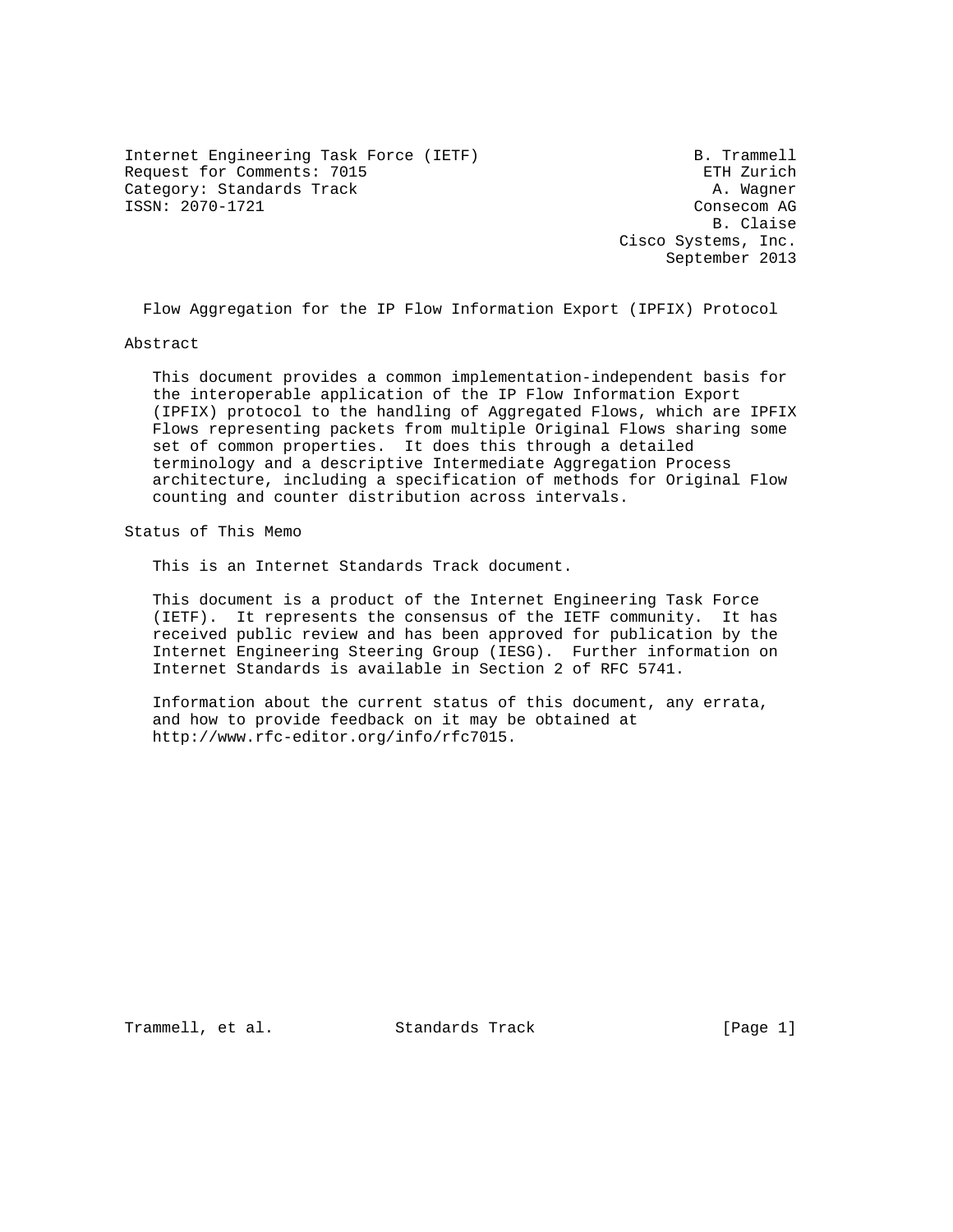## Copyright Notice

 Copyright (c) 2013 IETF Trust and the persons identified as the document authors. All rights reserved.

 This document is subject to BCP 78 and the IETF Trust's Legal Provisions Relating to IETF Documents (http://trustee.ietf.org/license-info) in effect on the date of publication of this document. Please review these documents carefully, as they describe your rights and restrictions with respect to this document. Code Components extracted from this document must include Simplified BSD License text as described in Section 4.e of the Trust Legal Provisions and are provided without warranty as

Table of Contents

described in the Simplified BSD License.

| 4.1. Aggregation within the IPFIX Architecture  8             |
|---------------------------------------------------------------|
| 4.2. Intermediate Aggregation Process Architecture 12         |
| $4.2.1.$ Correlation and Normalization 14                     |
|                                                               |
| 5.1. Temporal Aggregation through Interval Distribution 15    |
| 5.1.1. Distributing Values across Intervals 16                |
|                                                               |
| 5.1.3. External Interval Distribution 19                      |
|                                                               |
| 5.2.1. Counting Original Flows 21                             |
| 5.2.1. Counting Distinct Key Values 22                        |
| 5.3. Spatial Aggregation of Non-key Fields 22                 |
|                                                               |
| 5.3.2. Derivation of New Values from Flow Keys and            |
|                                                               |
|                                                               |
| 6. Additional Considerations and Special Cases in Flow        |
|                                                               |
| 6.1. Exact versus Approximate Counting during Aggregation 24  |
| 6.2. Delay and Loss Introduced by the IAP 24                  |
| 6.3. Considerations for Aggregation of Sampled Flows 24       |
| 6.4. Considerations for Aggregation of Heterogeneous Flows 25 |
| 7. Export of Aggregated IP Flows Using IPFIX 25               |
|                                                               |
|                                                               |
| 7.2.1. originalFlowsPresent 26                                |

Trammell, et al. Standards Track [Page 2]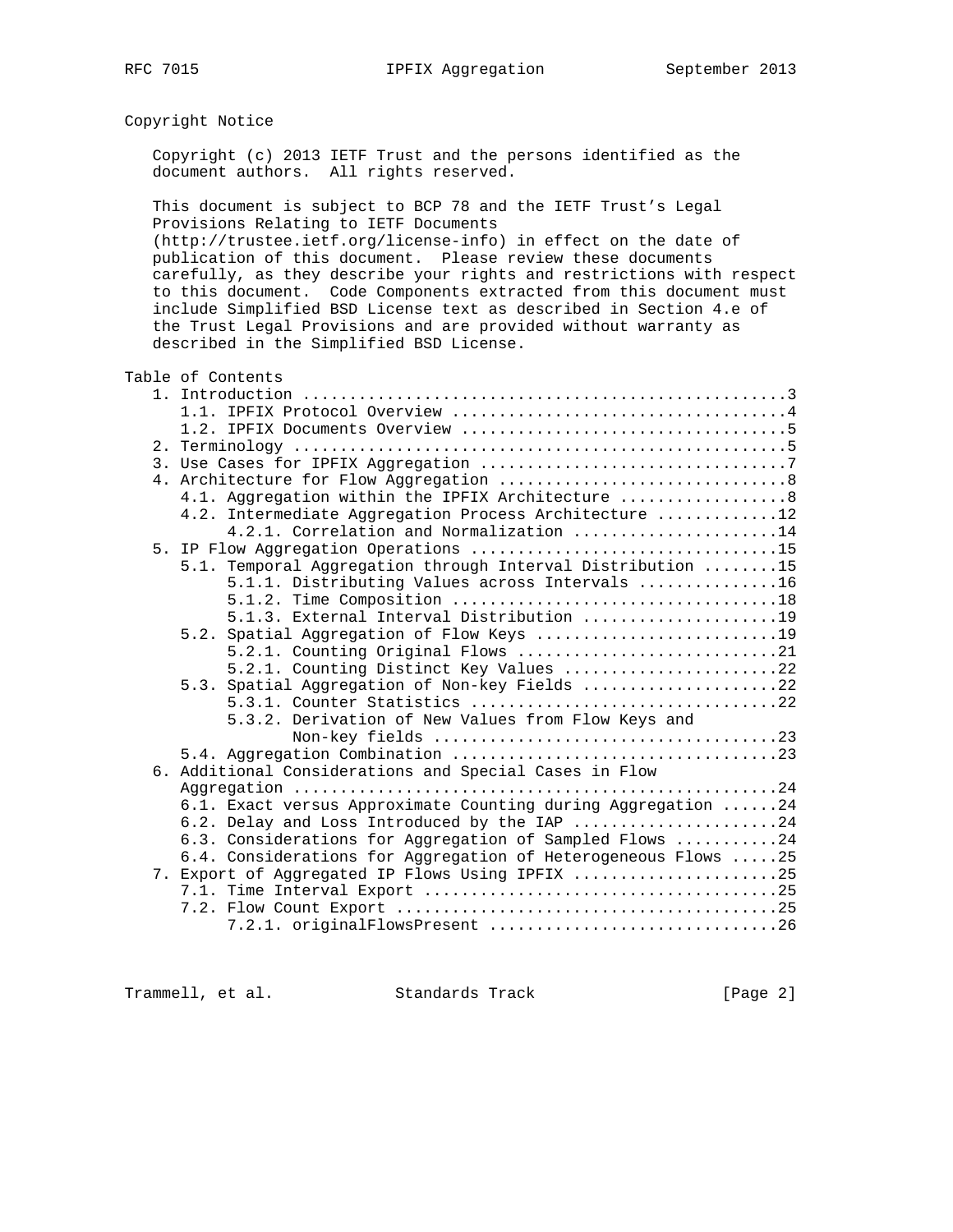| 7.2.3. originalFlowsCompleted 26<br>7.3.1. distinctCountOfSourceIPAddress 27<br>7.3.2. distinctCountOfDestinationIPAddress 27<br>7.3.3. distinctCountOfSourceIPv4Address 27<br>7.3.4. distinctCountOfDestinationIPv4Address 28<br>7.3.5. distinctCountOfSourceIPv6Address 28<br>7.3.6. distinctCountOfDestinationIPv6Address 28<br>7.4. Aggregate Counter Distribution Export 28<br>7.4.1. Aggregate Counter Distribution Options Template 29<br>7.4.2. valueDistributionMethod Information Element 29<br>8.1. Traffic Time Series per Source 32<br>8.3. Distinct Source Count per Destination Endpoint 42<br>8.4. Traffic Time Series per Source with Counter Distribution 44 | 7.2.2. originalFlowsInitiated 26 |
|--------------------------------------------------------------------------------------------------------------------------------------------------------------------------------------------------------------------------------------------------------------------------------------------------------------------------------------------------------------------------------------------------------------------------------------------------------------------------------------------------------------------------------------------------------------------------------------------------------------------------------------------------------------------------------|----------------------------------|
|                                                                                                                                                                                                                                                                                                                                                                                                                                                                                                                                                                                                                                                                                |                                  |
|                                                                                                                                                                                                                                                                                                                                                                                                                                                                                                                                                                                                                                                                                |                                  |
|                                                                                                                                                                                                                                                                                                                                                                                                                                                                                                                                                                                                                                                                                |                                  |
|                                                                                                                                                                                                                                                                                                                                                                                                                                                                                                                                                                                                                                                                                |                                  |
|                                                                                                                                                                                                                                                                                                                                                                                                                                                                                                                                                                                                                                                                                |                                  |
|                                                                                                                                                                                                                                                                                                                                                                                                                                                                                                                                                                                                                                                                                |                                  |
|                                                                                                                                                                                                                                                                                                                                                                                                                                                                                                                                                                                                                                                                                |                                  |
|                                                                                                                                                                                                                                                                                                                                                                                                                                                                                                                                                                                                                                                                                |                                  |
|                                                                                                                                                                                                                                                                                                                                                                                                                                                                                                                                                                                                                                                                                |                                  |
|                                                                                                                                                                                                                                                                                                                                                                                                                                                                                                                                                                                                                                                                                |                                  |
|                                                                                                                                                                                                                                                                                                                                                                                                                                                                                                                                                                                                                                                                                |                                  |
|                                                                                                                                                                                                                                                                                                                                                                                                                                                                                                                                                                                                                                                                                |                                  |
|                                                                                                                                                                                                                                                                                                                                                                                                                                                                                                                                                                                                                                                                                |                                  |
|                                                                                                                                                                                                                                                                                                                                                                                                                                                                                                                                                                                                                                                                                |                                  |
|                                                                                                                                                                                                                                                                                                                                                                                                                                                                                                                                                                                                                                                                                |                                  |
|                                                                                                                                                                                                                                                                                                                                                                                                                                                                                                                                                                                                                                                                                |                                  |
|                                                                                                                                                                                                                                                                                                                                                                                                                                                                                                                                                                                                                                                                                |                                  |
|                                                                                                                                                                                                                                                                                                                                                                                                                                                                                                                                                                                                                                                                                |                                  |
|                                                                                                                                                                                                                                                                                                                                                                                                                                                                                                                                                                                                                                                                                |                                  |
|                                                                                                                                                                                                                                                                                                                                                                                                                                                                                                                                                                                                                                                                                |                                  |
|                                                                                                                                                                                                                                                                                                                                                                                                                                                                                                                                                                                                                                                                                |                                  |
|                                                                                                                                                                                                                                                                                                                                                                                                                                                                                                                                                                                                                                                                                |                                  |
|                                                                                                                                                                                                                                                                                                                                                                                                                                                                                                                                                                                                                                                                                |                                  |
|                                                                                                                                                                                                                                                                                                                                                                                                                                                                                                                                                                                                                                                                                |                                  |
|                                                                                                                                                                                                                                                                                                                                                                                                                                                                                                                                                                                                                                                                                |                                  |

### 1. Introduction

 The assembly of packet data into Flows serves a variety of different purposes, as noted in the requirements [RFC3917] and applicability statement [RFC5472] for the IP Flow Information Export (IPFIX) protocol [RFC7011]. Aggregation beyond the Flow level, into records representing multiple Flows, is a common analysis and data reduction technique as well, with applicability to large-scale network data analysis, archiving, and inter-organization exchange. This applicability in large-scale situations, in particular, led to the inclusion of aggregation as part of the IPFIX Mediation Problem Statement [RFC5982], and the definition of an Intermediate Aggregation Process in the Mediator framework [RFC6183].

 Aggregation is used for analysis and data reduction in a wide variety of applications, for example, in traffic matrix calculation, generation of time series data for visualizations or anomaly detection, or data reduction for long-term trending and storage. Depending on the keys used for aggregation, it may additionally have an anonymizing effect on the data: for example, aggregation operations that eliminate IP addresses make it impossible to later directly identify nodes using those addresses.

Trammell, et al. Standards Track [Page 3]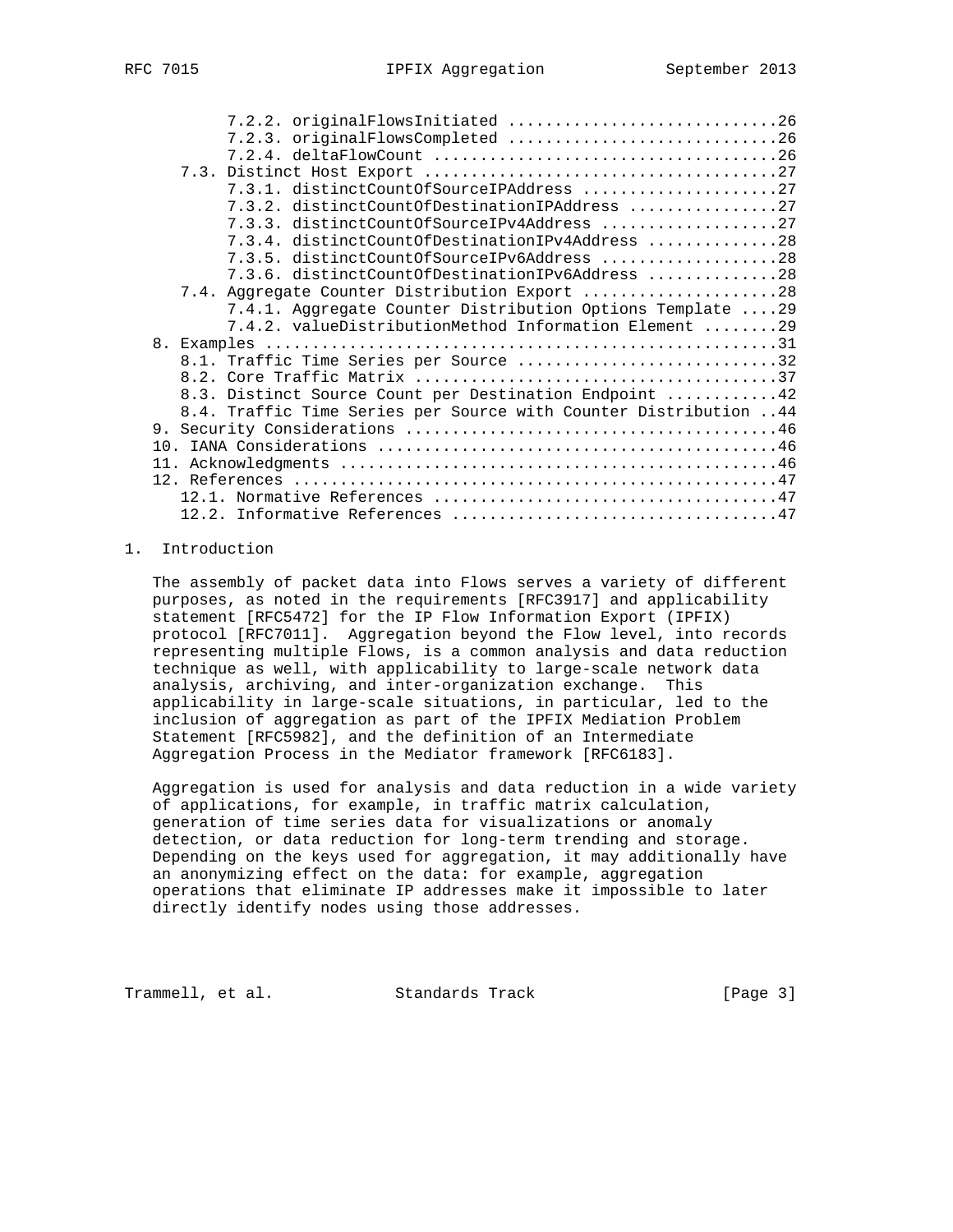Aggregation, as defined and described in this document, covers the applications defined in [RFC5982], including Sections 5.1 "Adjusting Flow Granularity", 5.4 "Time Composition", and 5.5 "Spatial Composition". However, Section 4.2 of this document specifies a more flexible architecture for an Intermediate Aggregation Process than that envisioned by the original Mediator work [RFC5982]. Instead of a focus on these specific limited use cases, the Intermediate Aggregation Process is specified to cover any activity commonly described as "Flow aggregation". This architecture is intended to describe any such activity without reference to the specific implementation of aggregation.

 An Intermediate Aggregation Process may be applied to data collected from multiple Observation Points, as it is natural to use aggregation for data reduction when concentrating measurement data. This document specifically does not address the protocol issues that arise when combining IPFIX data from multiple Observation Points and exporting from a single Mediator, as these issues are general to IPFIX Mediation; they are therefore treated in detail in the Mediation Protocol document [IPFIX-MED-PROTO].

 Since Aggregated Flows as defined in the following section are essentially Flows, the IPFIX protocol [RFC7011] can be used to export, and the IPFIX File Format [RFC5655] can be used to store, aggregated data "as is"; there are no changes necessary to the protocol. This document provides a common basis for the application of IPFIX to the handling of aggregated data, through a detailed terminology, Intermediate Aggregation Process architecture, and methods for Original Flow counting and counter distribution across intervals. Note that Sections 5, 6, and 7 of this document are normative.

## 1.1. IPFIX Protocol Overview

 In the IPFIX protocol, { type, length, value } tuples are expressed in Templates containing { type, length } pairs, specifying which { value } fields are present in data records conforming to the Template, giving great flexibility as to what data is transmitted. Since Templates are sent very infrequently compared with Data Records, this results in significant bandwidth savings. Various different data formats may be transmitted simply by sending new Templates specifying the { type, length } pairs for the new data format. See [RFC7011] for more information.

 The IPFIX Information Element Registry [IANA-IPFIX] defines a large number of standard Information Elements that provide the necessary { type } information for Templates. The use of standard elements enables interoperability among different vendors' implementations.

Trammell, et al. Standards Track [Page 4]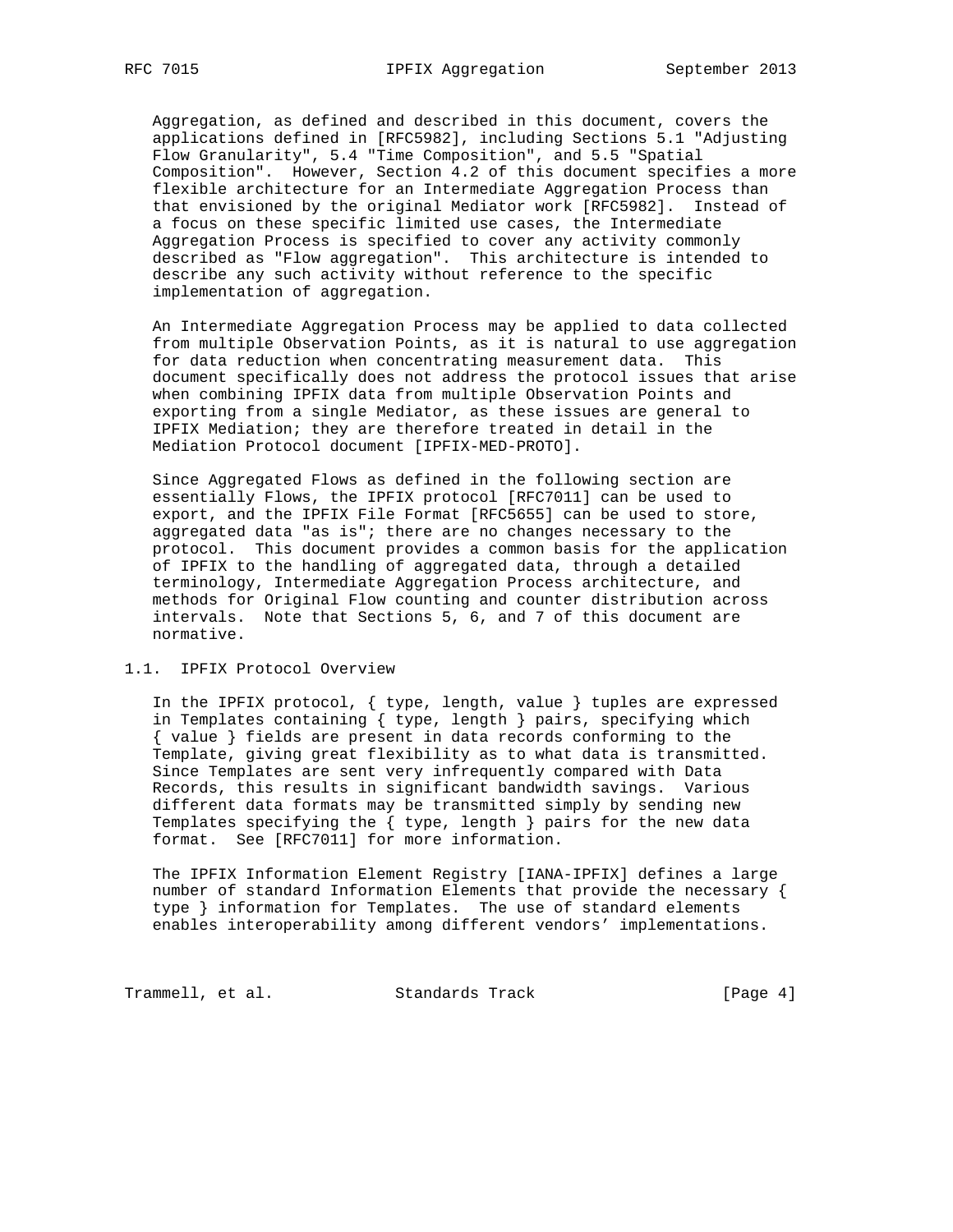Additionally, non-standard enterprise-specific elements may be defined for private use.

## 1.2. IPFIX Documents Overview

 "Specification of the IP Flow Information Export (IPFIX) Protocol for the Exchange of Flow Information" [RFC7011] and its associated documents define the IPFIX protocol, which provides network engineers and administrators with access to IP traffic Flow information.

 IPFIX has a formal description of IPFIX Information Elements, their names, types, and additional semantic information, as specified in the IPFIX Information Model [RFC7012]. The IPFIX Information Element registry [IANA-IPFIX] is maintained by IANA. New Information Element definitions can be added to this registry subject to an Expert Review [RFC5226], with additional process considerations described in [RFC7013].

 "Architecture for IP Flow Information Export" [RFC5470] defines the architecture for the export of measured IP Flow information out of an IPFIX Exporting Process to an IPFIX Collecting Process and the basic terminology used to describe the elements of this architecture, per the requirements defined in "Requirements for IP Flow Information Export" [RFC3917]. The IPFIX protocol document [RFC7011] covers the details of the method for transporting IPFIX Data Records and Templates via a congestion-aware transport protocol from an IPFIX Exporting Process to an IPFIX Collecting Process.

 "IP Flow Information Export (IPFIX) Mediation: Problem Statement" [RFC5982] introduces the concept of IPFIX Mediators, and defines the use cases for which they were designed; "IP Flow Information Export (IPFIX) Mediation: Framework" [RFC6183] then provides an architectural framework for Mediators. Protocol-level issues (e.g., Template and Observation Domain handling across Mediators) are covered by "Operation of the IP Flow Information Export (IPFIX) Protocol on IPFIX Mediators" [IPFIX-MED-PROTO].

 This document specifies an Intermediate Process for Flow aggregation that may be applied at an IPFIX Mediator, as well as at an original Observation Point prior to export, or for analysis and data reduction purposes after receipt at a Collecting Process.

#### 2. Terminology

 Terms used in this document that are defined in the Terminology section of the IPFIX protocol document [RFC7011] are to be interpreted as defined there.

Trammell, et al. Standards Track [Page 5]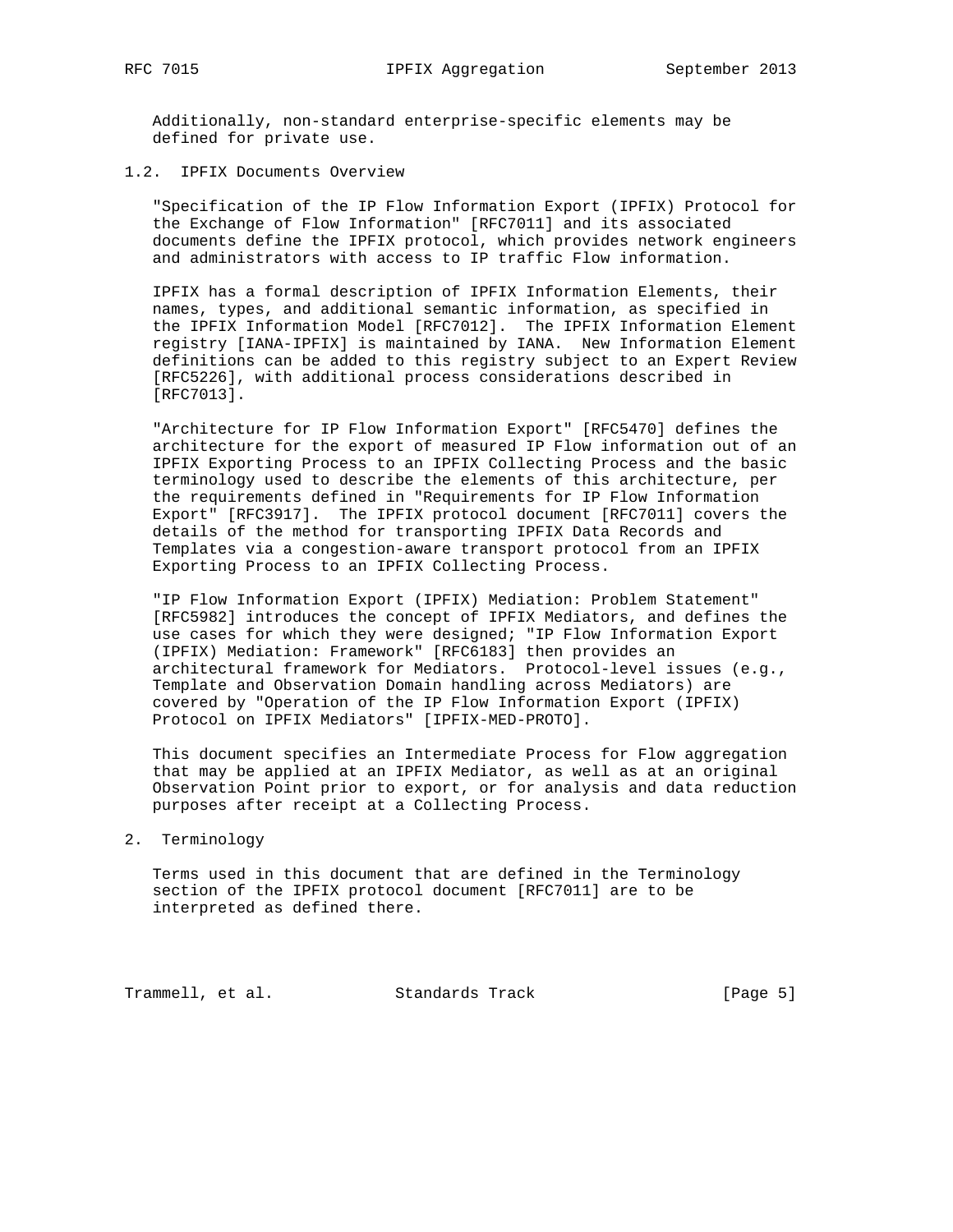The key words "MUST", "MUST NOT", "REQUIRED", "SHALL", "SHALL NOT", "SHOULD", "SHOULD NOT", "RECOMMENDED", "MAY", and "OPTIONAL" in this document are to be interpreted as described in [RFC2119].

In addition, this document defines the following terms:

- Aggregated Flow: A Flow, as defined by [RFC7011], derived from a set of zero or more Original Flows within a defined Aggregation Interval. Note that an Aggregated Flow is defined in the context of an Intermediate Aggregation Process only. Once an Aggregated Flow is exported, it is essentially a Flow as in [RFC7011] and can be treated as such.
- Intermediate Aggregation Process: an Intermediate Aggregation Process (IAP), as in [RFC6183], that aggregates records, based upon a set of Flow Keys or functions applied to fields from the record.
	- Aggregation Interval: A time interval imposed upon an Aggregated Flow. Intermediate Aggregation Processes may use a regular Aggregation Interval (e.g., "every five minutes", "every calendar month"), though regularity is not necessary. Aggregation intervals may also be derived from the time intervals of the Original Flows being aggregated.
	- Partially Aggregated Flow: A Flow during processing within an Intermediate Aggregation Process; refers to an intermediate data structure during aggregation within the Intermediate Aggregation Process architecture detailed in Section 4.2.
	- Original Flow: A Flow given as input to an Intermediate Aggregation Process in order to generate Aggregated Flows.
	- Contributing Flow: An Original Flow that is partially or completely represented within an Aggregated Flow. Each Aggregated Flow is made up of zero or more Contributing Flows, and an Original Flow may contribute to zero or more Aggregated Flows.
	- Original Exporter: The Exporter from which the Original Flows are received; meaningful only when an IAP is deployed at a Mediator.

 The terminology presented herein improves the precision of, but does not supersede or contradict the terms related to, Mediation and aggregation defined in the Mediation Problem Statement [RFC5982] and the Mediation Framework [RFC6183] documents. Within this document, the terminology defined in this section is to be considered normative.

Trammell, et al. Standards Track [Page 6]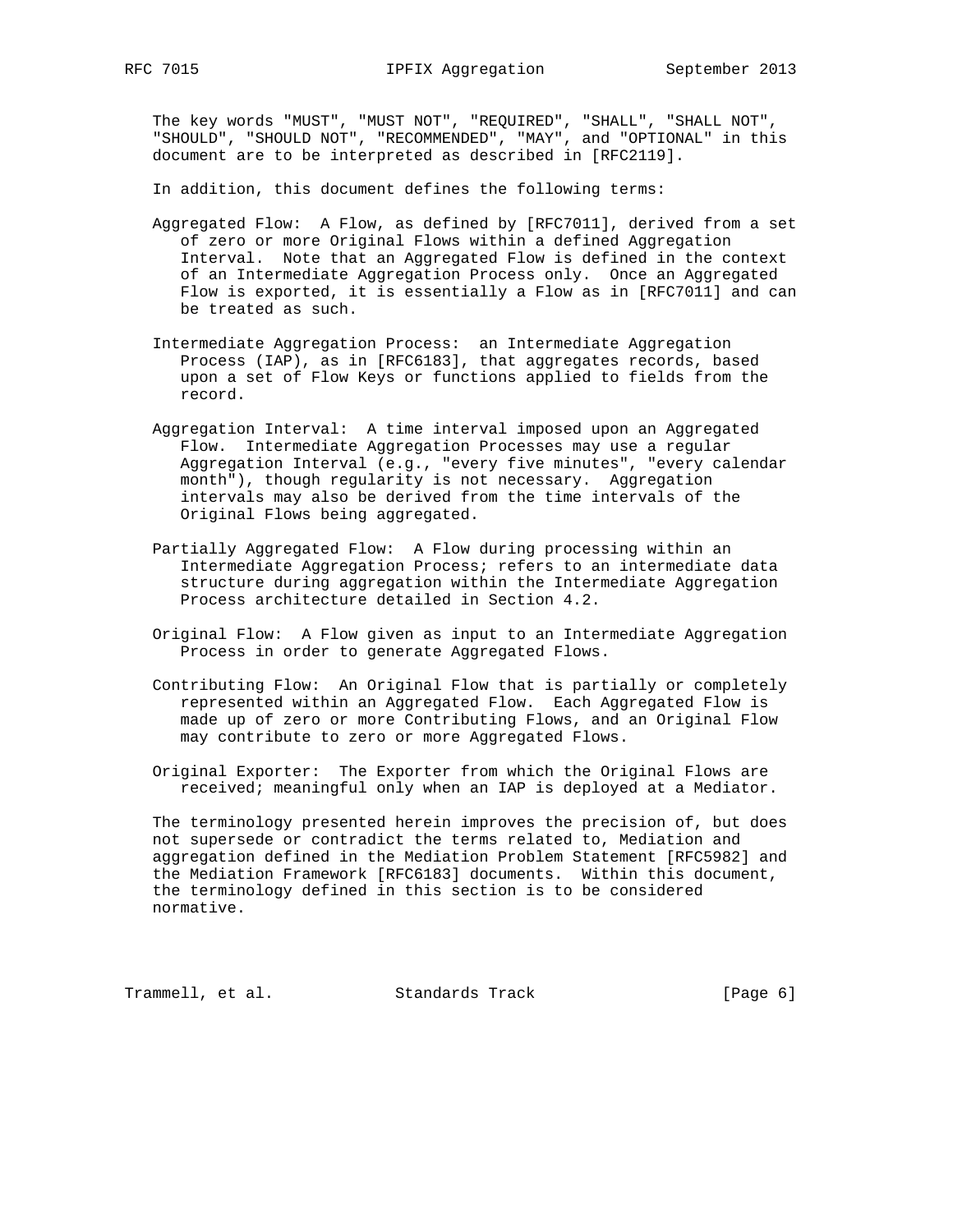### 3. Use Cases for IPFIX Aggregation

 Aggregation, as a common data reduction method used in traffic data analysis, has many applications. When used with a regular Aggregation Interval and Original Flows containing timing information, it generates time series data from a collection of Flows with discrete intervals, as in the example in Section 8.1. This time series data is itself useful for a wide variety of analysis tasks, such as generating input for network anomaly detection systems or driving visualizations of volume per time for traffic with specific characteristics. As a second example, traffic matrix calculation from Flow data, as shown in Section 8.2 is inherently an aggregation action, by spatially aggregating the Flow Key down to input or output interface, address prefix, or autonomous system (AS).

 Irregular or data-dependent Aggregation Intervals and key aggregation operations can also be used to provide adaptive aggregation of network Flow data. Here, full Flow Records can be kept for Flows of interest, while Flows deemed "less interesting" to a given application can be aggregated. For example, in an IPFIX Mediator equipped with traffic classification capabilities for security purposes, potentially malicious Flows could be exported directly, while known-good or probably-good Flows (e.g., normal web browsing) could be exported simply as time series volumes per web server.

 Aggregation can also be applied to final analysis of stored Flow data, as shown in the example in Section 8.3. All such aggregation applications in which timing information is not available or not important can be treated as if an infinite Aggregation Interval applies.

 Note that an Intermediate Aggregation Process that removes potentially sensitive information as identified in [RFC6235] may tend to have an anonymizing effect on the Aggregated Flows as well; however, any application of aggregation as part of a data protection scheme should ensure that all the issues raised in [RFC6235] are addressed, specifically Sections 4 ("Anonymization of IP Flow Data"), 7.2 ("IPFIX-Specific Anonymization Guidelines"), and 9 ("Security Considerations").

 While much of the discussion in this document, and all of the examples, apply to the common case that the Original Flows to be aggregated are all of the same underlying type (i.e., are represented with identical Templates or compatible Templates containing a core set Information Elements that can be freely converted to one another), and that each packet observed by the Metering Process associated with the Original Exporter is represented, this is not a necessary assumption. Aggregation can also be applied as part of a

Trammell, et al. Standards Track [Page 7]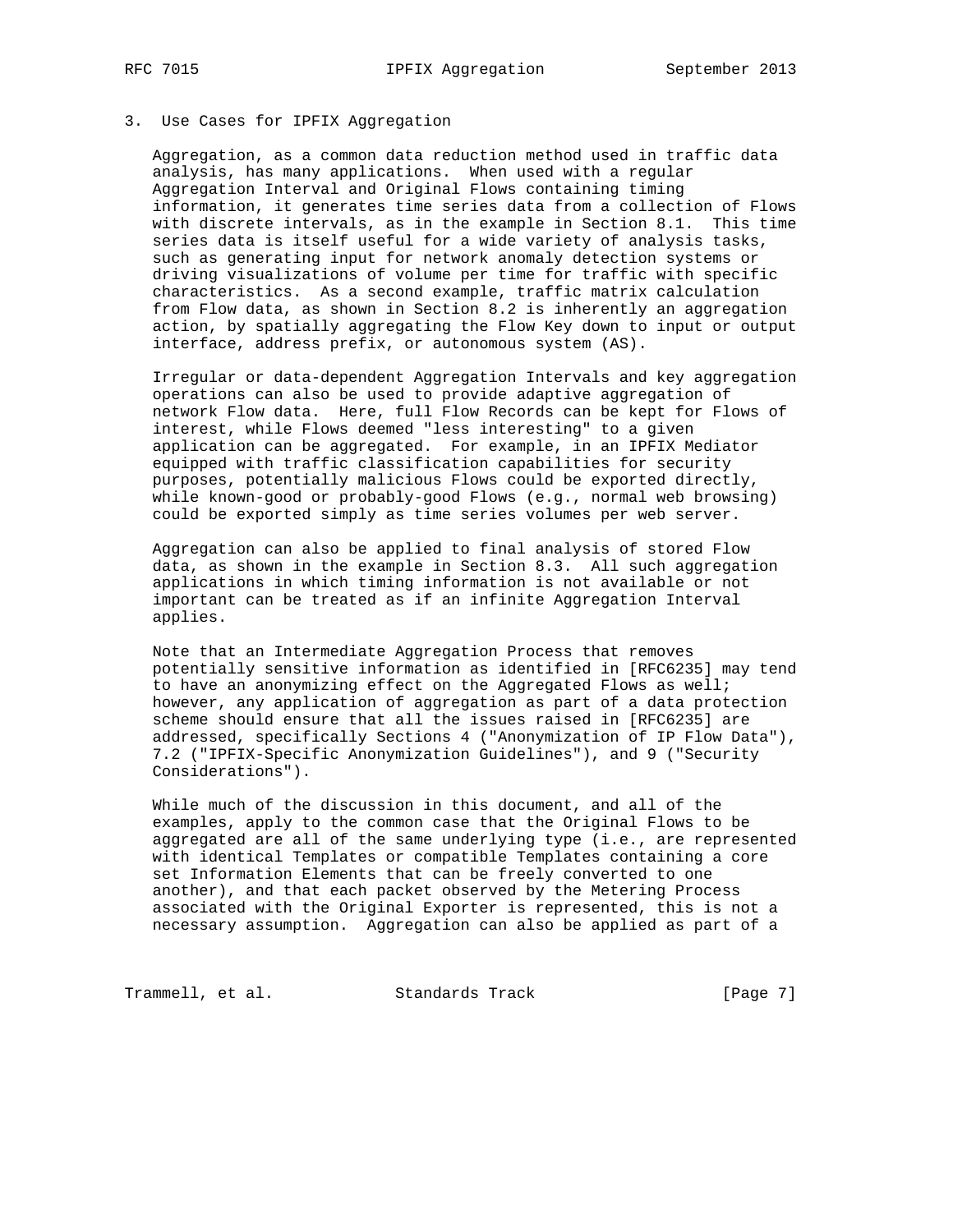technique using both aggregation and correlation to pull together multiple views of the same traffic from different Observation Points using different Templates. For example, consider a set of applications running at different Observation Points for different purposes -- one generating Flows with round-trip times for passive performance measurement, and one generating billing records. Once correlated, these Flows could be used to produce Aggregated Flows containing both volume and performance information together. The correlation and normalization operation described in Section 4.2.1 handles this specific case of correlation. Flow correlation in the general case is outside the scope of this document.

4. Architecture for Flow Aggregation

 This section specifies the architecture of the Intermediate Aggregation Process and how it fits into the IPFIX architecture.

4.1. Aggregation within the IPFIX Architecture

 An Intermediate Aggregation Process could be deployed at any of three places within the IPFIX architecture. While aggregation is most commonly done within a Mediator that collects Original Flows from an Original Exporter and exports Aggregated Flows, aggregation can also occur before initial export, or after final collection, as shown in Figure 1. The presence of an IAP at any of these points is, of course, optional.

Trammell, et al. Standards Track [Page 8]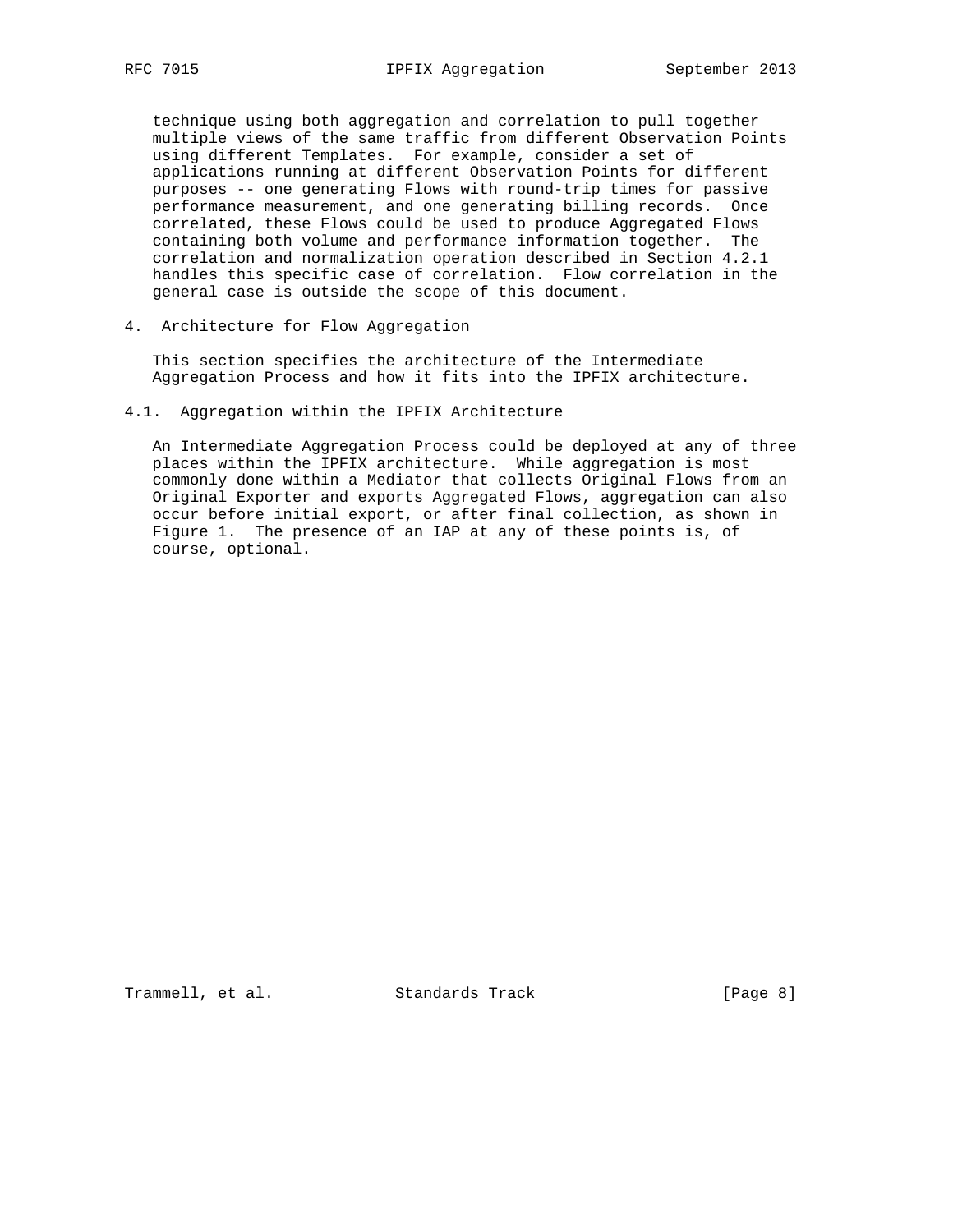

Figure 1: Potential Aggregation Locations

 The Mediator use case is further shown in Figures A and B in [RFC6183].

 Aggregation can be applied for either intermediate or final analytic purposes. In certain circumstances, it may make sense to export Aggregated Flows directly after metering, for example, if the Exporting Process is applied to drive a time series visualization, or when Flow data export bandwidth is restricted and Flow or packet sampling is not an option. Note that this case, where the Aggregation Process is essentially integrated into the Metering

Trammell, et al. Standards Track [Page 9]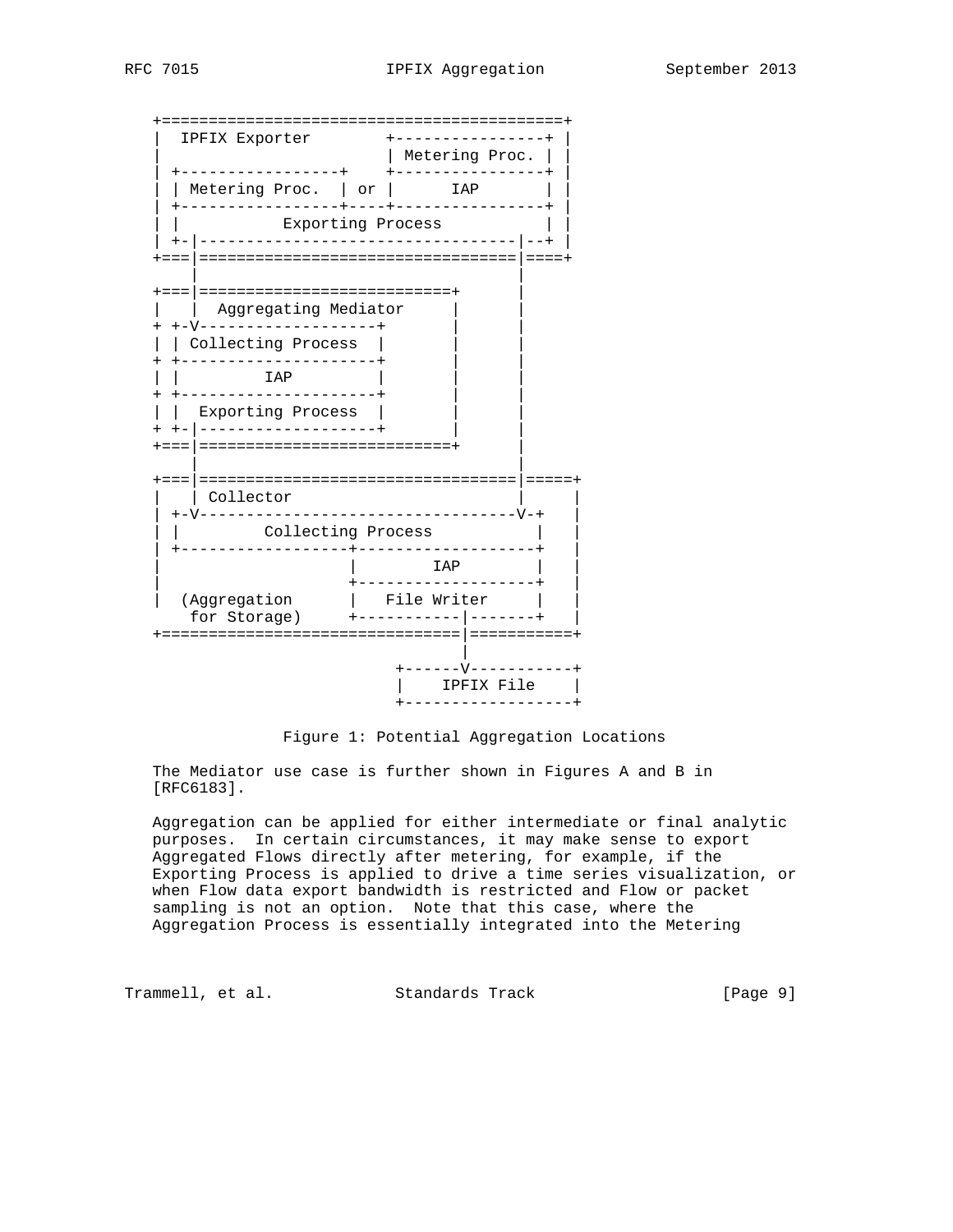Process, is basically covered by the IPFIX architecture [RFC5470]: the Flow Keys used are simply a subset of those that would normally be used, and time intervals may be chosen other than those available from the cache policies customarily offered by the Metering Process. A Metering Process in this arrangement MAY choose to simulate the generation of larger Flows in order to generate Original Flow counts, if the application calls for compatibility with an Intermediate Aggregation Process deployed in a separate location.

 In the specific case that an Intermediate Aggregation Process is employed for data reduction for storage purposes, it can take Original Flows from a Collecting Process or File Reader and pass Aggregated Flows to a File Writer for storage.

 Deployment of an Intermediate Aggregation Process within a Mediator [RFC5982] is a much more flexible arrangement. Here, the Mediator consumes Original Flows and produces Aggregated Flows; this arrangement is suited to any of the use cases detailed in Section 3. In a Mediator, Original Flows from multiple sources can also be aggregated into a single stream of Aggregated Flows. The architectural specifics of this arrangement are not addressed in this document, which is concerned only with the aggregation operation itself. See [IPFIX-MED-PROTO] for details.

 The data paths into and out of an Intermediate Aggregation Process are shown in Figure 2.

Trammell, et al. Standards Track [Page 10]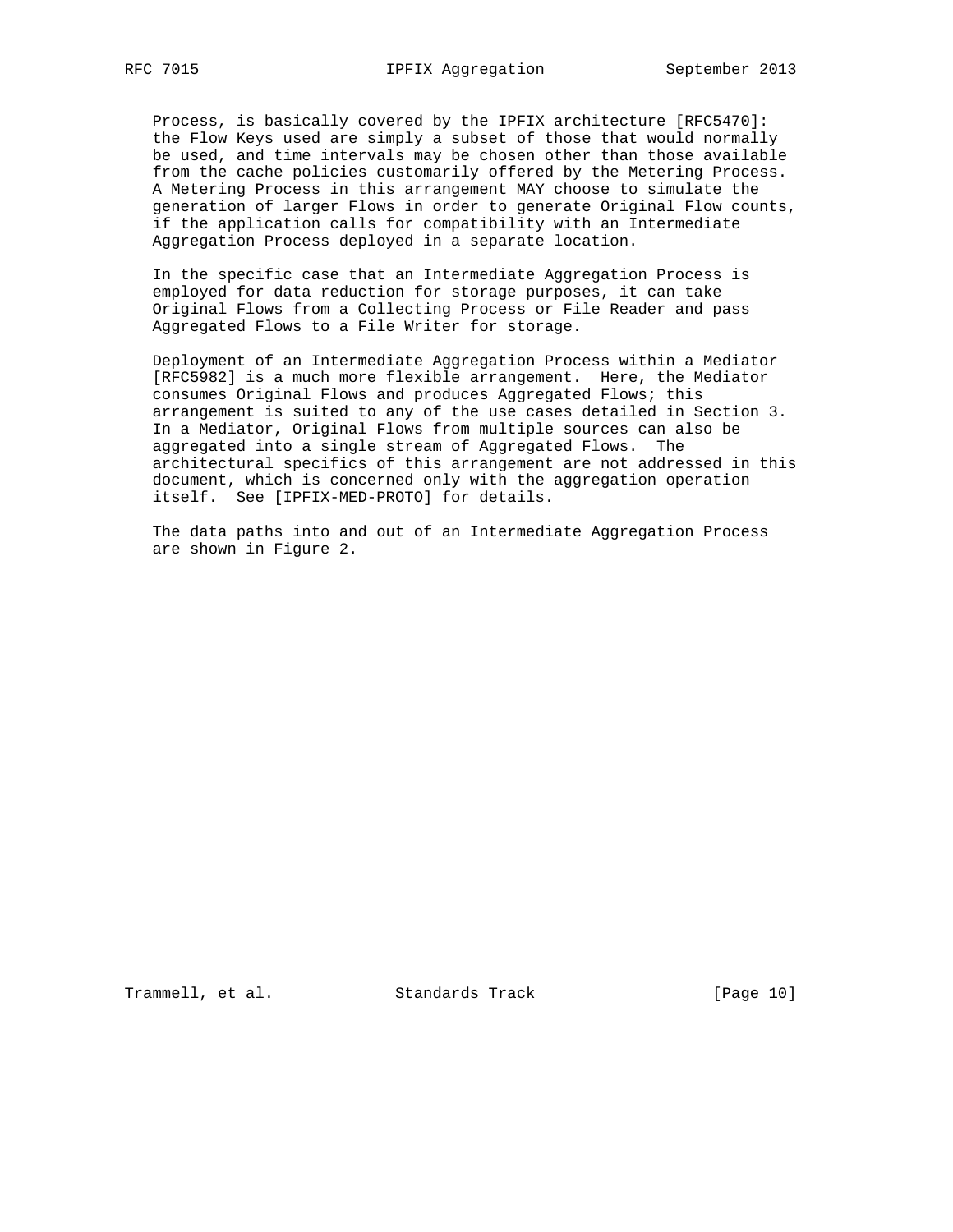

Figure 2: Data Paths through the Aggregation Process

 Note that as Aggregated Flows are IPFIX Flows, an Intermediate Aggregation Process may aggregate already Aggregated Flows from an upstream IAP as well as Original Flows from an upstream Original Exporter or Metering Process.

 Aggregation may also need to correlate Original Flows from multiple Metering Processes, each according to a different Template with different Flow Keys and values. This arrangement is shown in Figure 3; in this case, the correlation and normalization operation described in Section 4.2.1 handles merging the Original Flows before aggregation.

Trammell, et al. Standards Track [Page 11]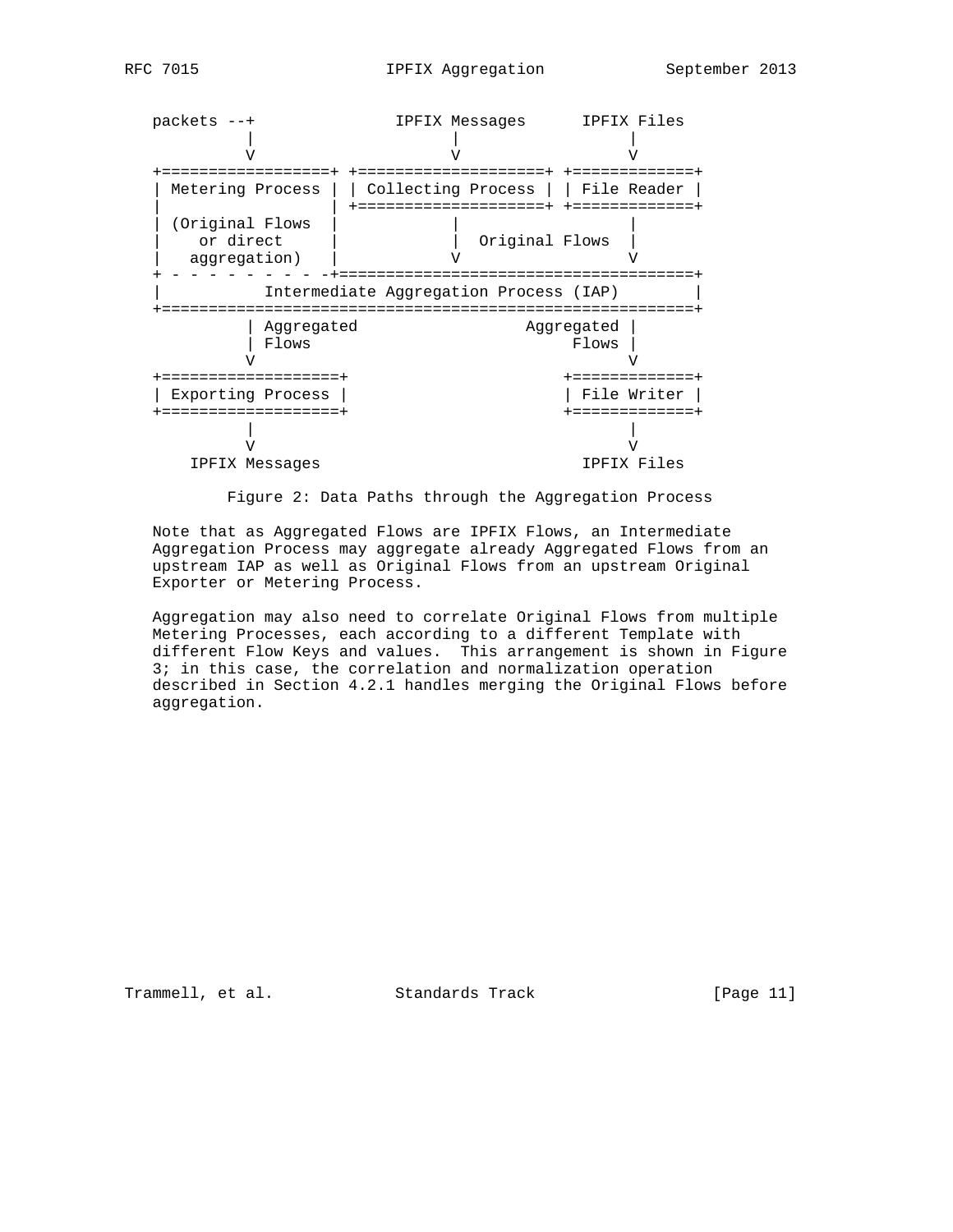packets --+---------------------+------------------+ | | | V V V +====================+ +====================+ +====================+ | Metering Process 1 | | Metering Process 2 | | Metering Process n | +====================+ +====================+ +====================+ | | Original Flows | V V V +==================================================================+ | Intermediate Aggregation Process + correlation / normalization | +==================================================================+ | Aggregated Aggregated | | Flows Flows Flows Flows Flows Flows Flows Flows Flows Flows Flows Flows Flows Flows Flows  $\sqrt{V}$  V V +===================+ +=============+ | Exporting Process | | File Writer | +===================+ +=============+ | | +------------> IPFIX Messages <----------+

Figure 3: Aggregating Original Flows from Multiple Metering Processes

#### 4.2. Intermediate Aggregation Process Architecture

 Within this document, an Intermediate Aggregation Process can be seen as hosting a function composed of four types of operations on Partially Aggregated Flows, as illustrated in Figure 4: interval distribution (temporal), key aggregation (spatial), value aggregation (spatial), and aggregate combination. "Partially Aggregated Flows", as defined in Section 2, are essentially the intermediate results of aggregation, internal to the Intermediate Aggregation Process.

Trammell, et al. Standards Track [Page 12]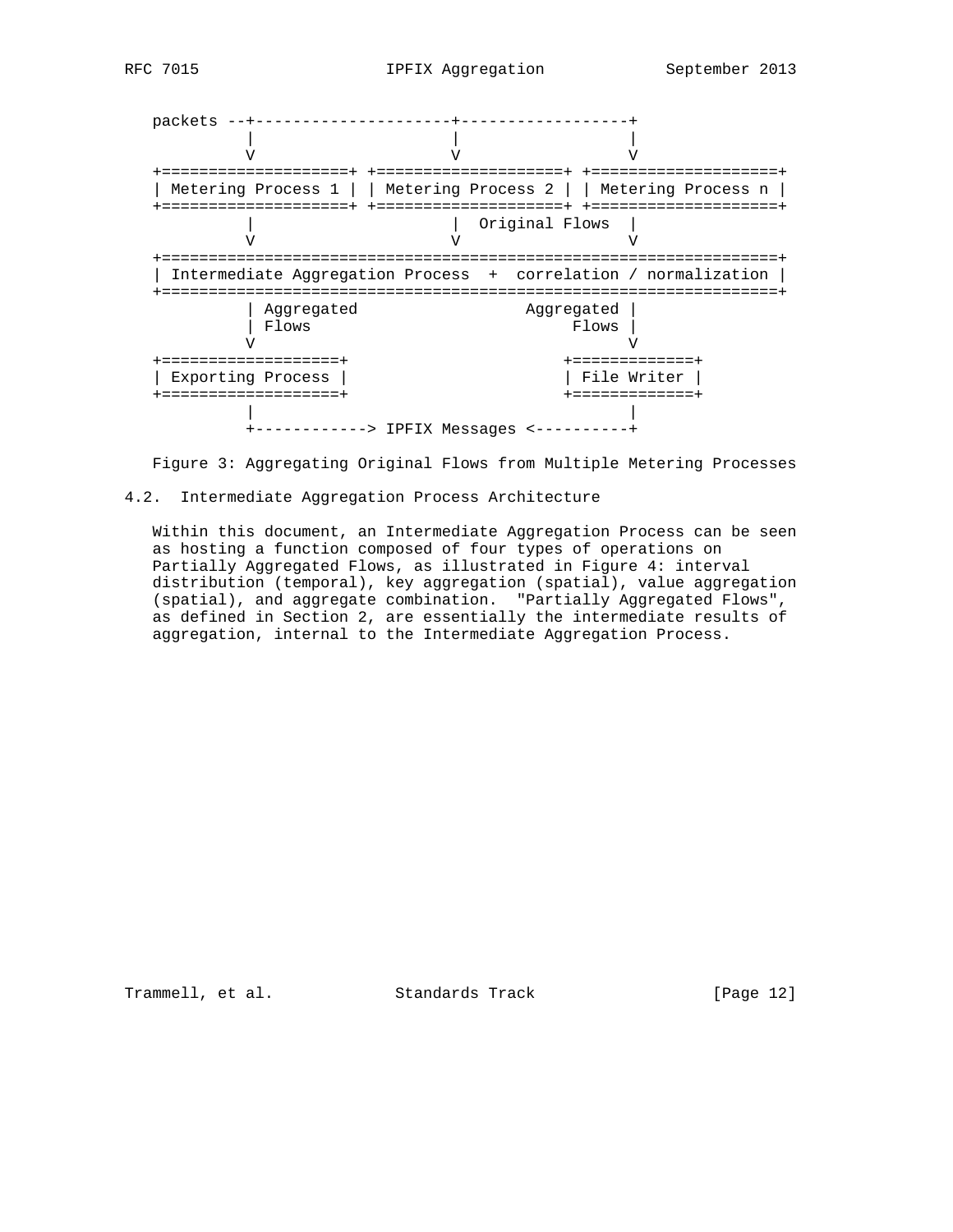



Figure 4: Conceptual Model of Aggregation Operations within an IAP

- Interval distribution: a temporal aggregation operation that imposes an Aggregation Interval on the Partially Aggregated Flow. This Aggregation Interval may be regular, irregular, or derived from the timing of the Original Flows themselves. Interval distribution is discussed in detail in Section 5.1.
- Key aggregation: a spatial aggregation operation that results in the addition, modification, or deletion of Flow Key fields in the Partially Aggregated Flows. New Flow Keys may be derived from existing Flow Keys (e.g., looking up an AS number (ASN) for an IP address), or "promoted" from specific non-key fields (e.g., when aggregating Flows by packet count per Flow). Key aggregation can also add new non-key fields derived from Flow Keys that are deleted during key aggregation: mainly counters of unique reduced keys. Key aggregation is discussed in detail in Section 5.2.

Trammell, et al. Standards Track [Page 13]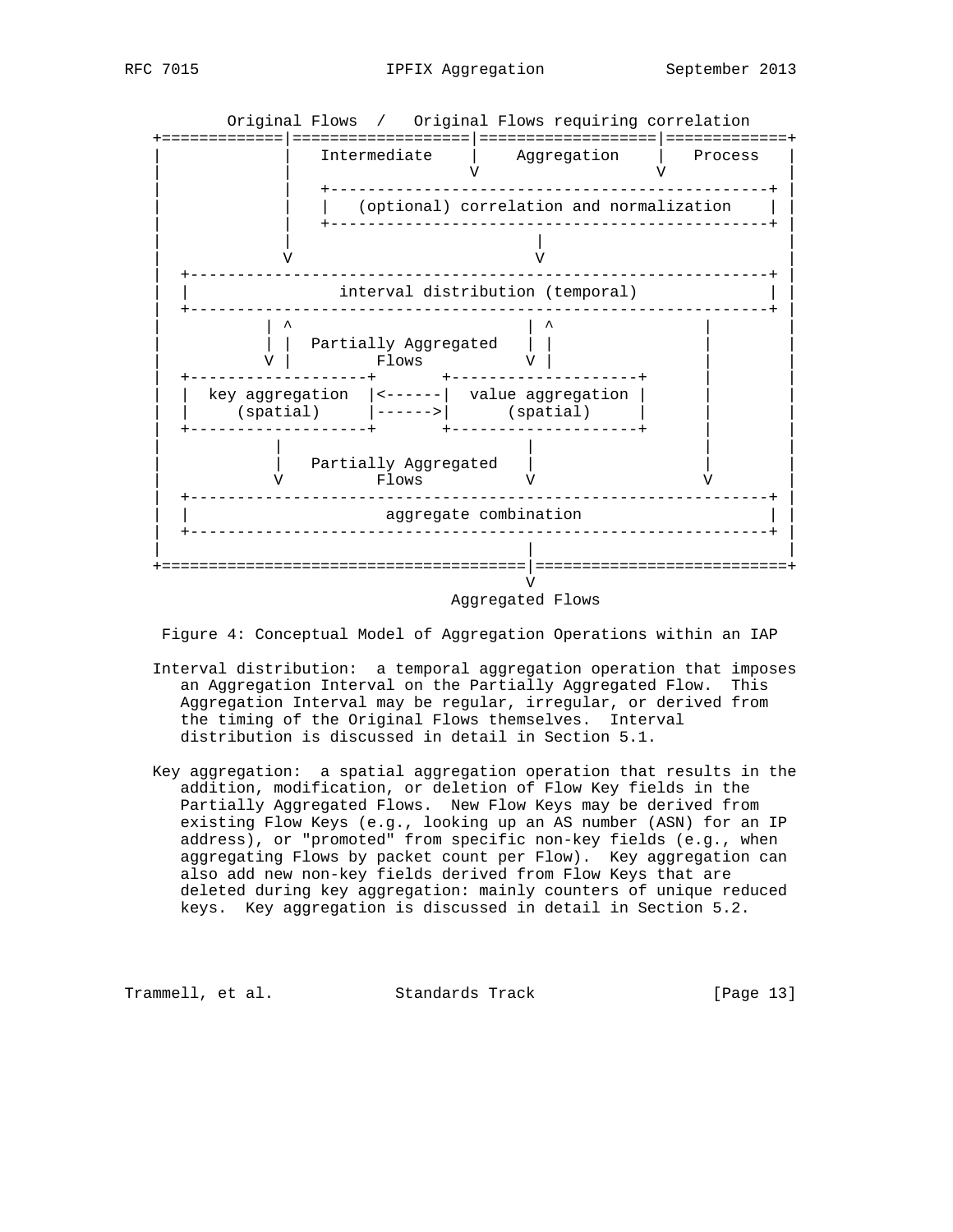- Value aggregation: a spatial aggregation operation that results in the addition, modification, or deletion of non-key fields in the Partially Aggregated Flows. These non-key fields may be "demoted" from existing key fields, or derived from existing key or non-key fields. Value aggregation is discussed in detail in Section 5.3.
	- Aggregate combination: an operation combining multiple Partially Aggregated Flows having undergone interval distribution, key aggregation, and value aggregation that share Flow Keys and Aggregation Intervals into a single Aggregated Flow per set of Flow Key values and Aggregation Interval. Aggregate combination is discussed in detail in Section 5.4.
	- Correlation and normalization: an optional operation that applies when accepting Original Flows from Metering Processes that export different views of essentially the same Flows before aggregation. The details of correlation and normalization are specified in Section 4.2.1, below.

 The first three of these operations may be carried out any number of times in any order, either on Original Flows or on the results of one of the operations above, with one caveat: since Flows carry their own interval data, any spatial aggregation operation implies a temporal aggregation operation, so at least one interval distribution step, even if implicit, is required by this architecture. This is shown as the first step for the sake of simplicity in the diagram above. Once all aggregation operations are complete, aggregate combination ensures that for a given Aggregation Interval, set of Flow Key values, and Observation Domain, only one Flow is produced by the Intermediate Aggregation Process.

 This model describes the operations within a single Intermediate Aggregation Process, and it is anticipated that most aggregation will be applied within a single process. However, as the steps in the model may be applied in any order and aggregate combination is idempotent, any number of Intermediate Aggregation Processes operating in series can be modeled as a single process. This allows aggregation operations to be flexibly distributed across any number of processes, should application or deployment considerations so dictate.

#### 4.2.1. Correlation and Normalization

 When accepting Original Flows from multiple Metering Processes, each of which provides a different view of the Original Flow as seen from the point of view of the IAP, an optional correlation and normalization operation combines each of these single Flow Records

Trammell, et al. Standards Track [Page 14]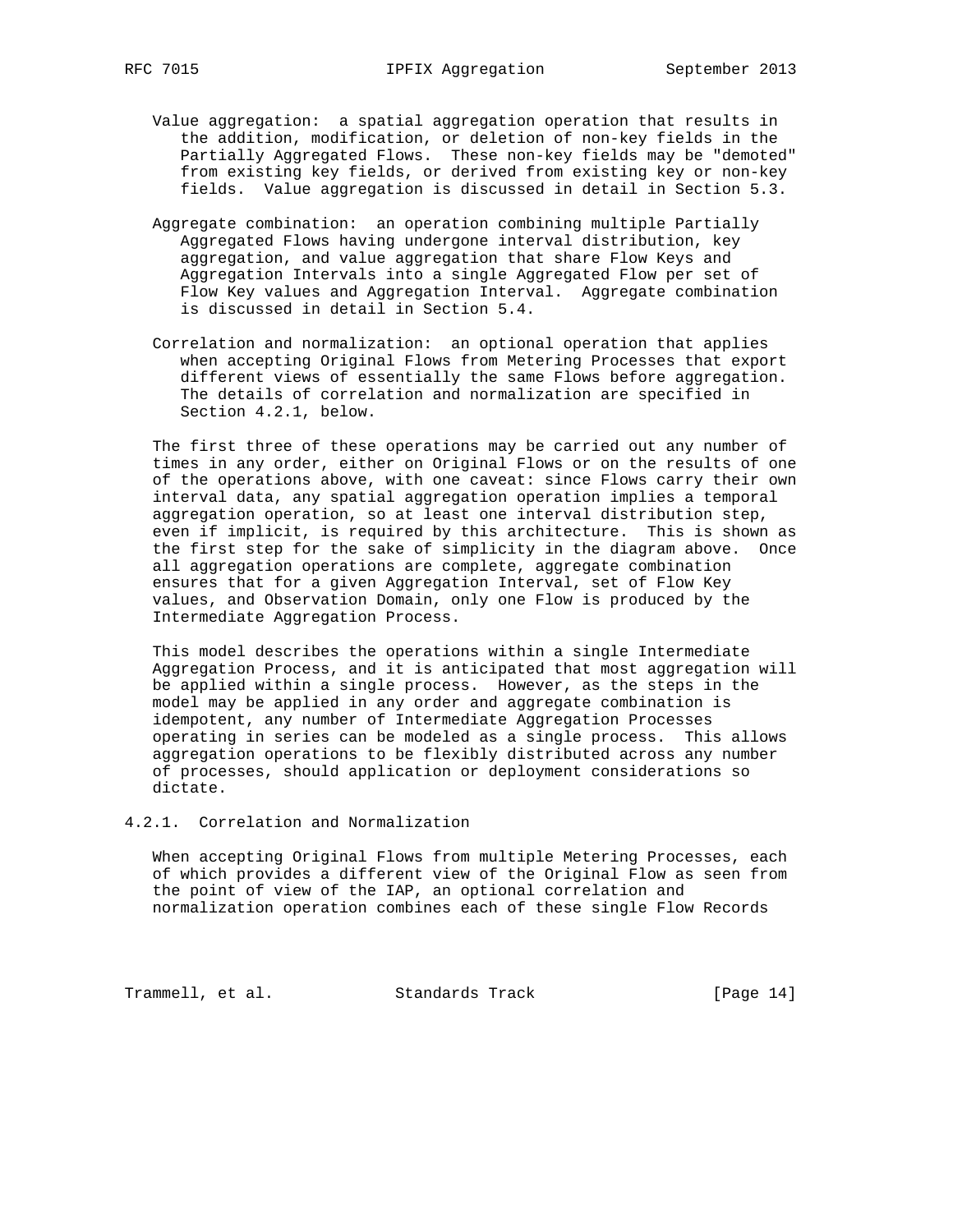into a set of unified Partially Aggregated Flows before applying interval distribution. These unified Flows appear as if they had been measured at a single Metering Process that used the union of the set of Flow Keys and non-key fields of all Metering Processes sending Original Flows to the IAP.

 Since, due to export errors or other slight irregularities in Flow metering, the multiple views may not be completely consistent; normalization involves applying a set of corrections that are specific to the aggregation application in order to ensure consistency in the unified Flows.

 In general, correlation and normalization should take multiple views of essentially the same Flow, as determined by the configuration of the operation itself, and render them into a single unified Flow. Flows that are essentially different should not be unified by the correlation and normalization operation. This operation therefore requires enough information about the configuration and deployment of Metering Processes from which it correlates Original Flows in order to make this distinction correctly and consistently.

 The exact steps performed to correlate and normalize Flows in this step are application, implementation, and deployment specific, and will not be further specified in this document.

5. IP Flow Aggregation Operations

 As stated in Section 2, an Aggregated Flow is simply an IPFIX Flow generated from Original Flows by an Intermediate Aggregation Process. Here, we detail the operations by which this is achieved within an Intermediate Aggregation Process.

#### 5.1. Temporal Aggregation through Interval Distribution

 Interval distribution imposes a time interval on the resulting Aggregated Flows. The selection of an interval is specific to the given aggregation application. Intervals may be derived from the Original Flows themselves (e.g., an interval may be selected to cover the entire time containing the set of all Flows sharing a given Key, as in Time Composition, described in Section 5.1.2) or externally imposed; in the latter case the externally imposed interval may be regular (e.g., every five minutes) or irregular (e.g., to allow for different time resolutions at different times of day, under different network conditions, or indeed for different sets of Original Flows).

 The length of the imposed interval itself has trade-offs. Shorter intervals allow higher-resolution aggregated data and, in streaming applications, faster reaction time. Longer intervals generally lead

Trammell, et al. Standards Track [Page 15]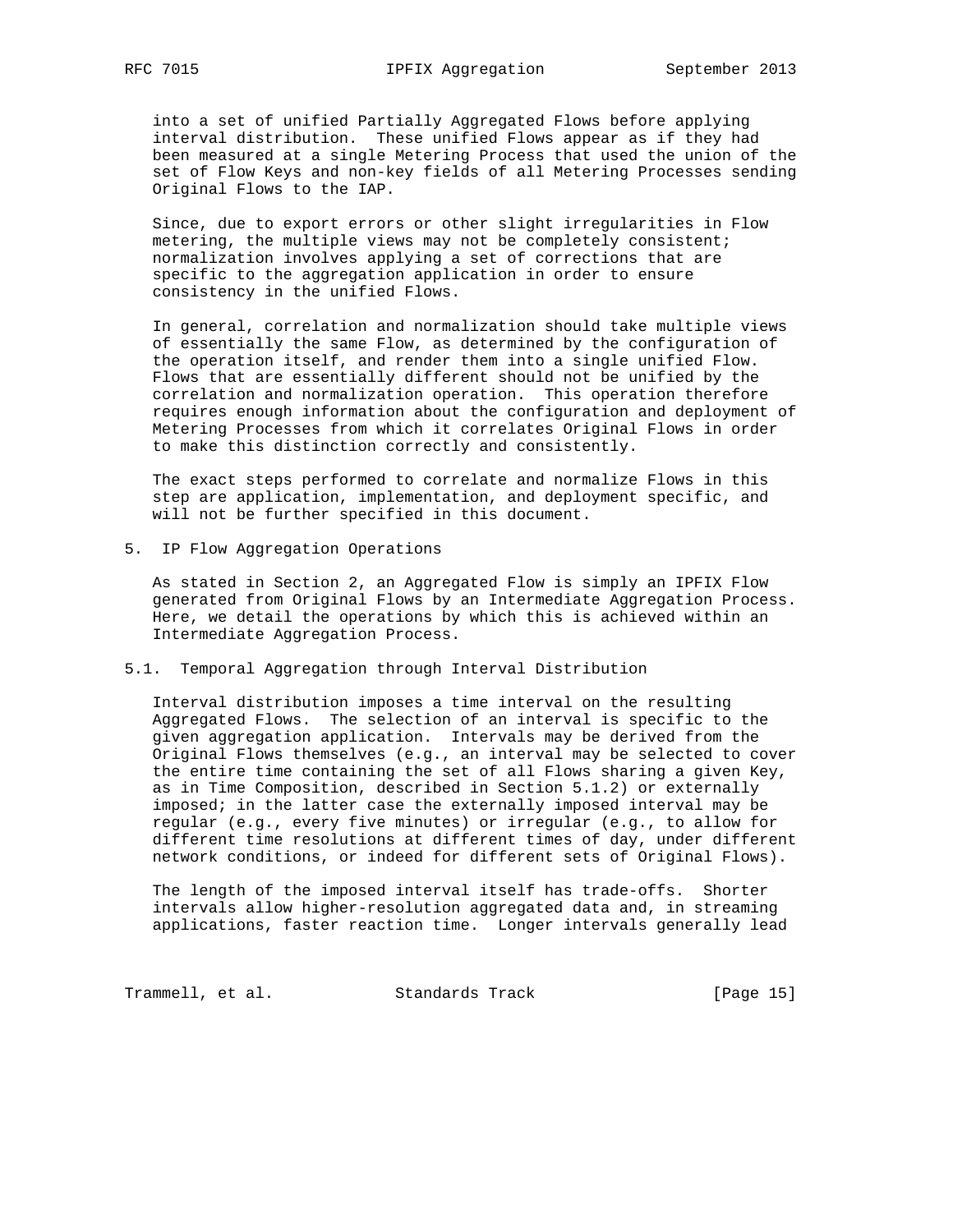to greater data reduction and simplified counter distribution. Specifically, counter distribution is greatly simplified by the choice of an interval longer than the duration of longest Original Flow, itself generally determined by the Original Flow's Metering Process active timeout; in this case, an Original Flow can contribute to at most two Aggregated Flows, and the more complex value distribution methods become inapplicable.



Figure 5: Illustration of Interval Distribution

 In Figure 5, we illustrate three common possibilities for interval distribution as applies with regular intervals to a set of three Original Flows. For Flow A, the start and end times lie within the boundaries of a single interval 0; therefore, Flow A contributes to only one Aggregated Flow. Flow B, by contrast, has the same duration but crosses the boundary between intervals 0 and 1; therefore, it will contribute to two Aggregated Flows, and its counters must be distributed among these Flows; though, in the two-interval case, this can be simplified somewhat simply by picking one of the two intervals or proportionally distributing between them. Only Flows like Flow A and Flow B will be produced when the interval is chosen to be longer than the duration of longest Original Flow, as above. More complicated is the case of Flow C, which contributes to more than two Aggregated Flows and must have its counters distributed according to some policy as in Section 5.1.1.

### 5.1.1. Distributing Values across Intervals

 In general, counters in Aggregated Flows are treated the same as in any Flow. Each counter is independently calculated as if it were derived from the set of packets in the Original Flow. For example, delta counters are summed, the most recent total count for each Original Flow taken then summed across Flows, and so on.

 When the Aggregation Interval is guaranteed to be longer than the longest Original Flow, a Flow can cross at most one Interval boundary, and will therefore contribute to at most two Aggregated Flows. Most common in this case is to arbitrarily but consistently choose to account the Original Flow's counters either to the first or to the last Aggregated Flow to which it could contribute.

Trammell, et al. Standards Track [Page 16]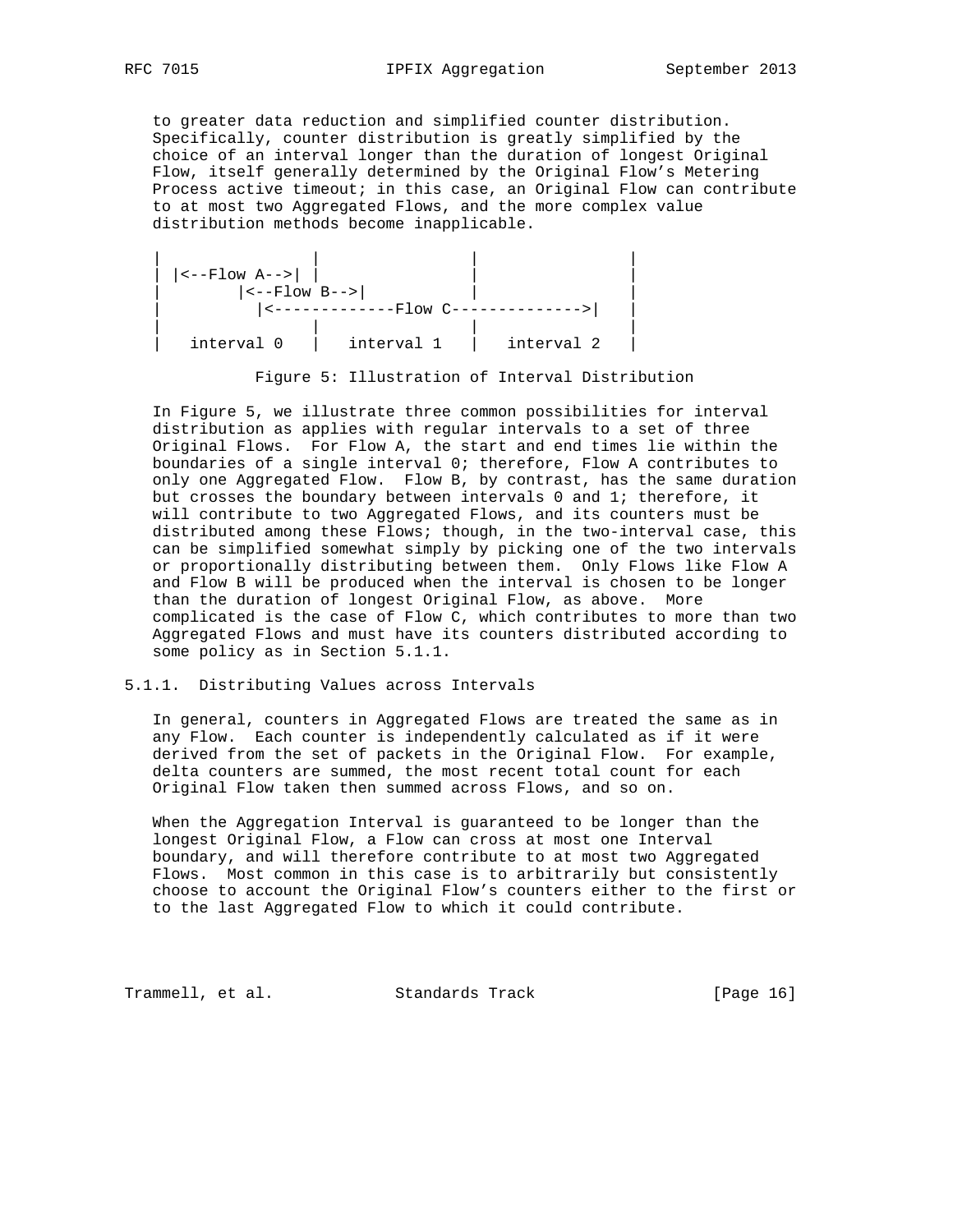However, this becomes more complicated when the Aggregation Interval is shorter than the longest Original Flow in the source data. In such cases, each Original Flow can incompletely cover one or more time intervals, and apply to one or more Aggregated Flows. In this case, the Intermediate Aggregation Process must distribute the counters in the Original Flows across one or more resulting Aggregated Flows. There are several methods for doing this, listed here in roughly increasing order of complexity and accuracy; most of these are necessary only in specialized cases.

- End Interval: The counters for an Original Flow are added to the counters of the appropriate Aggregated Flow containing the end time of the Original Flow.
- Start Interval: The counters for an Original Flow are added to the counters of the appropriate Aggregated Flow containing the start time of the Original Flow.
- Mid Interval: The counters for an Original Flow are added to the counters of a single appropriate Aggregated Flow containing some timestamp between start and end time of the Original Flow.
- Simple Uniform Distribution: Each counter for an Original Flow is divided by the number of time intervals the Original Flow covers (i.e., of appropriate Aggregated Flows sharing the same Flow Keys), and this number is added to each corresponding counter in each Aggregated Flow.
- Proportional Uniform Distribution: This is like simple uniform distribution, but accounts for the fractional portions of a time interval covered by an Original Flow in the first and last time interval. Each counter for an Original Flow is divided by the number of time \_units\_ the Original Flow covers, to derive a mean count rate. This rate is then multiplied by the number of time units in the intersection of the duration of the Original Flow and the time interval of each Aggregated Flow.
- Simulated Process: Each counter of the Original Flow is distributed among the intervals of the Aggregated Flows according to some function the Intermediate Aggregation Process uses based upon properties of Flows presumed to be like the Original Flow. For example, Flow Records representing bulk transfer might follow a more or less proportional uniform distribution, while interactive processes are far more bursty.
- Direct: The Intermediate Aggregation Process has access to the original packet timings from the packets making up the Original Flow, and uses these to distribute or recalculate the counters.

Trammell, et al. Standards Track [Page 17]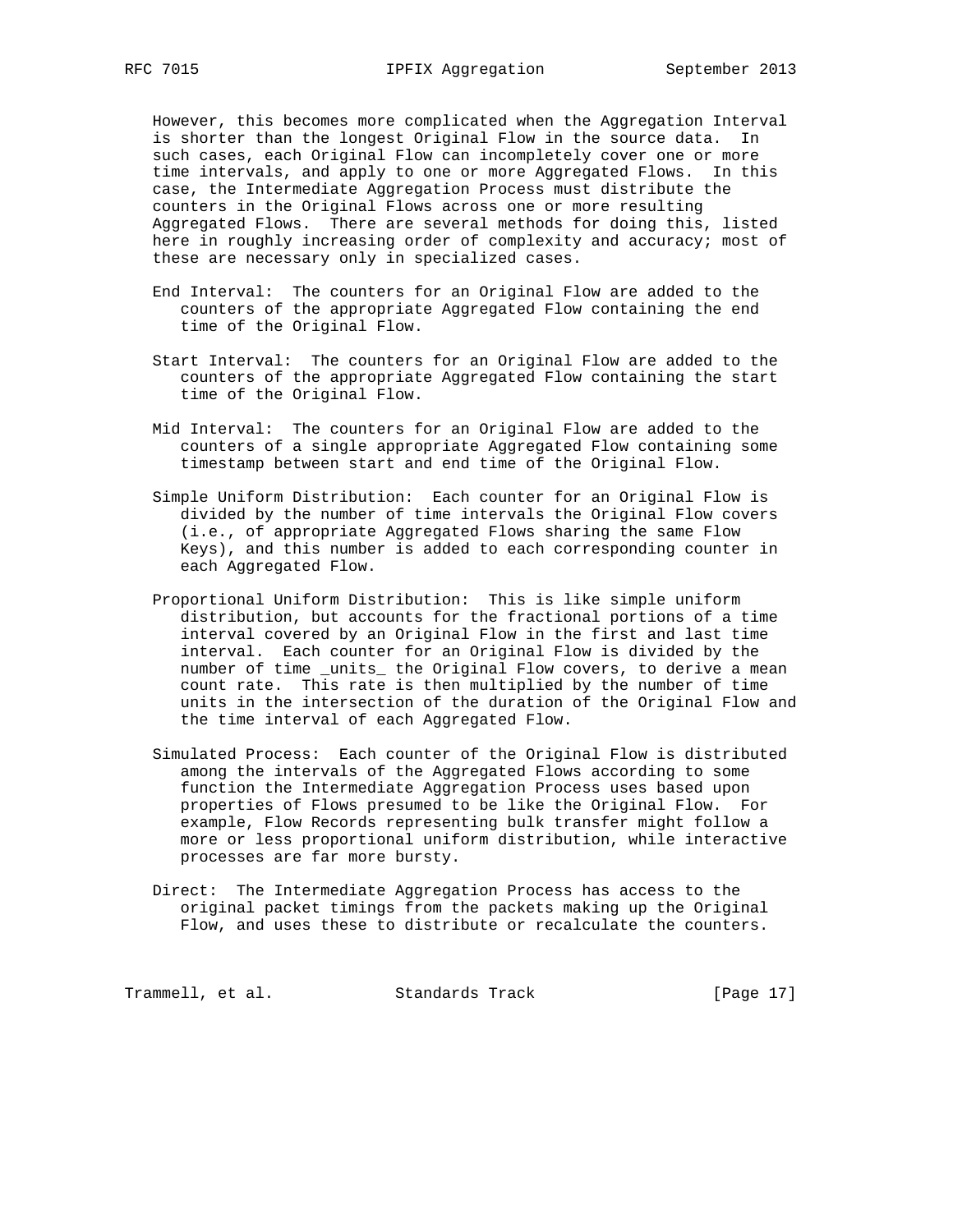A method for exporting the distribution of counters across multiple Aggregated Flows is detailed in Section 7.4. In any case, counters MUST be distributed across the multiple Aggregated Flows in such a way that the total count is preserved, within the limits of accuracy of the implementation. This property allows data to be aggregated and re-aggregated with negligible loss of original count information. To avoid confusion in interpretation of the aggregated data, all the counters in a given Aggregated Flow MUST be distributed via the same method.

 More complex counter distribution methods generally require that the interval distribution process track multiple "current" time intervals at once. This may introduce some delay into the aggregation operation, as an interval should only expire and be available for export when no additional Original Flows applying to the interval are expected to arrive at the Intermediate Aggregation Process.

 Note, however, that since there is no guarantee that Flows from the Original Exporter will arrive in any given order, whether for transport-specific reasons (i.e., UDP reordering) or reasons specific to the implementation of the Metering Process or Exporting Process, even simpler distribution methods may need to deal with Flows arriving in an order other than start time or end time. Therefore, the use of larger intervals does not obviate the need to buffer Partially Aggregated Flows within "current" time intervals, to ensure the IAP can accept Flow time intervals in any arrival order. More generally, the interval distribution process SHOULD accept Flow start and end times in the Original Flows in any reasonable order. The expiration of intervals in interval distribution operations is dependent on implementation and deployment requirements, and it MUST be made configurable in contexts in which "reasonable order" is not obvious at implementation time. This operation may lead to delay and loss introduced by the IAP, as detailed in Section 6.2.

#### 5.1.2. Time Composition

 Time Composition, as in Section 5.4 of [RFC5982] (or interval combination), is a special case of aggregation, where interval distribution imposes longer intervals on Flows with matching keys and "chained" start and end times, without any key reduction, in order to join long-lived Flows that may have been split (e.g., due to an active timeout shorter than the actual duration of the Flow). Here, no Key aggregation is applied, and the Aggregation Interval is chosen on a per-Flow basis to cover the interval spanned by the set of Aggregated Flows. This may be applied alone in order to normalize split Flows, or it may be applied in combination with other aggregation functions in order to obtain more accurate Original Flow counts.

Trammell, et al. Standards Track [Page 18]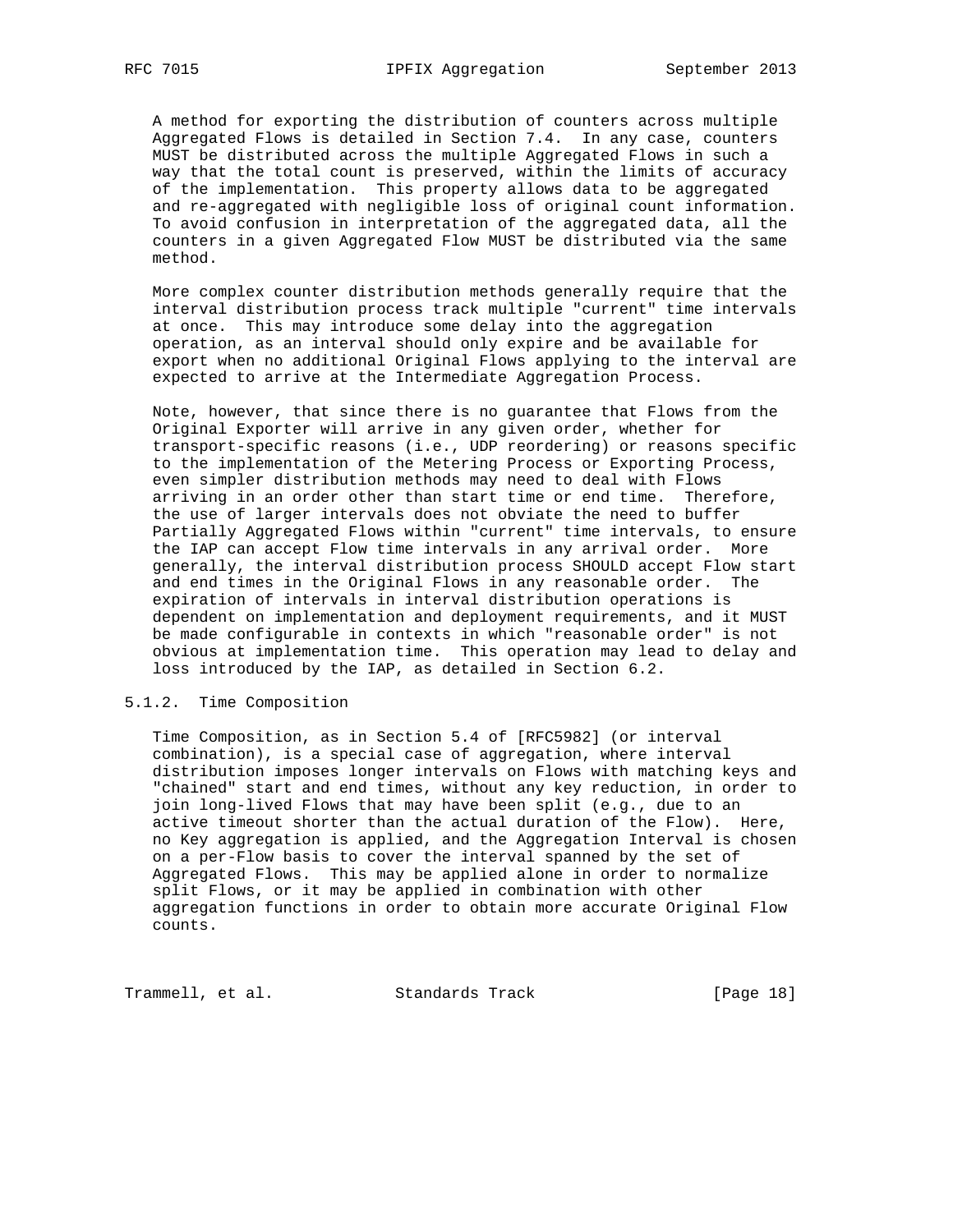## 5.1.3. External Interval Distribution

 Note that much of the difficulty of interval distribution at an IAP can be avoided simply by configuring the original Exporters to synchronize the time intervals in the Original Flows with the desired aggregation interval. The resulting Original Flows would then be split to align perfectly with the time intervals imposed during interval imposition, as shown in Figure 6, though this may reduce their usefulness for non-aggregation purposes. This approach allows the Intermediate Aggregation Process to use Start Interval or End Interval distribution, while having equivalent information to that available to direct interval distribution.

 | | | | |<----Flow D---->|<----Flow E---->|<----Flow F---->| | | | |  $\begin{vmatrix} \text{interval } 0 & \text{interval } 1 & \text{interval } 2 \end{vmatrix}$ 

Figure 6: Illustration of External Interval Distribution

### 5.2. Spatial Aggregation of Flow Keys

 Key aggregation generates a new set of Flow Key values for the Aggregated Flows from the Original Flow Key and non-key fields in the Original Flows or from correlation of the Original Flow information with some external source. There are two basic operations here. First, Aggregated Flow Keys may be derived directly from Original Flow Keys through reduction, or they may be derived by the dropping of fields or precision in the Original Flow Keys. Second, Aggregated Flow Keys may be derived through replacement, e.g., by removing one or more fields from the Original Flow and replacing them with fields derived from the removed fields. Replacement may refer to external information (e.g., IP to AS number mappings). Replacement may apply to Flow Keys as well as non-key fields. For example, consider an application that aggregates Original Flows by packet count (i.e., generating an Aggregated Flow for all one-packet Flows, one for all two-packet Flows, and so on). This application would promote the packet count to a Flow Key.

 Key aggregation may also result in the addition of new non-key fields to the Aggregated Flows, namely, Original Flow counters and unique reduced key counters. These are treated in more detail in Sections 5.2.1 and 5.2.2, respectively.

 In any key aggregation operation, reduction and/or replacement may be applied any number of times in any order. Which of these operations are supported by a given implementation is implementation and application dependent.

Trammell, et al. Standards Track [Page 19]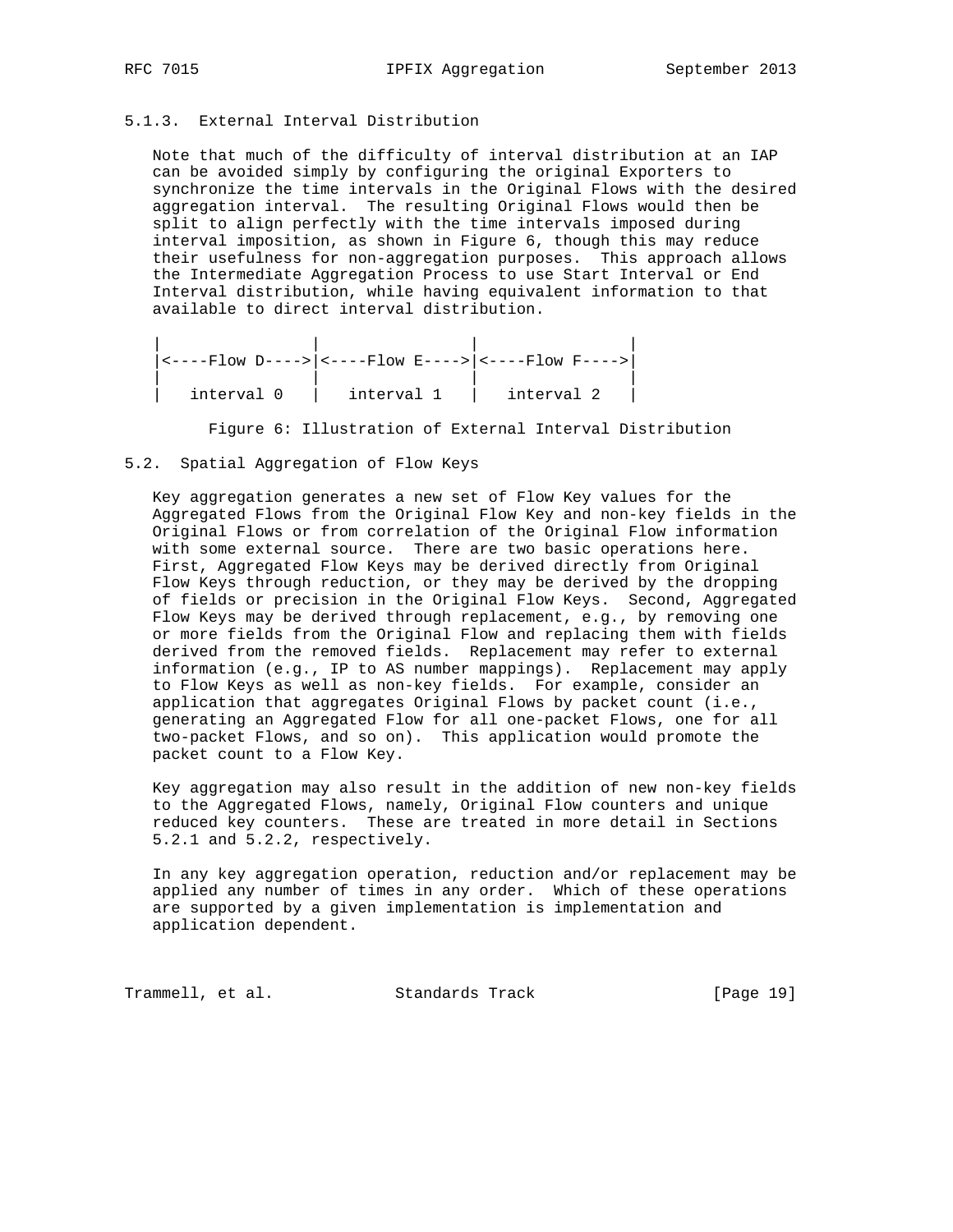Original Flow Keys +---------+---------+----------+----------+-------+-----+ | src ip4 | dst ip4 | src port | dst port | proto | tos | +---------+---------+----------+----------+-------+-----+ | | | | | | retain mask /24 X X X X | | V V +---------+-------------+ | src ip4 | dst ip4 /24 | +---------+-------------+

Aggregated Flow Keys (by source address and destination /24 network)

Figure 7: Illustration of Key Aggregation by Reduction

 Figure 7 illustrates an example reduction operation, aggregation by source address and destination /24 network. Here, the port, protocol, and type-of-service information is removed from the Flow Key, the source address is retained, and the destination address is masked by dropping the lower 8 bits.

Original Flow Keys



Aggregated Flow Keys (by source and destination ASN)

 Figure 8: Illustration of Key Aggregation by Reduction and Replacement

 Figure 8 illustrates an example reduction and replacement operation, aggregation by source and destination Border Gateway Protocol (BGP) Autonomous System Number (ASN) without ASN information available in the Original Flow. Here, the port, protocol, and type-of-service

Trammell, et al. Standards Track [Page 20]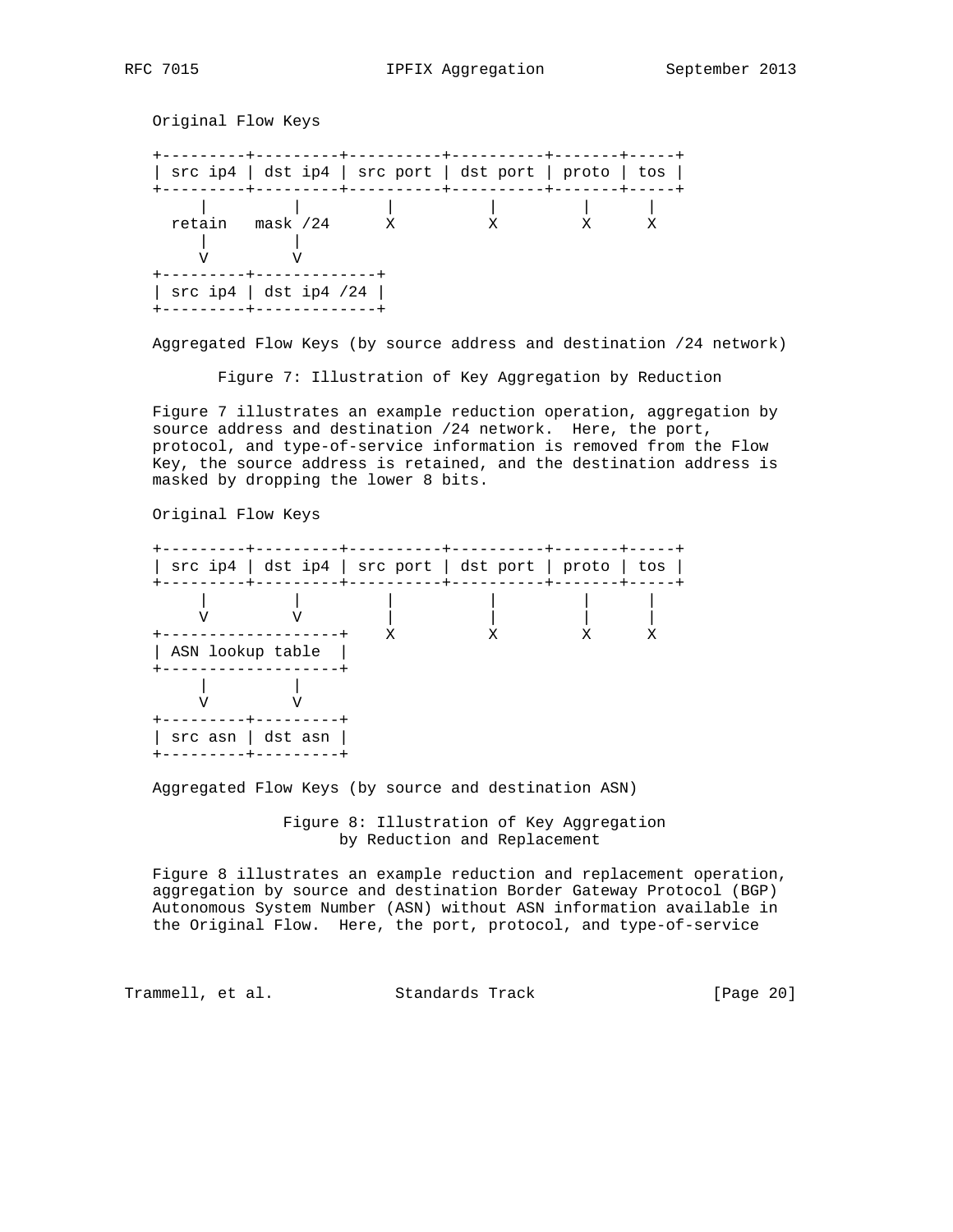information is removed from the Flow Keys, while the source and destination addresses are run though an IP address to ASN lookup table, and the Aggregated Flow Keys are made up of the resulting source and destination ASNs.

### 5.2.1. Counting Original Flows

 When aggregating multiple Original Flows into an Aggregated Flow, it is often useful to know how many Original Flows are present in the Aggregated Flow. Section 7.2 introduces four new Information Elements to export these counters.

 There are two possible ways to count Original Flows, which we call conservative and non-conservative. Conservative Flow counting has the property that each Original Flow contributes exactly one to the total Flow count within a set of Aggregated Flows. In other words, conservative Flow counters are distributed just as any other counter during interval distribution, except each Original Flow is assumed to have a Flow count of one. When a count for an Original Flow must be distributed across a set of Aggregated Flows, and a distribution method is used that does not account for that Original Flow completely within a single Aggregated Flow, conservative Flow counting requires a fractional representation.

 By contrast, non-conservative Flow counting is used to count how many Contributing Flows are represented in an Aggregated Flow. Flow counters are not distributed in this case. An Original Flow that is present within N Aggregated Flows would add N to the sum of non conservative Flow counts, one to each Aggregated Flow. In other words, the sum of conservative Flow counts over a set of Aggregated Flows is always equal to the number of Original Flows, while the sum of non-conservative Flow counts is strictly greater than or equal to the number of Original Flows.

 For example, consider Flows A, B, and C as illustrated in Figure 5. Assume that the key aggregation step aggregates the keys of these three Flows to the same aggregated Flow Key, and that start interval counter distribution is in effect. The conservative Flow count for interval 0 is 3 (since Flows A, B, and C all begin in this interval), and for the other two intervals is 0. The non-conservative Flow count for interval 0 is also 3 (due to the presence of Flows A, B, and C), for interval 1 is 2 (Flows B and C), and for interval 2 is 1 (Flow C). The sum of the conservative counts  $3 + 0 + 0 = 3$ , the number of Original Flows; while the sum of the non-conservative counts 3 + 2 + 1 = 6.

Trammell, et al. Standards Track [Page 21]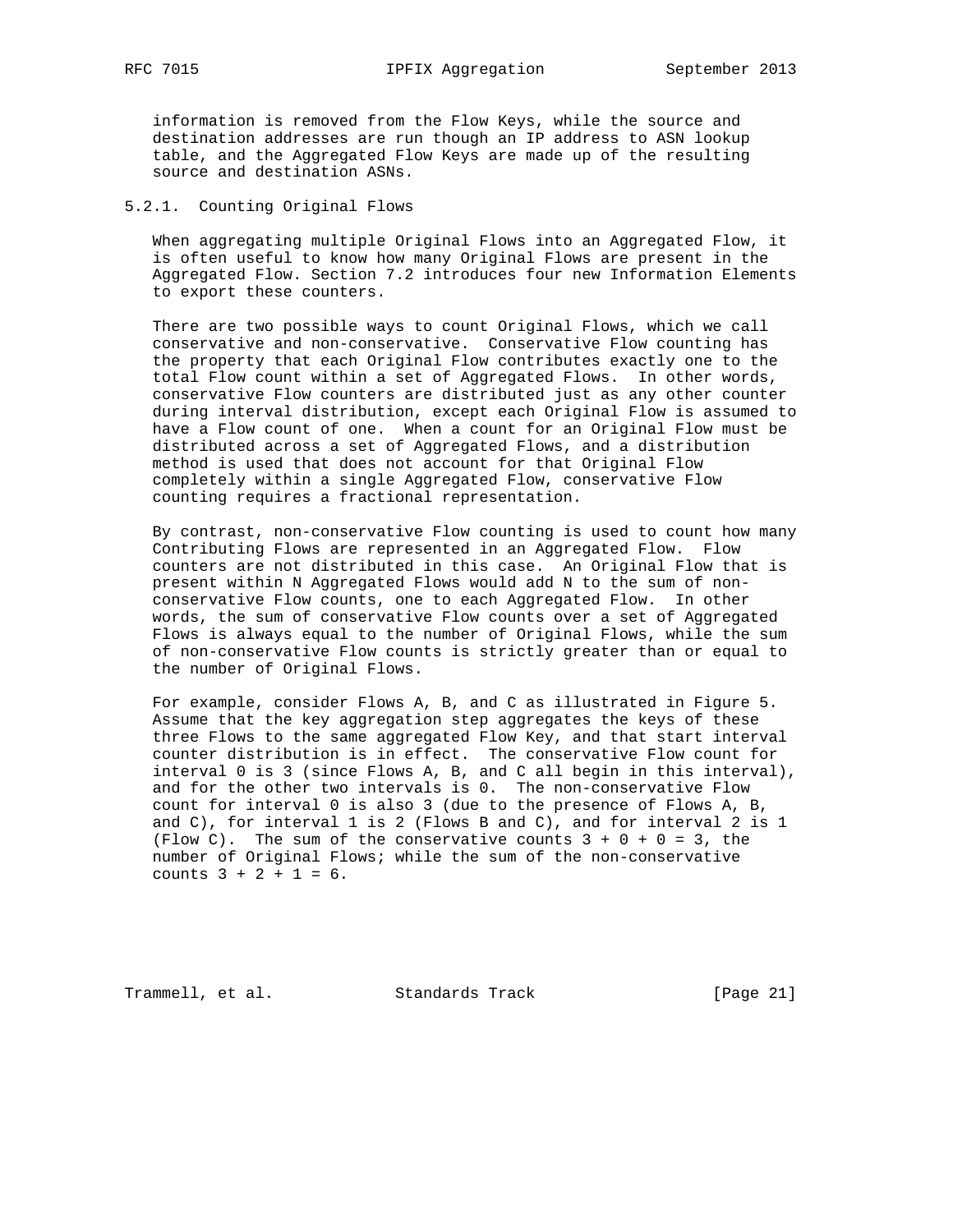Note that the active and inactive timeouts used to generate Original Flows, as well as the cache policy used to generate those Flows, have an effect on how meaningful either the conservative or non conservative Flow count will be during aggregation. In general, Original Exporters using the IPFIX Configuration Model SHOULD be configured to export Flows with equal or similar activeTimeout and inactiveTimeout configuration values, and the same cacheMode, as defined in [RFC6728]. Original Exporters not using the IPFIX Configuration Model SHOULD be configured equivalently.

#### 5.2.2. Counting Distinct Key Values

 One common case in aggregation is counting distinct key values that were reduced away during key aggregation. The most common use case for this is counting distinct hosts per Flow Key; for example, in host characterization or anomaly detection, distinct sources per destination or distinct destinations per source are common metrics. These new non-key fields are added during key aggregation.

 For such applications, Information Elements for distinct counts of IPv4 and IPv6 addresses are defined in Section 7.3. These are named distinctCountOf(KeyName). Additional such Information Elements should be registered with IANA on an as-needed basis.

5.3. Spatial Aggregation of Non-key Fields

 Aggregation operations may also lead to the addition of value fields that are demoted from key fields or are derived from other value fields in the Original Flows. Specific cases of this are treated in the subsections below.

#### 5.3.1. Counter Statistics

 Some applications of aggregation may benefit from computing different statistics than those native to each non-key field (e.g., flags are natively combined via union and delta counters by summing). For example, minimum and maximum packet counts per Flow, mean bytes per packet per Contributing Flow, and so on. Certain Information Elements for these applications are already provided in the IANA IPFIX Information Elements registry [IANA-IPFIX] (e.g., minimumIpTotalLength).

 A complete specification of additional aggregate counter statistics is outside the scope of this document, and should be added in the future to the IANA IPFIX Information Elements registry on a per application, as-needed basis.

Trammell, et al. Standards Track [Page 22]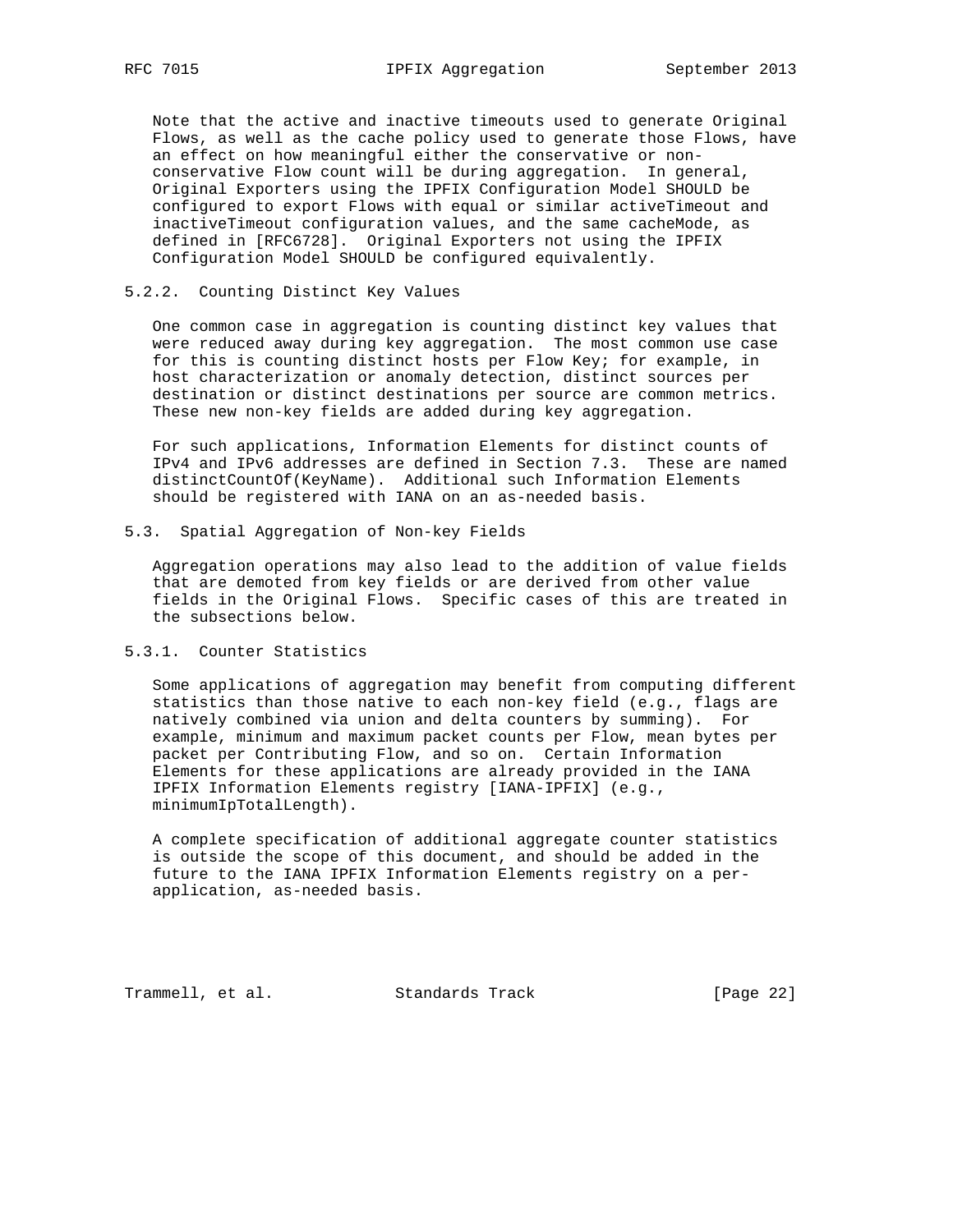5.3.2. Derivation of New Values from Flow Keys and Non-key fields

 More complex operations may lead to other derived fields being generated from the set of values or Flow Keys reduced away during aggregation. A prime example of this is sample entropy calculation. This counts distinct values and frequency, so it is similar to distinct key counting as in Section  $5.2.2$ ; however, it may be applied to the distribution of values for any Flow field.

 Sample entropy calculation provides a one-number normalized representation of the value spread and is useful for anomaly detection. The behavior of entropy statistics is such that a small number of keys showing up very often drives the entropy value down towards zero, while a large number of keys, each showing up with lower frequency, drives the entropy value up.

 Entropy statistics are generally useful for identifier keys, such as IP addresses, port numbers, AS numbers, etc. They can also be calculated on Flow length, Flow duration fields, and the like, even if this generally yields less distinct value shifts when the traffic mix changes.

 As a practical example, one host scanning a lot of other hosts will drive source IP entropy down and target IP entropy up. A similar effect can be observed for ports. This pattern can also be caused by the scan-traffic of a fast Internet worm. A second example would be a Distributed Denial of Service (DDoS) flooding attack against a single target (or small number of targets) that drives source IP entropy up and target IP entropy down.

 A complete specification of additional derived values or entropy Information Elements is outside the scope of this document. Any such Information Elements should be added in the future to the IANA IPFIX Information Elements registry on a per-application, as-needed basis.

#### 5.4. Aggregation Combination

 Interval distribution and key aggregation together may generate multiple Partially Aggregated Flows covering the same time interval with the same set of Flow Key values. The process of combining these Partially Aggregated Flows into a single Aggregated Flow is called aggregation combination. In general, non-Key values from multiple Contributing Flows are combined using the same operation by which values are combined from packets to form Flows for each Information Element. Delta counters are summed, flags are unioned, and so on.

Trammell, et al. Standards Track [Page 23]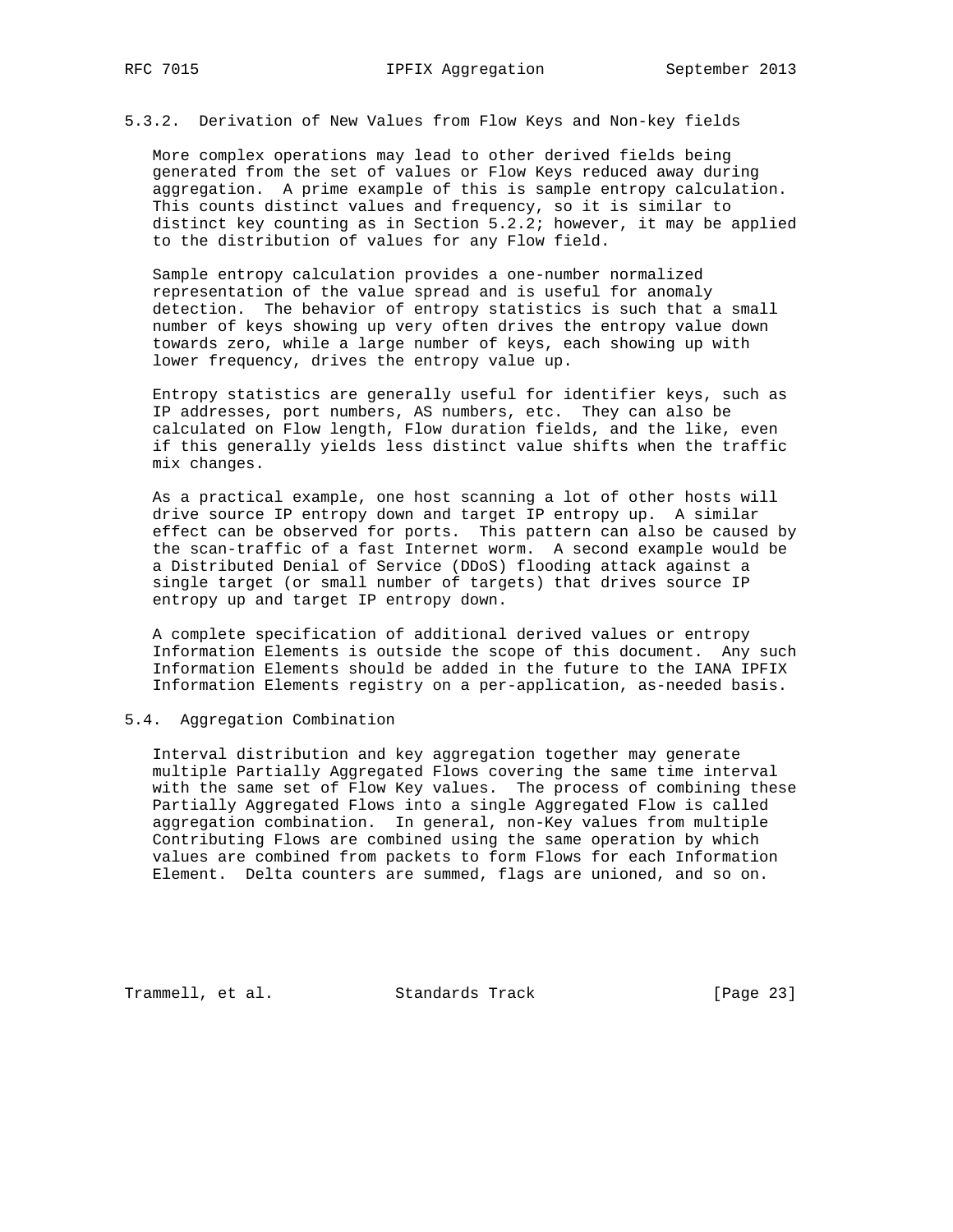- 6. Additional Considerations and Special Cases in Flow Aggregation
- 6.1. Exact versus Approximate Counting during Aggregation

 In certain circumstances, particularly involving aggregation by devices with limited resources, and in situations where exact aggregated counts are less important than relative magnitudes (e.g., driving graphical displays), counter distribution during key aggregation may be performed by approximate counting means (e.g., Bloom filters). The choice to use approximate counting is implementation and application dependent.

6.2. Delay and Loss Introduced by the IAP

 When accepting Original Flows in export order from traffic captured live, the Intermediate Aggregation Process waits for all Original Flows that may contribute to a given interval during interval distribution. This is generally dominated by the active timeout of the Metering Process measuring the Original Flows. For example, with Metering Processes configured with a five-minute active timeout, the Intermediate Aggregation Process introduces a delay of at least five minutes to all exported Aggregated Flows to ensure it has received all Original Flows. Note that when aggregating Flows from multiple Metering Processes with different active timeouts, the delay is determined by the maximum active timeout.

 In certain circumstances, additional delay at the original Exporter may cause an IAP to close an interval before the last Original Flow(s) accountable to the interval arrives. In this case, the IAP MAY drop the late Original Flow(s). Accounting of Flows lost at an Intermediate Process due to such issues is covered in [IPFIX-MED-PROTO].

6.3. Considerations for Aggregation of Sampled Flows

 The accuracy of Aggregated Flows may also be affected by sampling of the Original Flows, or sampling of packets making up the Original Flows. At the time of writing, the effect of sampling on Flow aggregation is still an open research question. However, to maximize the comparability of Aggregated Flows, aggregation of sampled Flows should only be applied to Original Flows sampled using the same sampling rate and sampling algorithm, Flows created from packets sampled using the same sampling rate and sampling algorithm, or Original Flows that have been normalized as if they had the same sampling rate and algorithm before aggregation. For more on packet sampling within IPFIX, see [RFC5476]. For more on Flow sampling within the IPFIX Mediator framework, see [RFC7014].

Trammell, et al. Standards Track [Page 24]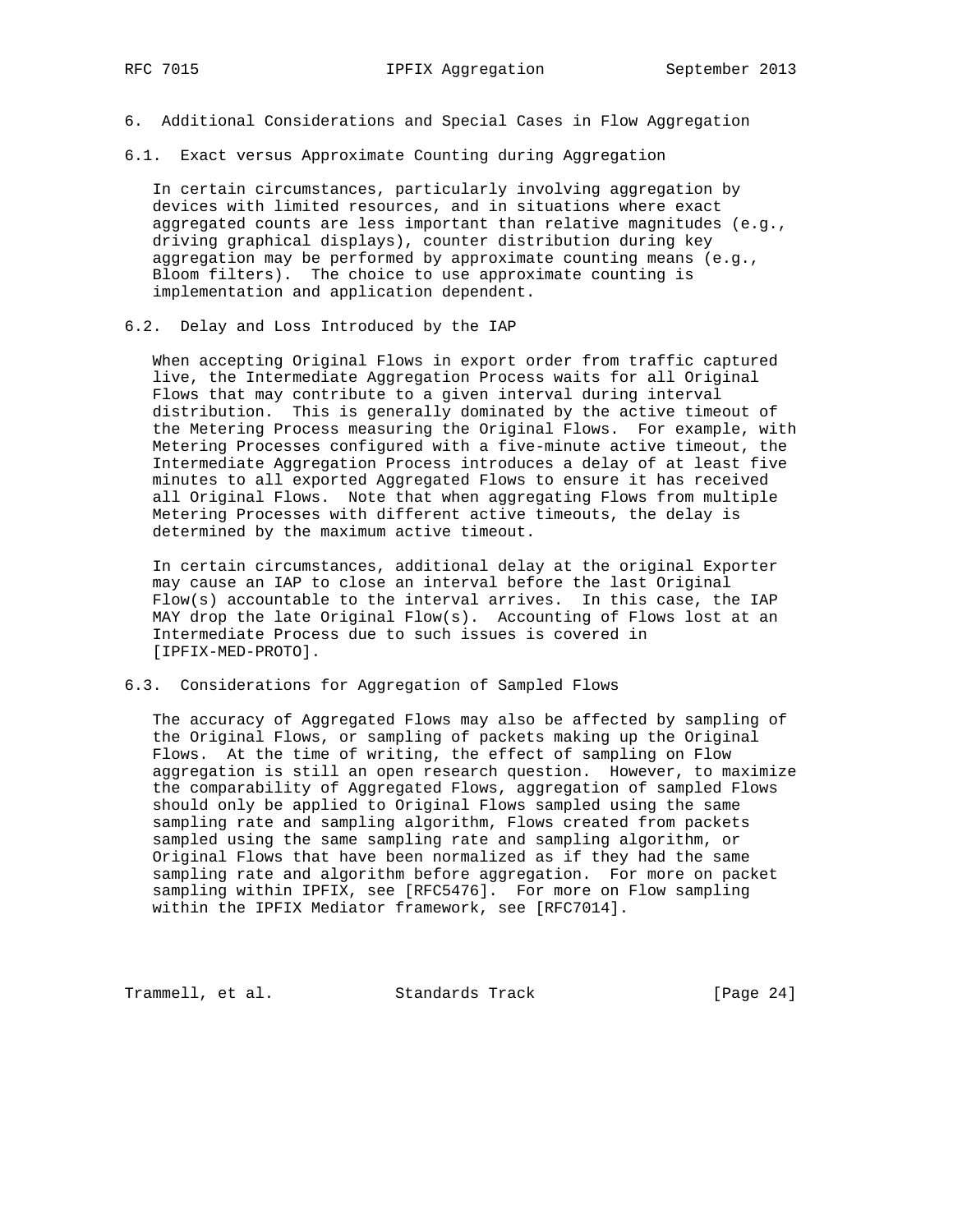#### 6.4. Considerations for Aggregation of Heterogeneous Flows

 Aggregation may be applied to Original Flows from different sources and of different types (i.e., represented using different, perhaps wildly different Templates). When the goal is to separate the heterogeneous Original Flows and aggregate them into heterogeneous Aggregated Flows, each aggregation should be done at its own Intermediate Aggregation Process. The Observation Domain ID on the Messages containing the output Aggregated Flows can be used to identify the different Processes and to segregate the output.

 However, when the goal is to aggregate these Flows into a single stream of Aggregated Flows representing one type of data, and if the Original Flows may represent the same original packet at two different Observation Points, the Original Flows should be correlated by the correlation and normalization operation within the IAP to ensure that each packet is only represented in a single Aggregated Flow or set of Aggregated Flows differing only by aggregation interval.

7. Export of Aggregated IP Flows Using IPFIX

 In general, Aggregated Flows are exported in IPFIX as any other Flow. However, certain aspects of Aggregated Flow export benefit from additional guidelines or new Information Elements to represent aggregation metadata or information generated during aggregation. These are detailed in the following subsections.

7.1. Time Interval Export

 Since an Aggregated Flow is simply a Flow, the existing timestamp Information Elements in the IPFIX Information Model (e.g., flowStartMilliseconds, flowEndNanoseconds) are sufficient to specify the time interval for aggregation. Therefore, no new aggregation specific Information Elements for exporting time interval information are necessary.

 Each Aggregated Flow carrying timing information SHOULD contain both an interval start and interval end timestamp.

7.2. Flow Count Export

 The following four Information Elements are defined to count Original Flows as discussed in Section 5.2.1.

Trammell, et al. Standards Track [Page 25]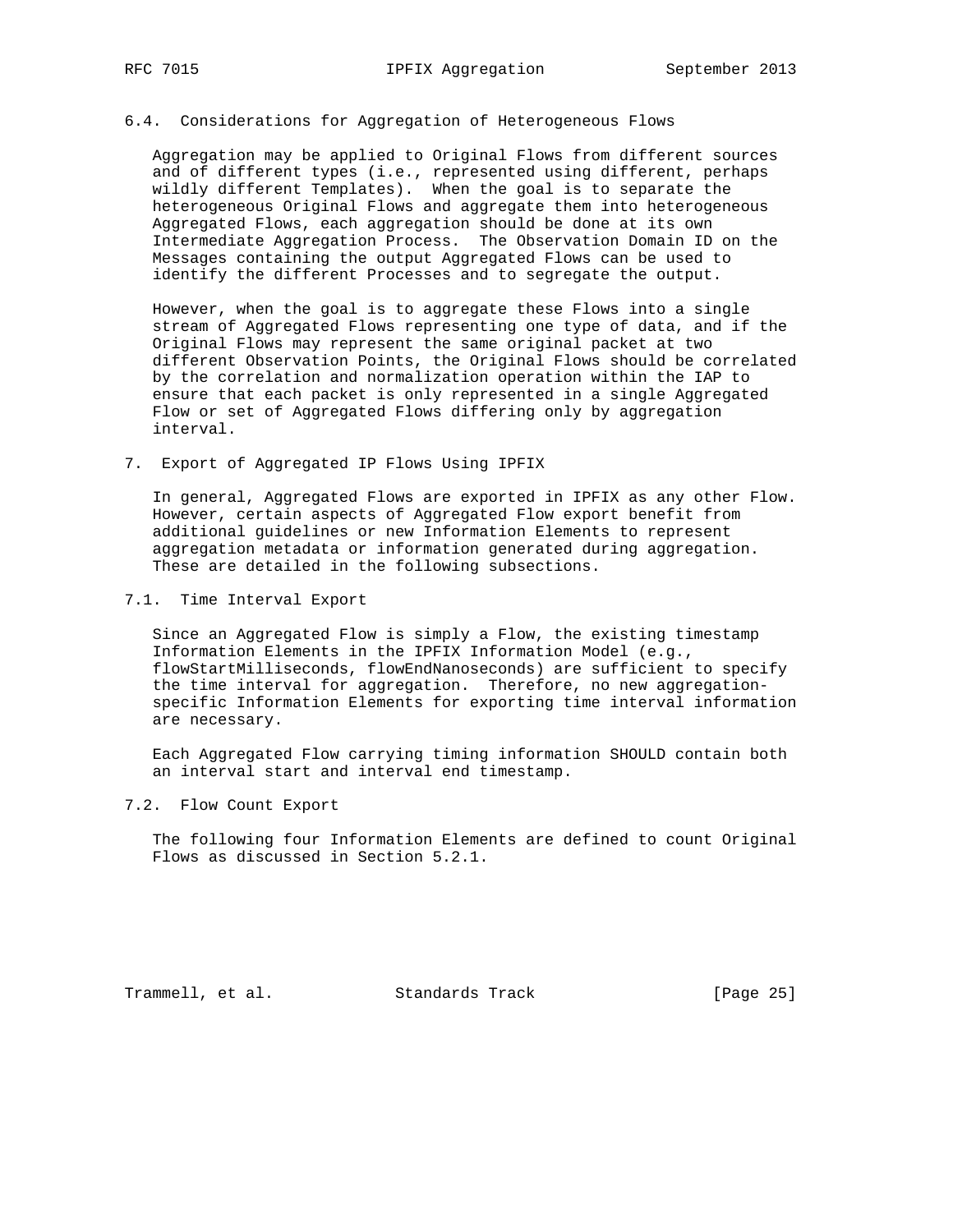- 7.2.1. originalFlowsPresent
	- Description: The non-conservative count of Original Flows contributing to this Aggregated Flow. Non-conservative counts need not sum to the original count on re-aggregation.

Abstract Data Type: unsigned64

Data Type Semantics: deltaCounter

ElementID: 375

- 7.2.2. originalFlowsInitiated
	- Description: The conservative count of Original Flows whose first packet is represented within this Aggregated Flow. Conservative counts must sum to the original count on re-aggregation.

Abstract Data Type: unsigned64

Data Type Semantics: deltaCounter

ElementID: 376

- 7.2.3. originalFlowsCompleted
	- Description: The conservative count of Original Flows whose last packet is represented within this Aggregated Flow. Conservative counts must sum to the original count on re-aggregation.

Abstract Data Type: unsigned64

Data Type Semantics: deltaCounter

ElementID: 377

- 7.2.4. deltaFlowCount
	- Description: The conservative count of Original Flows contributing to this Aggregated Flow; may be distributed via any of the methods expressed by the valueDistributionMethod Information Element.

Abstract Data Type: unsigned64

Data Type Semantics: deltaCounter

ElementID: 3

Trammell, et al. Standards Track [Page 26]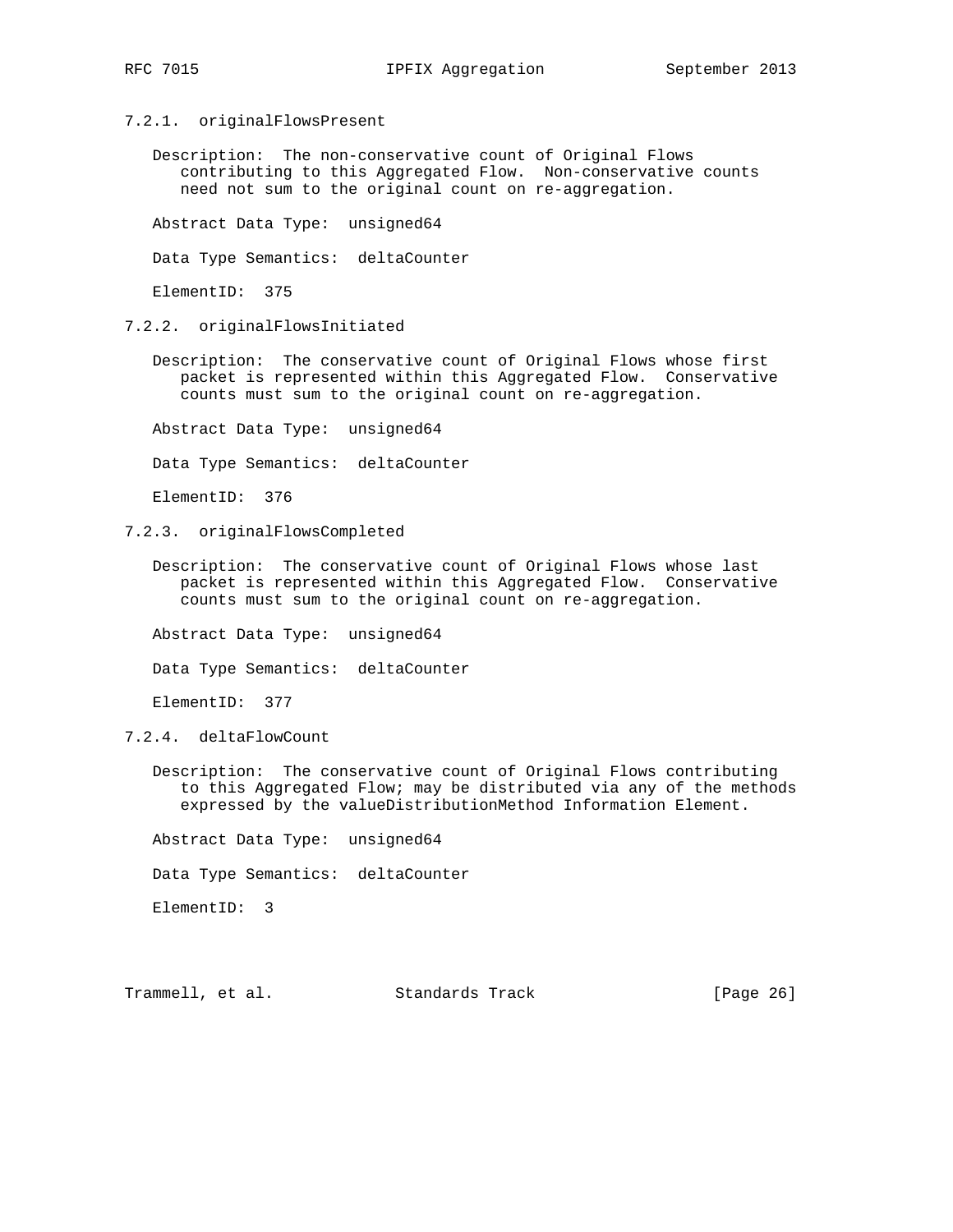7.3. Distinct Host Export

 The following six Information Elements represent the distinct counts of source and destination network-layer addresses used to export distinct host counts reduced away during key aggregation.

7.3.1. distinctCountOfSourceIPAddress

 Description: The count of distinct source IP address values for Original Flows contributing to this Aggregated Flow, without regard to IP version. This Information Element is preferred to the IP-version-specific counters, unless it is important to separate the counts by version.

Abstract Data Type: unsigned64

Data Type Semantics: totalCounter

ElementID: 378

- 7.3.2. distinctCountOfDestinationIPAddress
	- Description: The count of distinct destination IP address values for Original Flows contributing to this Aggregated Flow, without regard to IP version. This Information Element is preferred to the version-specific counters below, unless it is important to separate the counts by version.

Abstract Data Type: unsigned64

Data Type Semantics: totalCounter

ElementID: 379

7.3.3. distinctCountOfSourceIPv4Address

 Description: The count of distinct source IPv4 address values for Original Flows contributing to this Aggregated Flow.

Abstract Data Type: unsigned32

Data Type Semantics: totalCounter

ElementID: 380

Trammell, et al. Standards Track [Page 27]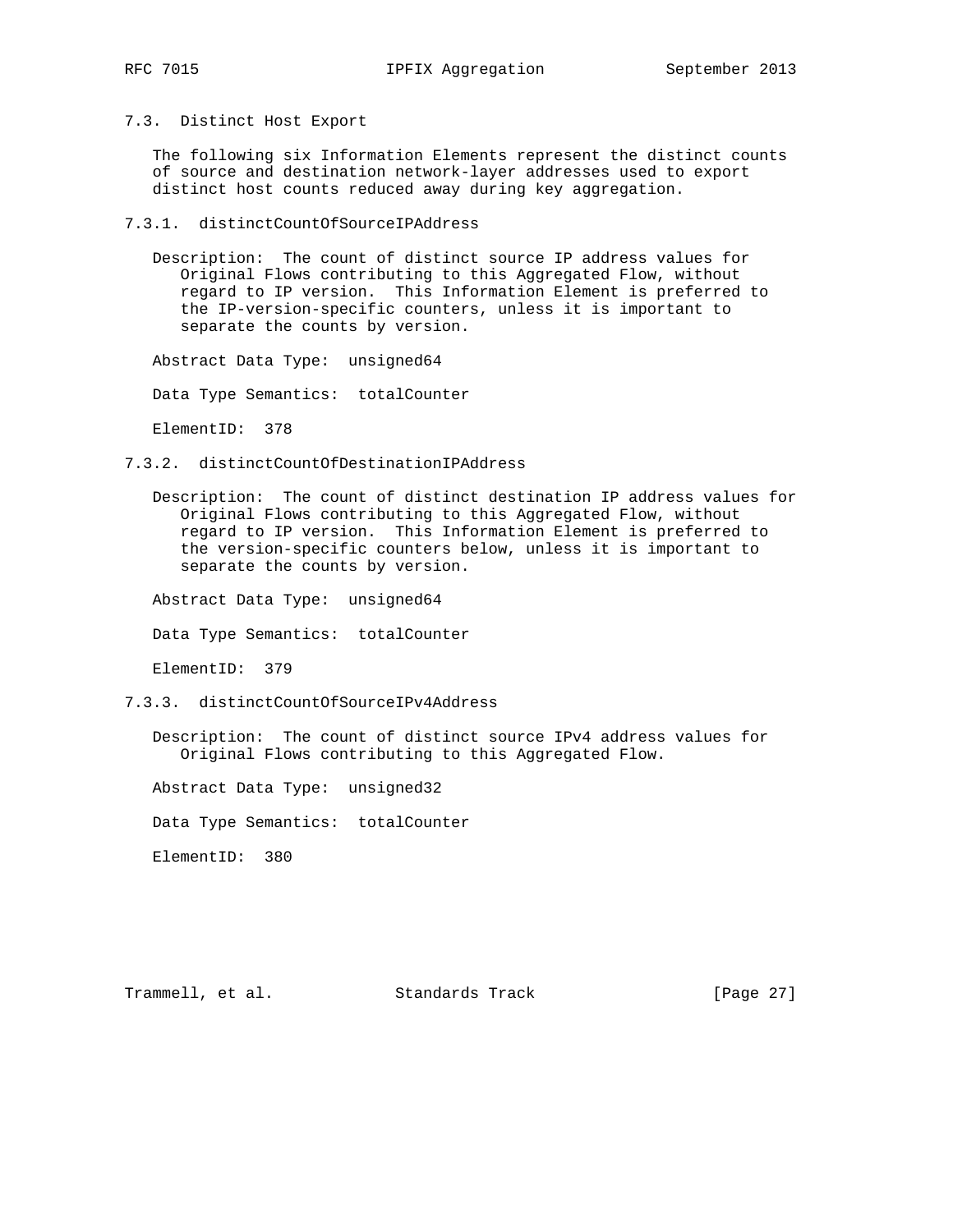7.3.4. distinctCountOfDestinationIPv4Address

 Description: The count of distinct destination IPv4 address values for Original Flows contributing to this Aggregated Flow.

Abstract Data Type: unsigned32

Data Type Semantics: totalCounter

ElementID: 381

7.3.5. distinctCountOfSourceIPv6Address

 Description: The count of distinct source IPv6 address values for Original Flows contributing to this Aggregated Flow.

Abstract Data Type: unsigned64

Data Type Semantics: totalCounter

ElementID: 382

7.3.6. distinctCountOfDestinationIPv6Address

 Description: The count of distinct destination IPv6 address values for Original Flows contributing to this Aggregated Flow.

Abstract Data Type: unsigned64

Data Type Semantics: totalCounter

ElementID: 383

7.4. Aggregate Counter Distribution Export

 When exporting counters distributed among Aggregated Flows, as described in Section 5.1.1, the Exporting Process MAY export an Aggregate Counter Distribution Option Record for each Template describing Aggregated Flow records; this Options Template is described below. It uses the valueDistributionMethod Information Element, also defined below. Since, in many cases, distribution is simple, accounting the counters from Contributing Flows to the first Interval to which they contribute, this is the default situation, for which no Aggregate Counter Distribution Record is necessary; Aggregate Counter Distribution Records are only applicable in more exotic situations, such as using an Aggregation Interval smaller than the durations of Original Flows.

Trammell, et al. Standards Track [Page 28]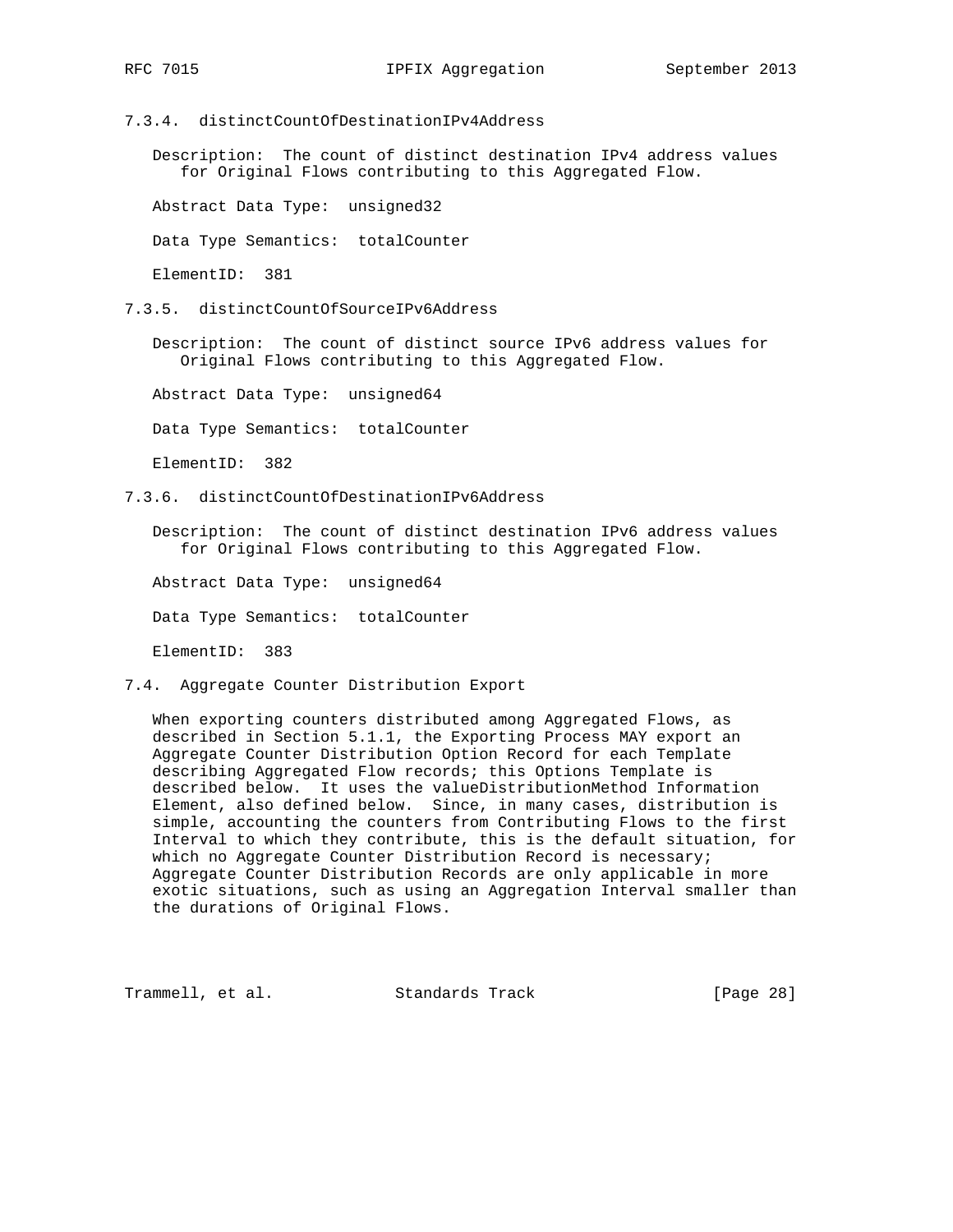#### 7.4.1. Aggregate Counter Distribution Options Template

 This Options Template defines the Aggregate Counter Distribution Record, which allows the binding of a value distribution method to a Template ID. The scope is the Template ID, whose uniqueness, per [RFC7011], is local to the Transport Session and Observation Domain that generated the Template ID. This is used to signal to the Collecting Process how the counters were distributed. The fields are as below:

| TE.                     | Description                                                                                                                                                                     |
|-------------------------|---------------------------------------------------------------------------------------------------------------------------------------------------------------------------------|
| templateId [scope]      | The Template ID of the Template<br>defining the Aggregated Flows to<br>which this distribution option<br>applies. This Information Element<br>MUST be defined as a Scope field. |
| valueDistributionMethod | The method used to distribute the<br>counters for the Aggregated Flows<br>defined by the associated Template.                                                                   |

- 7.4.2. valueDistributionMethod Information Element
	- Description: A description of the method used to distribute the counters from Contributing Flows into the Aggregated Flow records described by an associated scope, generally a Template. The method is deemed to apply to all the non-Key Information Elements in the referenced scope for which value distribution is a valid operation; if the originalFlowsInitiated and/or originalFlowsCompleted Information Elements appear in the Template, they are not subject to this distribution method, as they each infer their own distribution method. This is intended to be a complete set of possible value distribution methods; it is encoded as follows:

Trammell, et al. Standards Track [Page 29]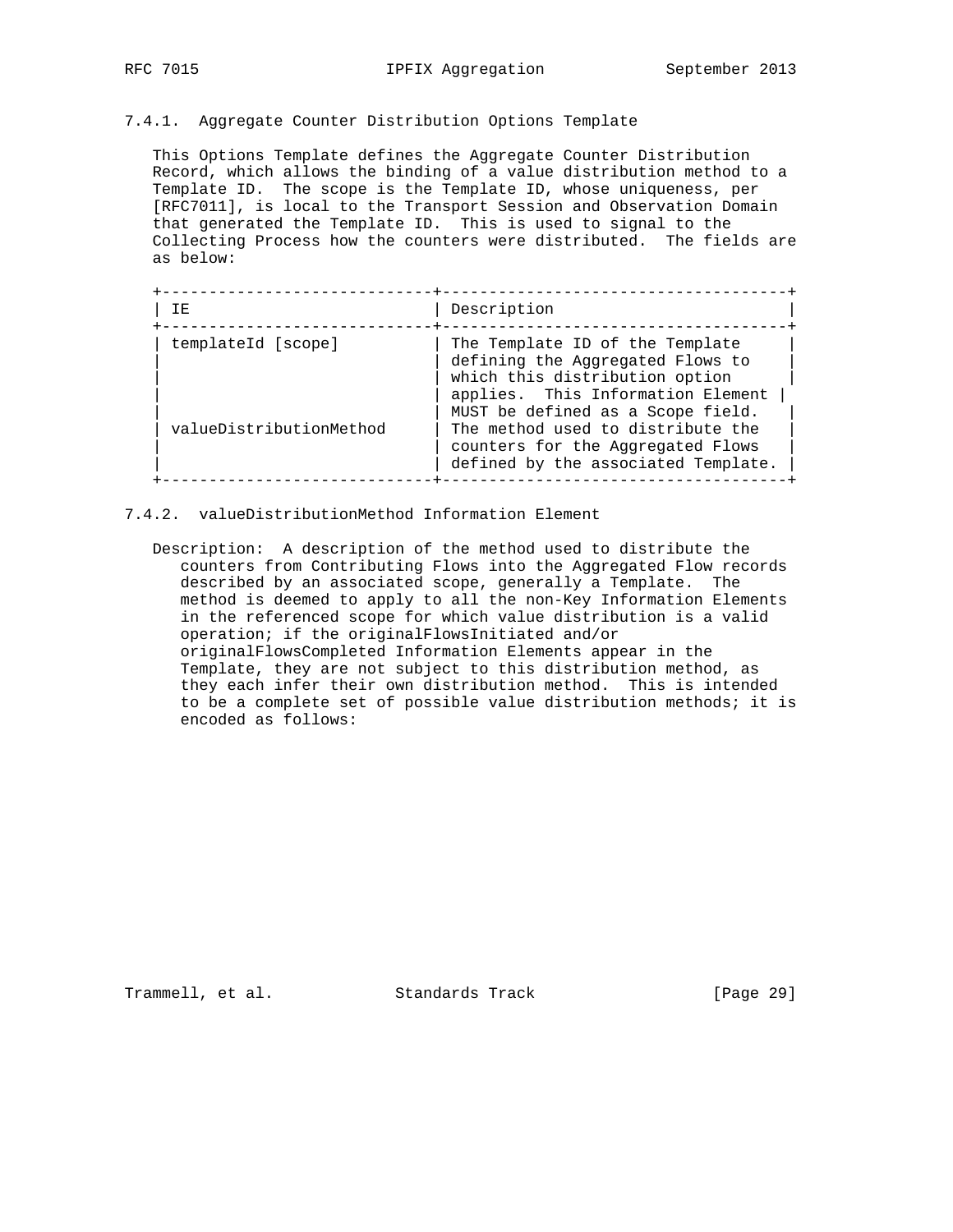+-------+-----------------------------------------------------------+ | Value | Description | +-------+-----------------------------------------------------------+ 0 | Unspecified: The counters for an Original Flow are  $|$  explicitly not distributed according to any other method | defined for this Information Element; use for arbitrary | distribution, or distribution algorithms not described by any other codepoint. | | --------------------------------------------------------- | | | | | 1 | Start Interval: The counters for an Original Flow are | added to the counters of the appropriate Aggregated Flow containing the start time of the Original Flow. This should be assumed the default if value distribution information is not available at a Collecting Process for an Aggregated Flow. | | --------------------------------------------------------- | | | | | 2 | End Interval: The counters for an Original Flow are added | to the counters of the appropriate Aggregated Flow containing the end time of the Original Flow. | | --------------------------------------------------------- | | | | | 3 | Mid Interval: The counters for an Original Flow are added | to the counters of a single appropriate Aggregated Flow containing some timestamp between start and end time of the Original Flow. | | --------------------------------------------------------- | | | | | 4 | Simple Uniform Distribution: Each counter for an Original | Flow is divided by the number of time intervals the Original Flow covers (i.e., of appropriate Aggregated Flows sharing the same Flow Key), and this number is added to each corresponding counter in each Aggregated | | Flow. | | | --------------------------------------------------------- | | | | | 5 | Proportional Uniform Distribution: Each counter for an | Original Flow is divided by the number of time units the Original Flow covers, to derive a mean count rate. This mean count rate is then multiplied by the number of time units in the intersection of the duration of the Original Flow and the time interval of each Aggregated Flow. This is like simple uniform distribution, but accounts for the fractional portions of a time interval covered by an Original Flow in the first and last time interval. | | --------------------------------------------------------- |

Trammell, et al. Standards Track [Page 30]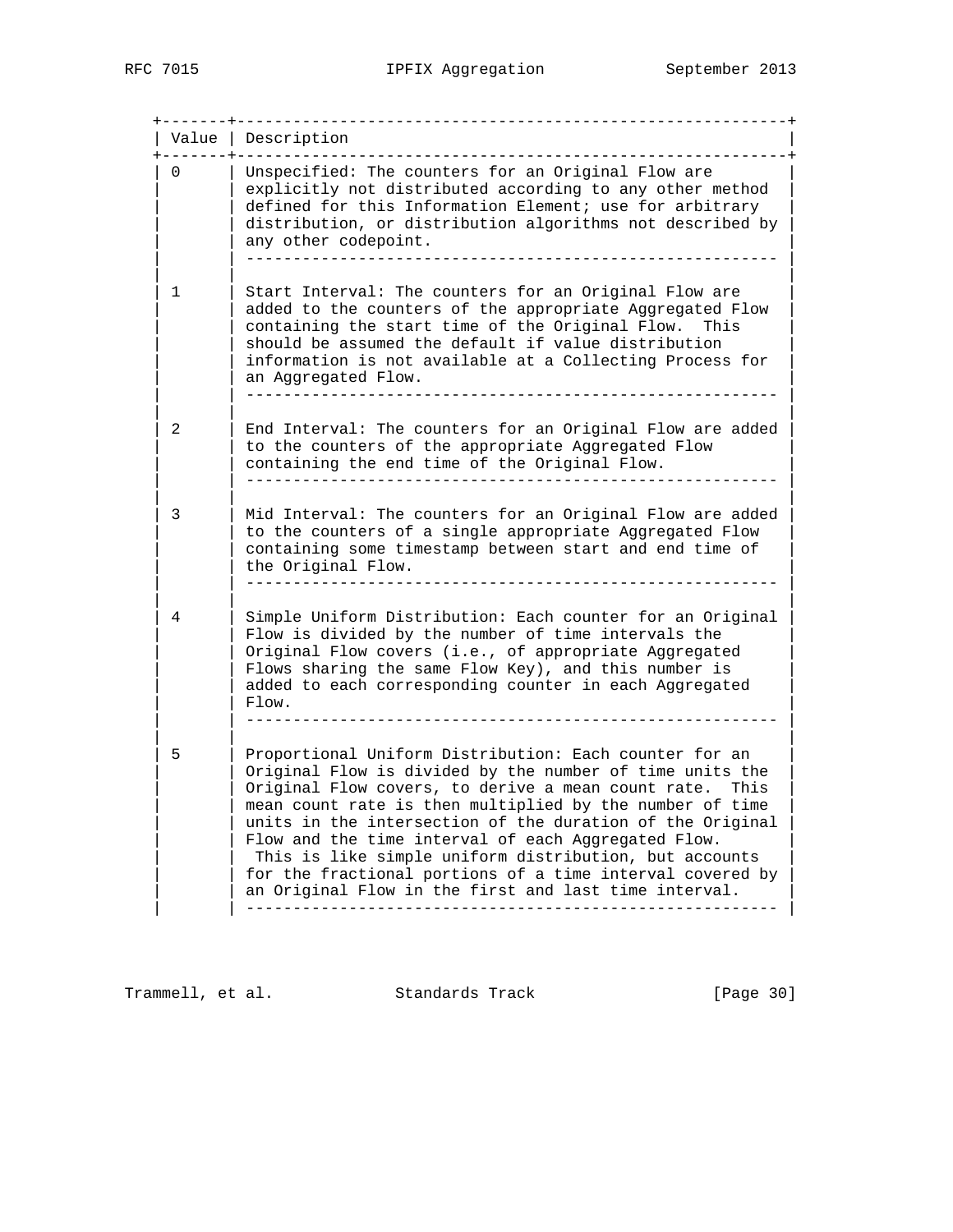| | --------------------------------------------------------- | | 6 | Simulated Process: Each counter of the Original Flow is | distributed among the intervals of the Aggregated Flows according to some function the Intermediate Aggregation Process uses based upon properties of Flows presumed to be like the Original Flow. This is essentially an assertion that the Intermediate Aggregation Process has no direct packet timing information but is nevertheless not using one of the other simpler distribution methods. The Intermediate Aggregation Process specifically makes no assertion as to the correctness of the simulation. | | --------------------------------------------------------- | | | | | 7 | Direct: The Intermediate Aggregation Process has access | to the original packet timings from the packets making up the Original Flow, and uses these to distribute or | recalculate the counters. +-------+-----------------------------------------------------------+

Abstract Data Type: unsigned8

ElementID: 384

8. Examples

 In these examples, the same data, described by the same Template, will be aggregated multiple different ways; this illustrates the various different functions that could be implemented by Intermediate Aggregation Processes. Templates are shown in IESpec format as introduced in [RFC7013]. The source data format is a simplified Flow: timestamps, traditional 5-tuple, and octet count; the Flow Key fields are the 5-tuple. The Template is shown in Figure 9.

 flowStartMilliseconds(152)[8] flowEndMilliseconds(153)[8] sourceIPv4Address(8)[4]{key} destinationIPv4Address(12)[4]{key} sourceTransportPort(7)[2]{key} destinationTransportPort(11)[2]{key} protocolIdentifier(4)[1]{key} octetDeltaCount(1)[8]

Figure 9: Input Template for Examples

 The data records given as input to the examples in this section are shown below; timestamps are given in H:MM:SS.sss format. In this and subsequent figures, flowStartMilliseconds is shown in H:MM:SS.sss format as 'start time', flowEndMilliseconds is shown in H:MM:SS.sss

Trammell, et al. Standards Track [Page 31]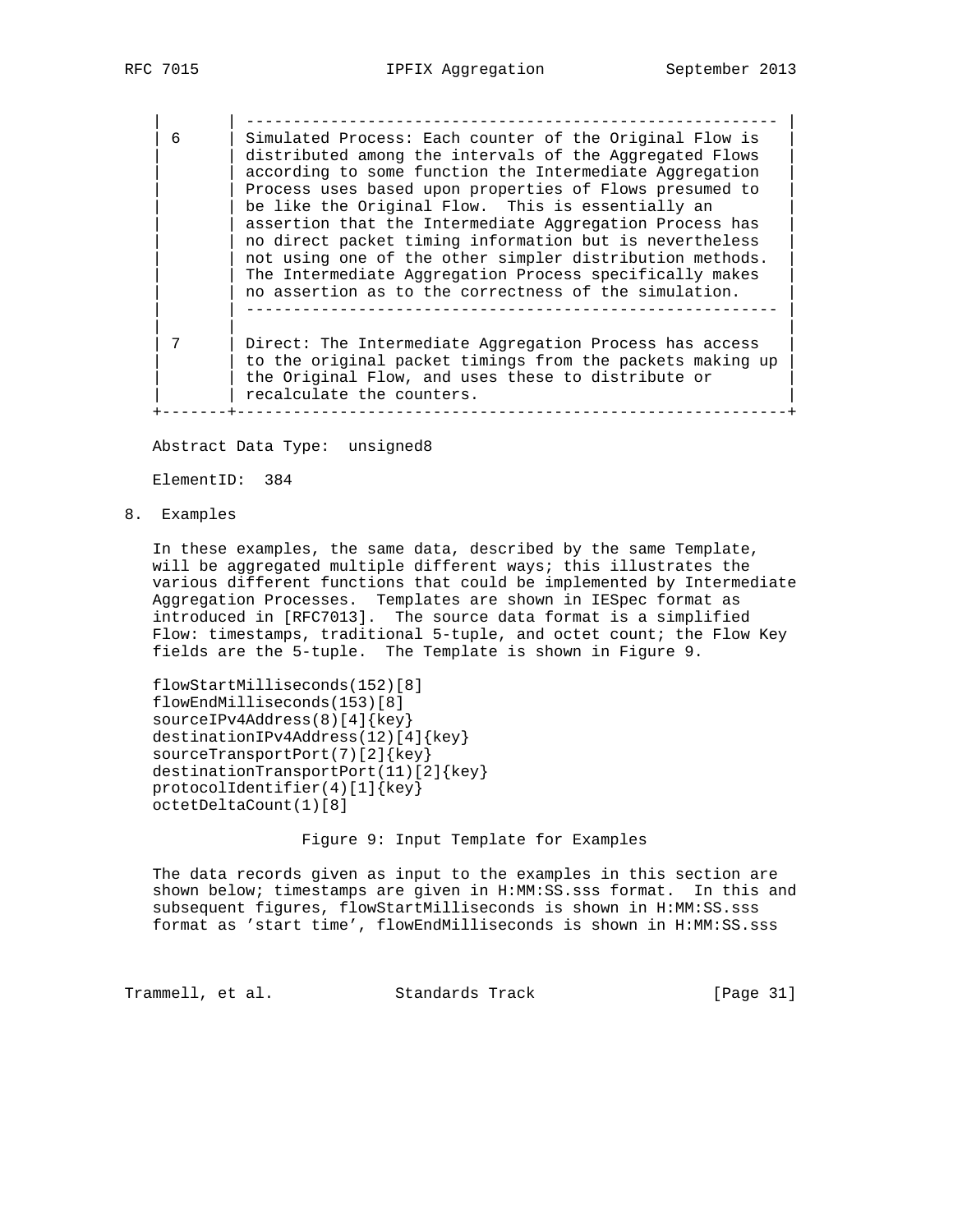format as 'end time', sourceIPv4Address is shown as 'source ip4' with the following 'port' representing sourceTransportPort, destinationIPv4Address is shown as 'dest ip4' with the following 'port' representing destinationTransportPort, protocolIdentifier is shown as 'pt', and octetDeltaCount as 'oct'.

| start time | end time                                | source ip4 | port  | dest ip4                                                           | port | pt | oct   |
|------------|-----------------------------------------|------------|-------|--------------------------------------------------------------------|------|----|-------|
|            | $9:00:00.138$ $9:00:00.138$             | 192.0.2.2  | 47113 | 192.0.2.131                                                        | 53   | 17 | 119   |
|            | $9:00:03.246$ $9:00:03.246$ 192.0.2.2   |            |       | 22153 192.0.2.131                                                  | 53   | 17 | 83    |
|            | $9:00:00.478$ $9:00:03.486$ 192.0.2.2   |            |       | 52420 198.51.100.2                                                 | 443  | 6  | 1637  |
|            | $9:00:07.172$ $9:00:07.172$ $192.0.2.3$ |            |       | 56047 192.0.2.131                                                  | 53   | 17 | 111   |
|            | $9:00:07.309$ $9:00:14.861$ $192.0.2.3$ |            |       | 41183 198.51.100.67                                                | 80   | 6  | 16838 |
|            | $9:00:03.556$ $9:00:19.876$ 192.0.2.2   |            |       | 17606 198.51.100.68                                                | 80   | 6  | 11538 |
|            | $9:00:25.210$ $9:00:25.210$ $192.0.2.3$ |            |       | 47113 192.0.2.131                                                  | 53   | 17 | 119   |
|            | $9:00:26.358$ $9:00:30.198$ 192.0.2.3   |            |       | 48458 198.51.100.133                                               | 80   | 6  | 2973  |
|            | $9:00:29.213$ $9:01:00.061$ 192.0.2.4   |            |       | 61295 198.51.100.2                                                 | 443  | 6  | 8350  |
|            |                                         |            |       | 9:04:00.207 9:04:04.431 203.0.113.3 41256 198.51.100.133           | 80   | 6  | 778   |
|            |                                         |            |       | $9:03:59.624$ $9:04:06.984$ $203.0.113.3$ $51662$ $198.51.100.3$   | 80   | 6  | 883   |
|            | $9:00:30.532$ $9:06:15.402$ $192.0.2.2$ |            |       | 37581 198.51.100.2                                                 | 80   | 6  | 15420 |
|            |                                         |            |       | 9:06:56.813  9:06:59.821  203.0.113.3  52572  198.51.100.2         | 443  | 6  | 1637  |
|            |                                         |            |       | $9:06:30.565$ $9:07:00.261$ $203.0.113.3$ $49914$ $198.51.100.133$ | 80   | 6  | 561   |
|            | $9:06:55.160$ $9:07:05.208$ 192.0.2.2   |            |       | 50824 198.51.100.2                                                 | 443  | 6  | 1899  |
|            | $9:06:49.322$ $9:07:05.322$ $192.0.2.3$ |            |       | 34597 198.51.100.3                                                 | 80   | 6  | 1284  |
|            |                                         |            |       | 9:07:05.849 9:07:09.625 203.0.113.3 58907 198.51.100.4             | 80   | 6  | 2670  |
|            | $9:10:45.161$ $9:10:45.161$ $192.0.2.4$ |            |       | 22478 192.0.2.131                                                  | 53   | 17 | 75    |
|            | $9:10:45.209$ $9:11:01.465$ $192.0.2.4$ |            |       | 49513 198.51.100.68                                                | 80   | 6  | 3374  |
|            | 9:10:57.094 9:11:00.614 192.0.2.4       |            |       | 64832 198.51.100.67                                                | 80   | 6  | 138   |
|            | $9:10:59.770$ $9:11:02.842$ $192.0.2.3$ |            |       | 60833 198.51.100.69                                                | 443  | 6  | 2325  |
|            |                                         |            |       | 9:02:18.390 9:13:46.598 203.0.113.3 39586 198.51.100.17            | 80   | 6  | 11200 |
|            | $9:13:53.933$ $9:14:06.605$ $192.0.2.2$ |            |       | 19638 198.51.100.3                                                 | 80   | 6  | 2869  |
|            | $9:13:02.864$ $9:14:08.720$ $192.0.2.3$ |            |       | 40429 198.51.100.4                                                 | 80   | 6  | 18289 |

Figure 10: Input Data for Examples

#### 8.1. Traffic Time Series per Source

 Aggregating Flows by source IP address in time series (i.e., with a regular interval) can be used in subsequent heavy-hitter analysis and as a source parameter for statistical anomaly detection techniques. Here, the Intermediate Aggregation Process imposes an interval, aggregates the key to remove all key fields other than the source IP address, then combines the result into a stream of Aggregated Flows. The imposed interval of five minutes is longer than the majority of Flows; for those Flows crossing interval boundaries, the entire Flow is accounted to the interval containing the start time of the Flow.

Trammell, et al. Standards Track [Page 32]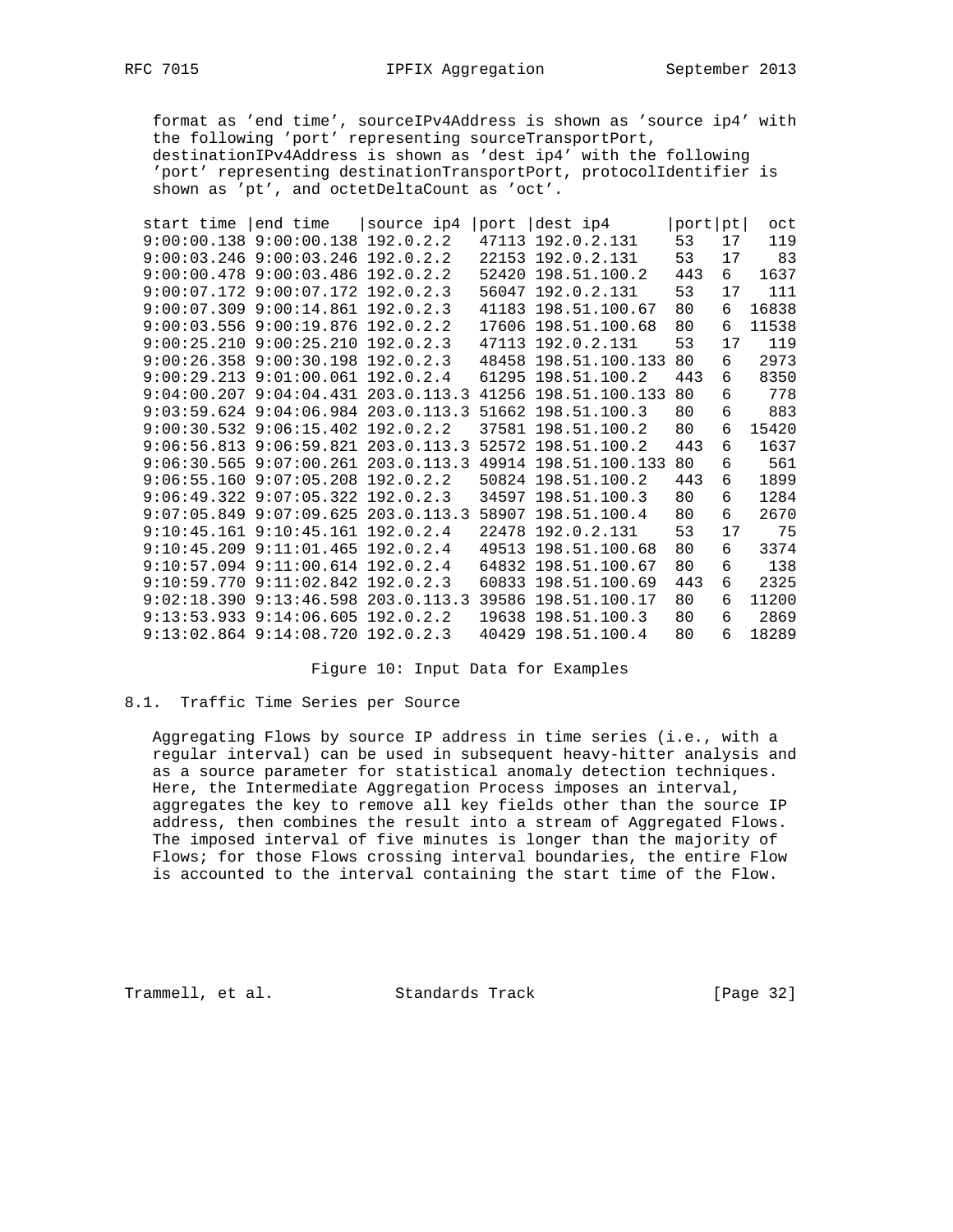In this example, the Partially Aggregated Flows after each conceptual operation in the Intermediate Aggregation Process are shown. These are meant to be illustrative of the conceptual operations only, and not to suggest an implementation (indeed, the example shown here would not necessarily be the most efficient method for performing these operations). Subsequent examples will omit the Partially Aggregated Flows for brevity.

 The input to this process could be any Flow Record containing a source IP address and octet counter; consider for this example the Template and data from the introduction. The Intermediate Aggregation Process would then output records containing just timestamps, source IP, and octetDeltaCount, as in Figure 11.

```
 flowStartMilliseconds(152)[8]
flowEndMilliseconds(153)[8]
sourceIPv4Address(8)[4]
octetDeltaCount(1)[8]
```
Figure 11: Output Template for Time Series per Source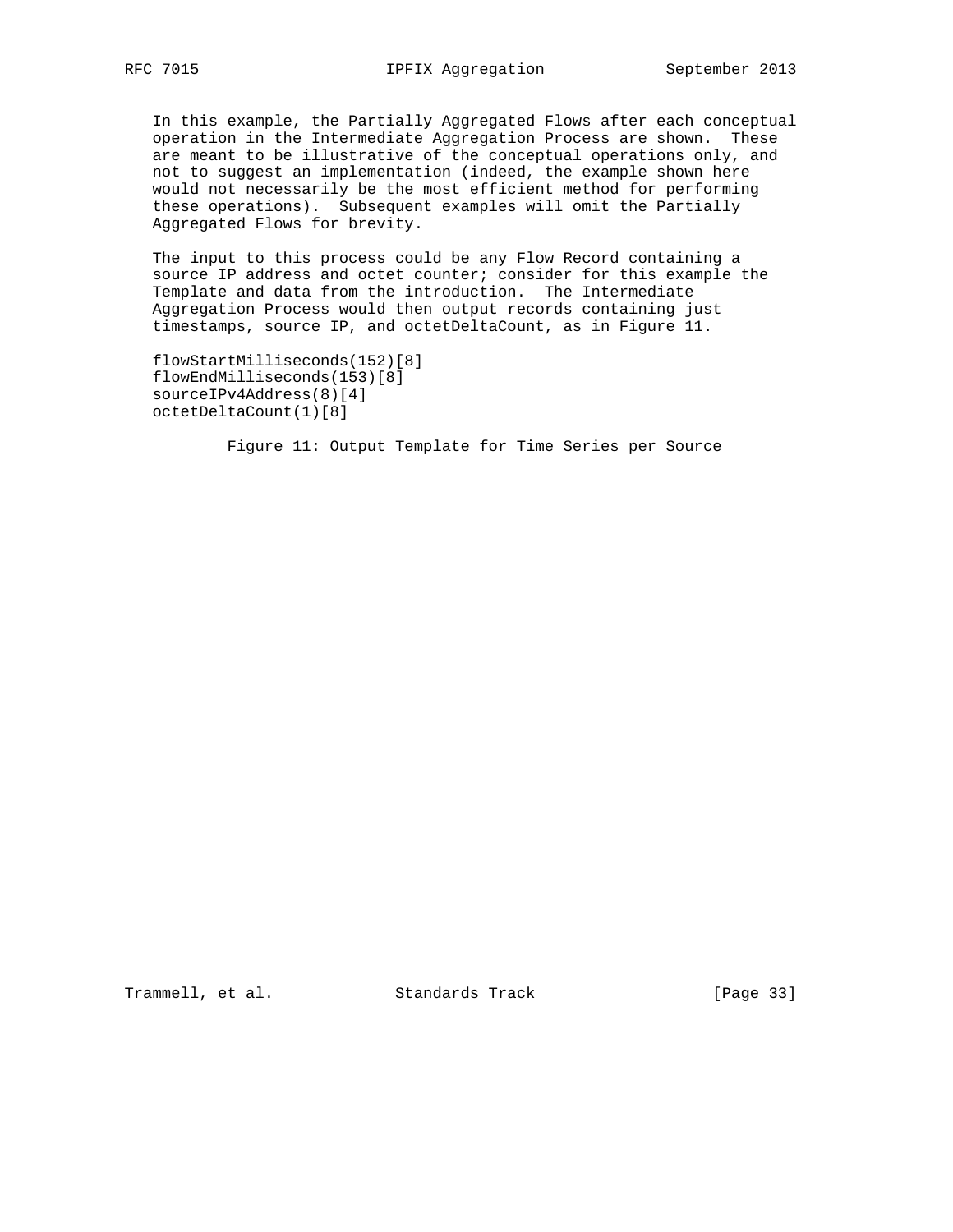Assume the goal is to get 5-minute (300 s) time series of octet counts per source IP address. The aggregation operations would then be arranged as in Figure 12.



Figure 12: Aggregation Operations for Time Series per Source

 After applying the interval distribution step to the source data in Figure 10, only the time intervals have changed; the Partially Aggregated Flows are shown in Figure 13. Note that interval distribution follows the default Start Interval policy; that is, the entire Flow is accounted to the interval containing the Flow's start time.

Trammell, et al. Standards Track [Page 34]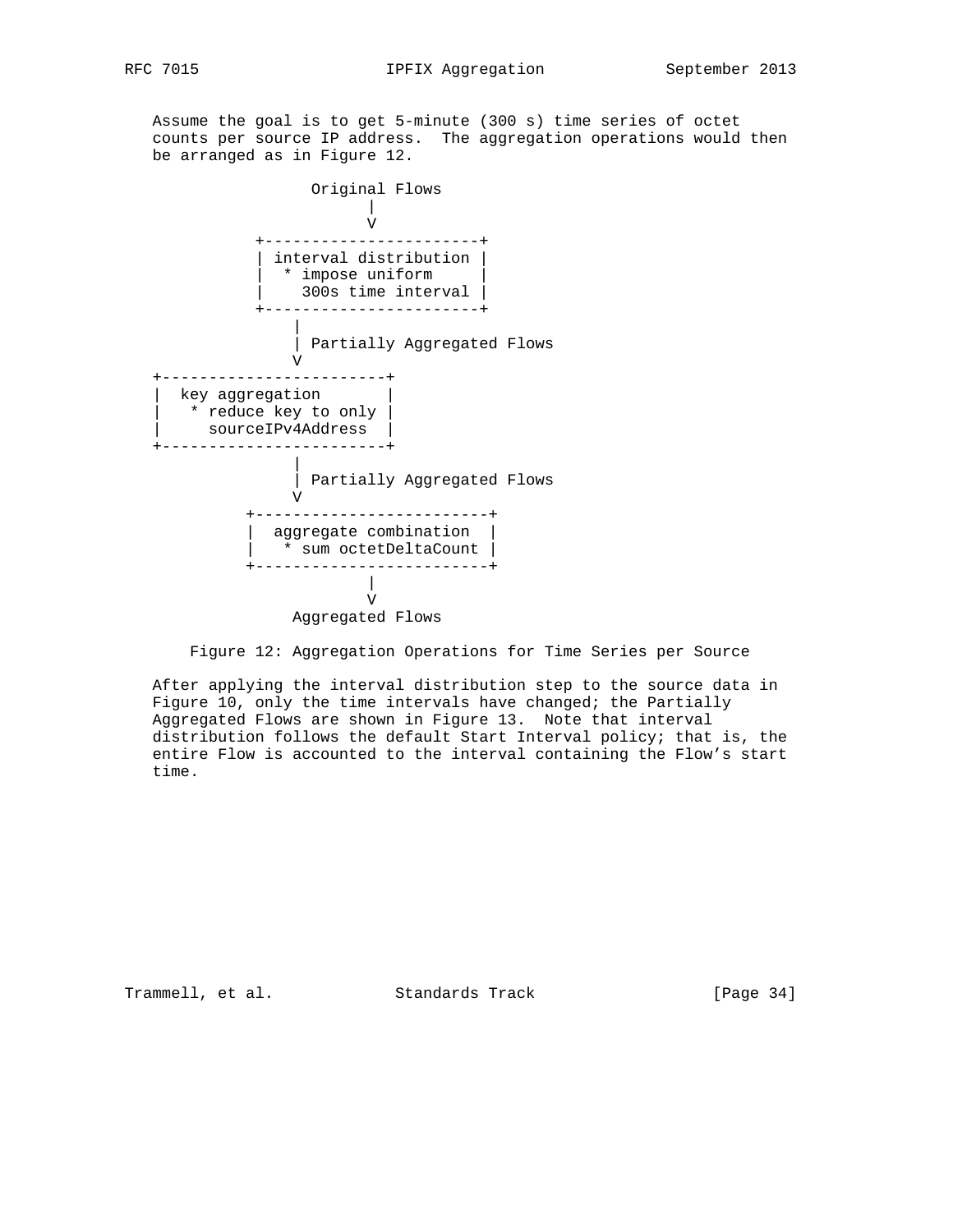| start time end time source ip4          |           | port dest ip4                                            | port[pt] |    | oct   |
|-----------------------------------------|-----------|----------------------------------------------------------|----------|----|-------|
| $9:00:00.000$ $9:05:00.000$             | 192.0.2.2 | 47113 192.0.2.131                                        | 53       | 17 | 119   |
| $9:00:00.000$ $9:05:00.000$ $192.0.2.2$ |           | 22153 192.0.2.131                                        | 53       | 17 | 83    |
| $9:00:00.000$ $9:05:00.000$             | 192.0.2.2 | 52420 198.51.100.2                                       | 443      | 6  | 1637  |
| 9:00:00.000 9:05:00.000 192.0.2.3       |           | 56047 192.0.2.131                                        | 53       | 17 | 111   |
| $9:00:00.000$ $9:05:00.000$ $192.0.2.3$ |           | 41183 198.51.100.67                                      | 80       | 6  | 16838 |
| $9:00:00.000$ $9:05:00.000$ $192.0.2.2$ |           | 17606 198.51.100.68                                      | 80       | 6  | 11538 |
| $9:00:00.000$ $9:05:00.000$             | 192.0.2.3 | 47113 192.0.2.131                                        | 53       | 17 | 119   |
| $9:00:00.000$ $9:05:00.000$ $192.0.2.3$ |           | 48458 198.51.100.133                                     | 80       | 6  | 2973  |
| $9:00:00.000$ $9:05:00.000$ $192.0.2.4$ |           | 61295 198.51.100.2                                       | 443      | 6  | 8350  |
|                                         |           | 9:00:00.000 9:05:00.000 203.0.113.3 41256 198.51.100.133 | 80       | 6  | 778   |
|                                         |           | 9:00:00.000 9:05:00.000 203.0.113.3 51662 198.51.100.3   | 80       | 6  | 883   |
| $9:00:00.000$ $9:05:00.000$ $192.0.2.2$ |           | 37581 198.51.100.2                                       | 80       | 6  | 15420 |
|                                         |           | 9:00:00.000 9:05:00.000 203.0.113.3 39586 198.51.100.17  | 80       | 6  | 11200 |
|                                         |           | 9:05:00.000 9:10:00.000 203.0.113.3 52572 198.51.100.2   | 443      | 6  | 1637  |
|                                         |           | 9:05:00.000 9:10:00.000 203.0.113.3 49914 197.51.100.133 | 80       | 6  | 561   |
|                                         |           | $9:05:00.000$ $9:10:00.000$ 192.0.2.2 50824 198.51.100.2 | 443      | 6  | 1899  |
| $9:05:00.000$ $9:10:00.000$ $192.0.2.3$ |           | 34597 198.51.100.3                                       | 80       | 6  | 1284  |
|                                         |           | 9:05:00.000 9:10:00.000 203.0.113.3 58907 198.51.100.4   | 80       | 6  | 2670  |
| 9:10:00.000 9:15:00.000                 | 192.0.2.4 | 22478 192.0.2.131                                        | 53       | 17 | 75    |
| 9:10:00.000 9:15:00.000 192.0.2.4       |           | 49513 198.51.100.68                                      | 80       | 6  | 3374  |
| 9:10:00.000 9:15:00.000                 | 192.0.2.4 | 64832 198.51.100.67                                      | 80       | 6  | 138   |
| $9:10:00.000$ $9:15:00.000$ $192.0.2.3$ |           | 60833 198.51.100.69                                      | 443      | 6  | 2325  |
| $9:10:00.000$ $9:15:00.000$             | 192.0.2.2 | 19638 198.51.100.3                                       | 80       | 6  | 2869  |
| 9:10:00.000 9:15:00.000 192.0.2.3       |           | 40429 198.51.100.4                                       | 80       | 6  | 18289 |

Figure 13: Interval Imposition for Time Series per Source

 After the key aggregation step, all Flow Keys except the source IP address have been discarded, as shown in Figure 14. This leaves duplicate Partially Aggregated Flows to be combined in the final operation.

Trammell, et al. Standards Track [Page 35]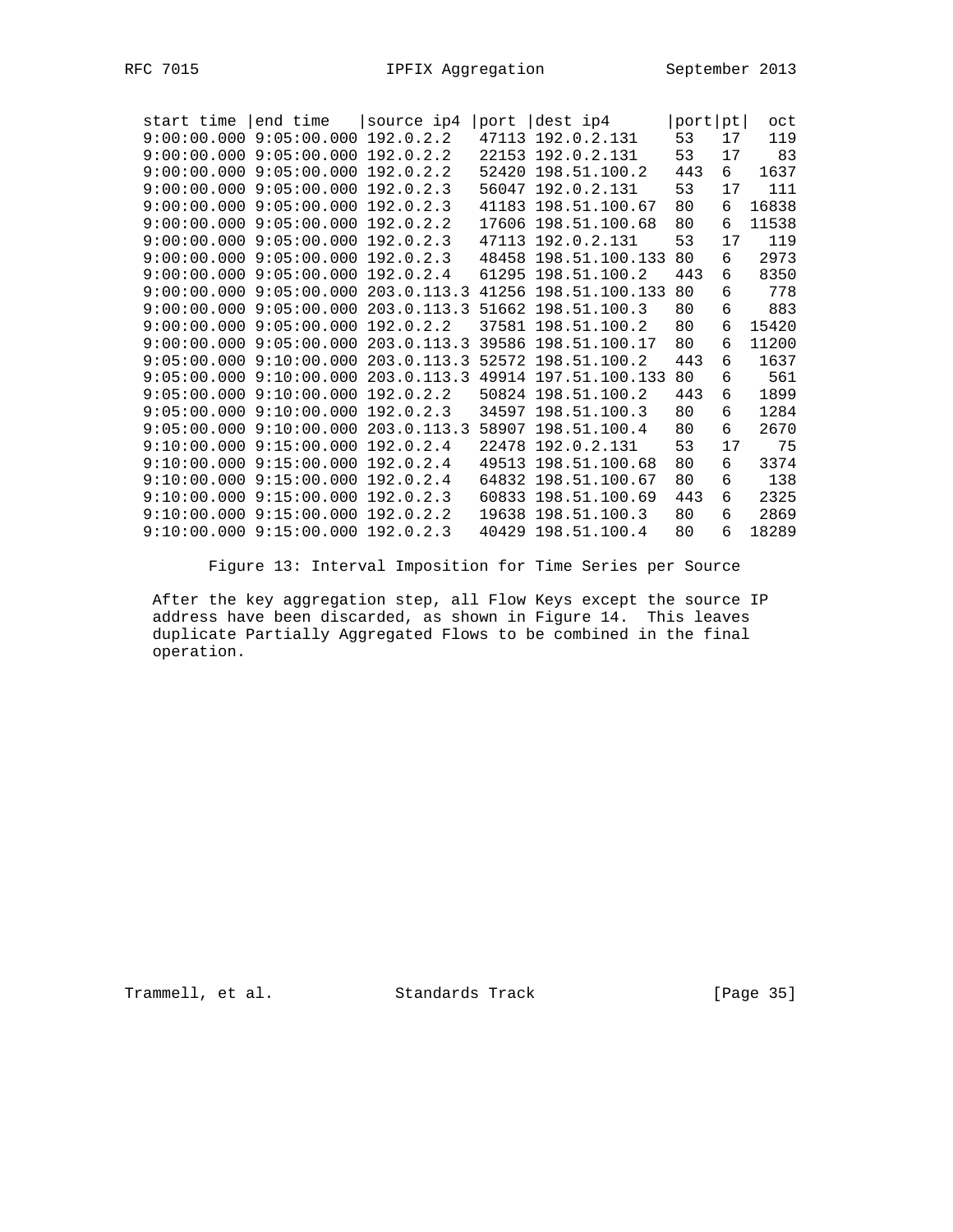| start time  end time |                             | source ip4  | octets |
|----------------------|-----------------------------|-------------|--------|
| 9:00:00.000          | 9:05:00.000                 | 192.0.2.2   | 119    |
|                      | $9:00:00.000$ $9:05:00.000$ | 192.0.2.2   | 83     |
| 9:00:00.000          | 9:05:00.000                 | 192.0.2.2   | 1637   |
| 9:00:00.000          | 9:05:00.000                 | 192.0.2.3   | 111    |
| 9:00:00.000          | 9:05:00.000                 | 192.0.2.3   | 16838  |
| 9:00:00.000          | 9:05:00.000                 | 192.0.2.2   | 11538  |
| 9:00:00.000          | 9:05:00.000                 | 192.0.2.3   | 119    |
| 9:00:00.000          | 9:05:00.000                 | 192.0.2.3   | 2973   |
| 9:00:00.000          | 9:05:00.000                 | 192.0.2.4   | 8350   |
| 9:00:00.000          | 9:05:00.000                 | 203.0.113.3 | 778    |
| 9:00:00.000          | 9:05:00.000                 | 203.0.113.3 | 883    |
| 9:00:00.000          | 9:05:00.000                 | 192.0.2.2   | 15420  |
| 9:00:00.000          | 9:05:00.000                 | 203.0.113.3 | 11200  |
| 9:05:00.000          | 9:10:00.000                 | 203.0.113.3 | 1637   |
| 9:05:00.000          | 9:10:00.000                 | 203.0.113.3 | 561    |
| 9:05:00.000          | 9:10:00.000                 | 192.0.2.2   | 1899   |
| 9:05:00.000          | 9:10:00.000                 | 192.0.2.3   | 1284   |
| 9:05:00.000          | 9:10:00.000                 | 203.0.113.3 | 2670   |
| 9:10:00.000          | 9:15:00.000                 | 192.0.2.4   | 75     |
| 9:10:00.000          | 9:15:00.000                 | 192.0.2.4   | 3374   |
| 9:10:00.000          | 9:15:00.000                 | 192.0.2.4   | 138    |
| 9:10:00.000          | 9:15:00.000                 | 192.0.2.3   | 2325   |
| 9:10:00.000          | 9:15:00.000                 | 192.0.2.2   | 2869   |
| 9:10:00.000          | 9:15:00.000                 | 192.0.2.3   | 18289  |

Figure 14: Key Aggregation for Time Series per Source

Aggregate combination sums the counters per key and interval; the summations of the first two keys and intervals are shown in detail in Figure 15.

Trammell, et al. Standards Track [Page 36]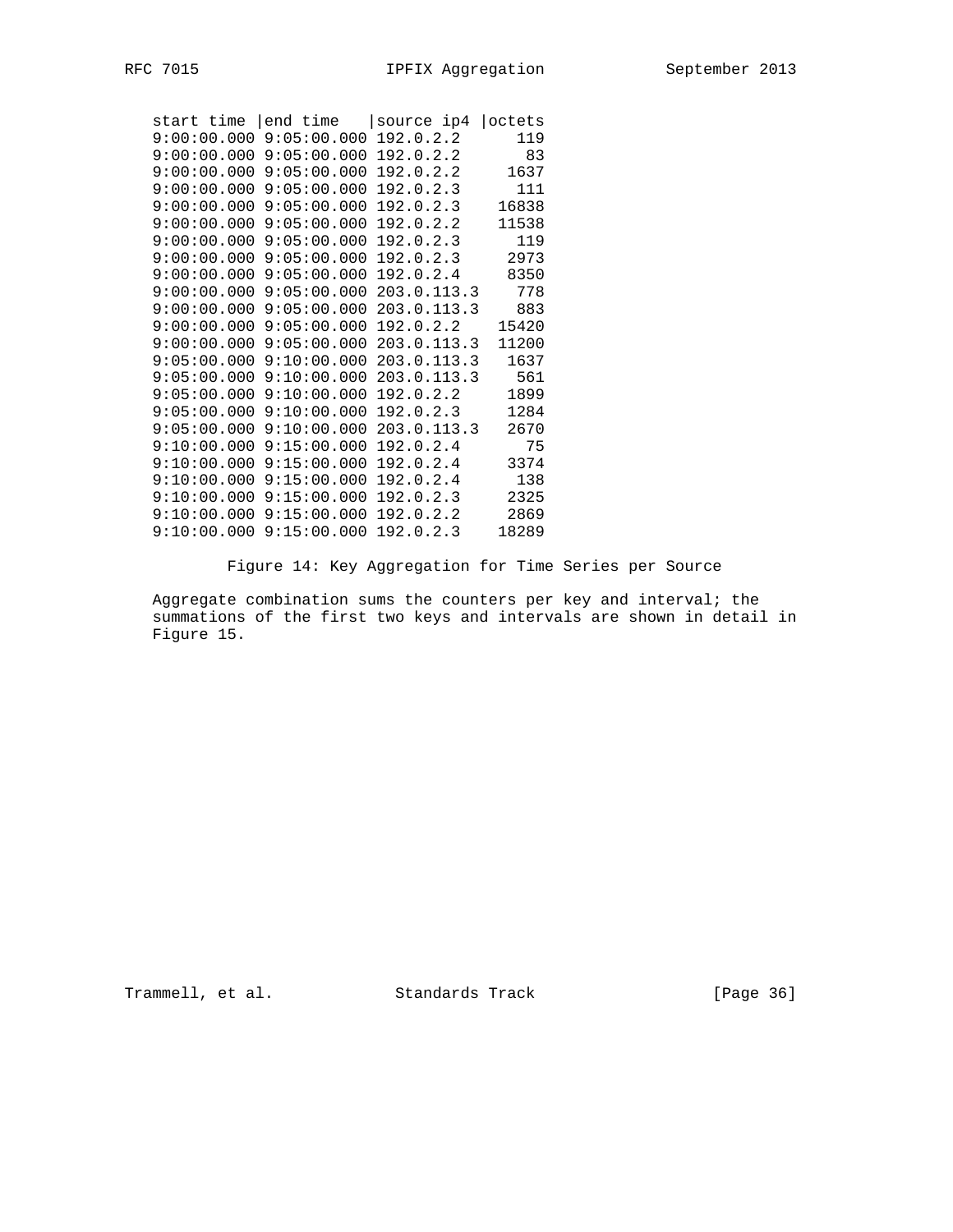start time |end time |source ip4 |octets 9:00:00.000 9:05:00.000 192.0.2.2 119 9:00:00.000 9:05:00.000 192.0.2.2 83 9:00:00.000 9:05:00.000 192.0.2.2 1637 9:00:00.000 9:05:00.000 192.0.2.2 11538 + 9:00:00.000 9:05:00.000 192.0.2.2 15420 -----  $= 9:00:00.0009:05:00.000192.0.2.2 28797$  9:00:00.000 9:05:00.000 192.0.2.3 111 9:00:00.000 9:05:00.000 192.0.2.3 16838 9:00:00.000 9:05:00.000 192.0.2.3 119 + 9:00:00.000 9:05:00.000 192.0.2.3 2973 -----  $= 9:00:00.0009:05:00.000192.0.2.3$  20041

Figure 15: Summation during Aggregate Combination

 This can be applied to each set of Partially Aggregated Flows to produce the final Aggregated Flows that are shown in Figure 16, as exported by the Template in Figure 11.

 start time |end time |source ip4 |octets 9:00:00.000 9:05:00.000 192.0.2.2 28797 9:00:00.000 9:05:00.000 192.0.2.3 20041 9:00:00.000 9:05:00.000 192.0.2.4 8350 9:00:00.000 9:05:00.000 203.0.113.3 12861 9:05:00.000 9:10:00.000 192.0.2.2 1899<br>9:05:00.000 9:10:00.000 192.0.2.3 1284 9:05:00.000 9:10:00.000 192.0.2.3 9:05:00.000 9:10:00.000 203.0.113.3 4868 9:10:00.000 9:15:00.000 192.0.2.2 2869 9:10:00.000 9:15:00.000 192.0.2.3 20614 9:10:00.000 9:15:00.000 192.0.2.4 3587

Figure 16: Aggregated Flows for Time Series per Source

## 8.2. Core Traffic Matrix

 Aggregating Flows by source and destination ASN in time series is used to generate core traffic matrices. The core traffic matrix provides a view of the state of the routes within a network, and it can be used for long-term planning of changes to network design based on traffic demand. Here, imposed time intervals are generally much longer than active Flow timeouts. The traffic matrix is reported in terms of octets, packets, and flows, as each of these values may have a subtly different effect on capacity planning.

Trammell, et al. Standards Track [Page 37]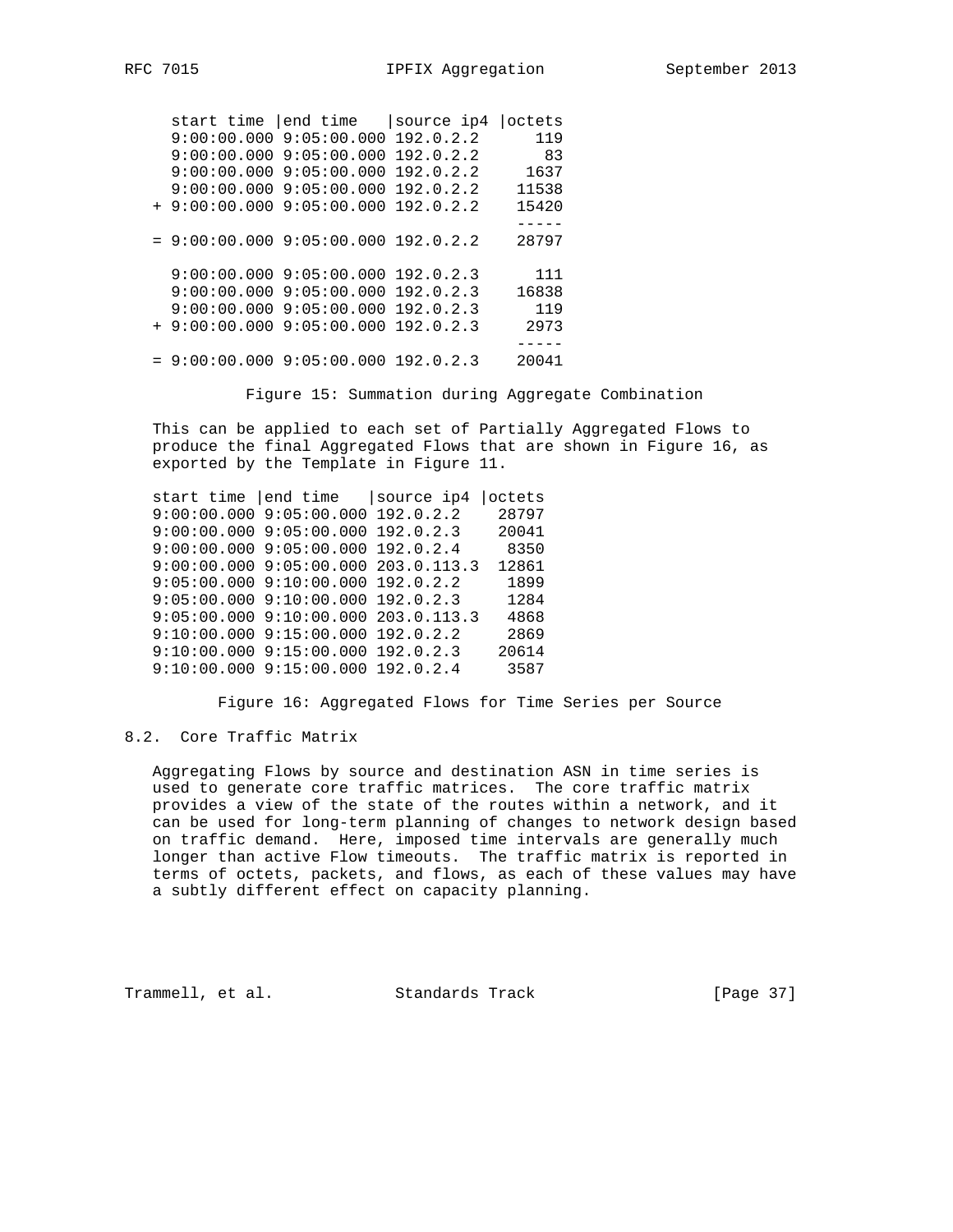This example demonstrates key aggregation using derived keys and Original Flow counting. While some Original Flows may be generated by Exporting Processes on forwarding devices, and therefore contain the bgpSourceAsNumber and bgpDestinationAsNumber Information Elements, Original Flows from Exporting Processes on dedicated measurement devices without routing data contain only a destinationIPv[46]Address. For these Flows, the Mediator must look up a next-hop AS from an IP-to-AS table, replacing source and destination addresses with ASNs. The table used in this example is shown in Figure 17. (Note that due to limited example address space, in this example we ignore the common practice of routing only blocks of /24 or larger.)

| ASN   |
|-------|
| 64496 |
| 64497 |
| 64498 |
| 64499 |
|       |

Figure 17: Example ASN Map

 The Template for Aggregated Flows produced by this example is shown in Figure 18.

 flowStartMilliseconds(152)[8] flowEndMilliseconds(153)[8] bgpSourceAsNumber(16)[4] bgpDestinationAsNumber(17)[4] octetDeltaCount(1)[8]

Figure 18: Output Template for Traffic Matrix

 Assume the goal is to get 60-minute time series of octet counts per source/destination ASN pair. The aggregation operations would then be arranged as in Figure 19.

Trammell, et al. Standards Track [Page 38]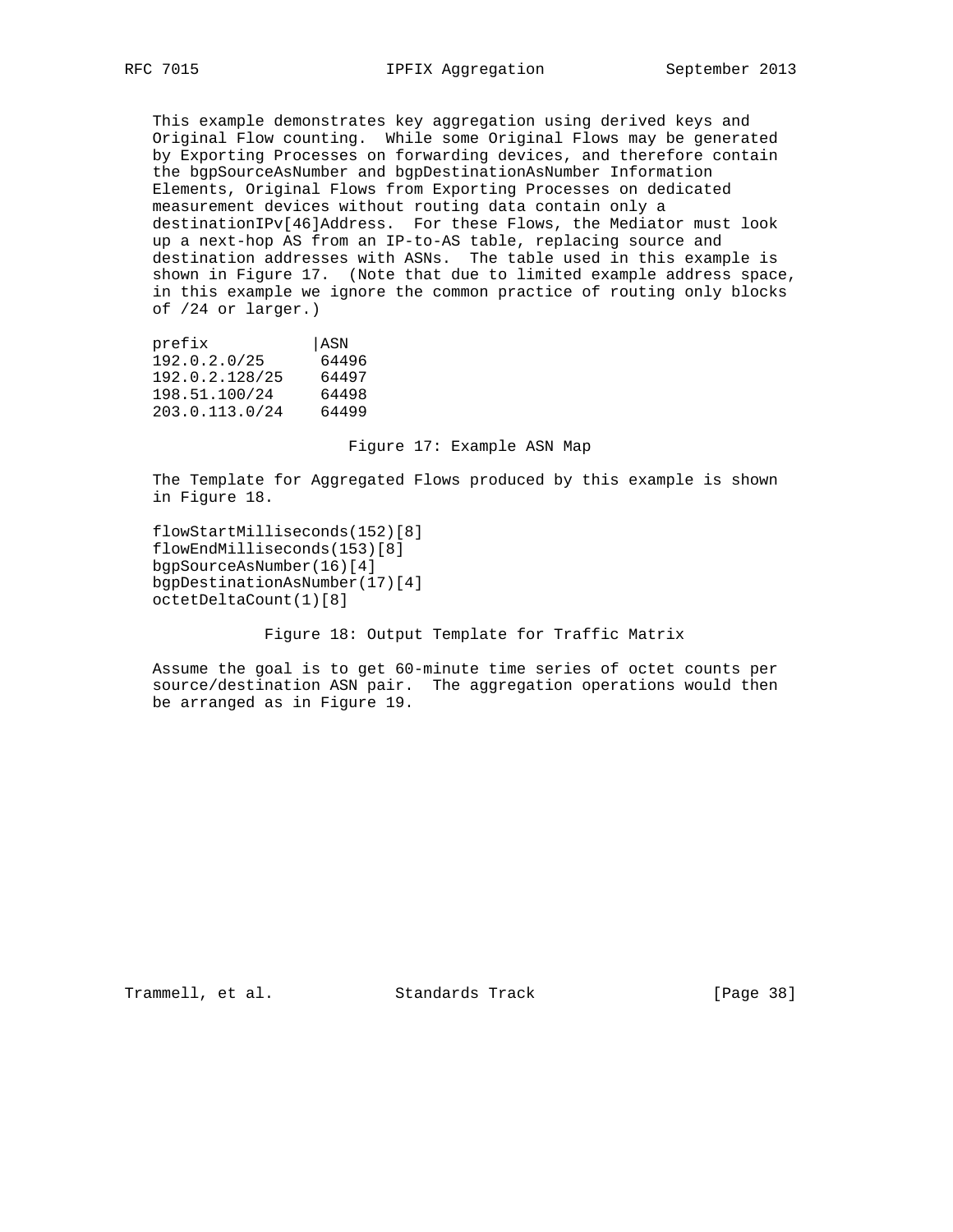

Figure 19: Aggregation Operations for Traffic Matrix

 After applying the interval distribution step to the source data in Figure 10, the Partially Aggregated Flows are shown in Figure 20. Note that the Flows are identical to those in the interval distribution step in the previous example, except the chosen interval (1 hour, 3600 seconds) is different; therefore, all the Flows fit into a single interval.

Trammell, et al. Standards Track [Page 39]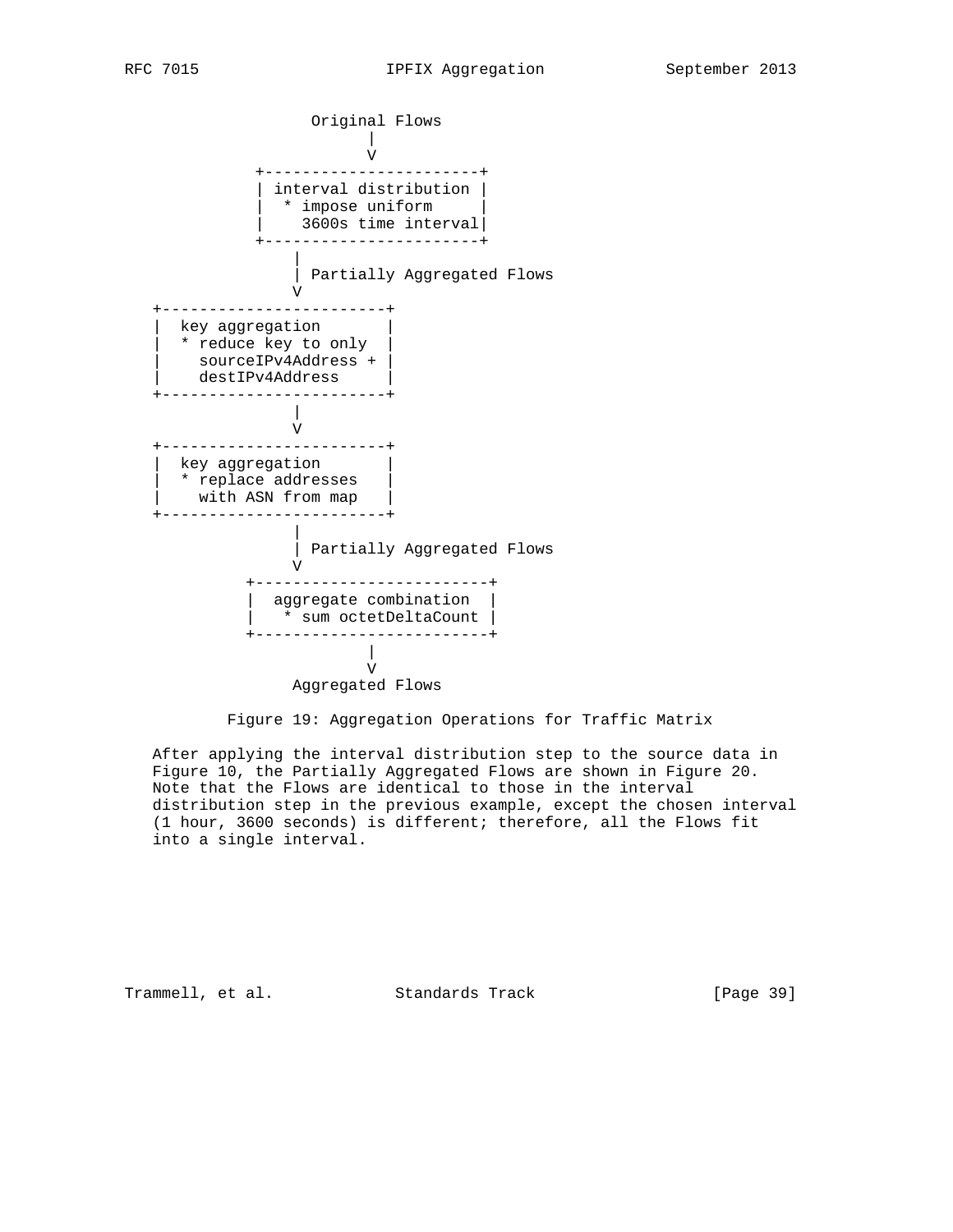| start time | end time | source ip4  | port  | dest ip4            | port | pt | oct   |
|------------|----------|-------------|-------|---------------------|------|----|-------|
| 9:00:00    | 10:00:00 | 192.0.2.2   | 47113 | 192.0.2.131         | 53   | 17 | 119   |
| 9:00:00    | 10:00:00 | 192.0.2.2   |       | 22153 192.0.2.131   | 53   | 17 | 83    |
| 9:00:00    | 10:00:00 | 192.0.2.2   | 52420 | 198.51.100.2        | 443  | 6  | 1637  |
| 9:00:00    | 10:00:00 | 192.0.2.3   |       | 56047 192.0.2.131   | 53   | 17 | 111   |
| 9:00:00    | 10:00:00 | 192.0.2.3   |       | 41183 198.51.100.67 | 80   | 6  | 16838 |
| 9:00:00    | 10:00:00 | 192.0.2.2   |       | 17606 198.51.100.68 | 80   | 6  | 11538 |
| 9:00:00    | 10:00:00 | 192.0.2.3   |       | 47113 192.0.2.131   | 53   | 17 | 119   |
| 9:00:00    | 10:00:00 | 192.0.2.3   | 48458 | 198.51.100.133      | 80   | 6  | 2973  |
| 9:00:00    | 10:00:00 | 192.0.2.4   | 61295 | 198.51.100.2        | 443  | 6  | 8350  |
| 9:00:00    | 10:00:00 | 203.0.113.3 | 41256 | 198.51.100.133      | 80   | 6  | 778   |
| 9:00:00    | 10:00:00 | 203.0.113.3 |       | 51662 198.51.100.3  | 80   | 6  | 883   |
| 9:00:00    | 10:00:00 | 192.0.2.2   |       | 37581 198.51.100.2  | 80   | 6  | 15420 |
| 9:00:00    | 10:00:00 | 203.0.113.3 |       | 52572 198.51.100.2  | 443  | 6  | 1637  |
| 9:00:00    | 10:00:00 | 203.0.113.3 | 49914 | 197.51.100.133      | 80   | 6  | 561   |
| 9:00:00    | 10:00:00 | 192.0.2.2   |       | 50824 198.51.100.2  | 443  | 6  | 1899  |
| 9:00:00    | 10:00:00 | 192.0.2.3   |       | 34597 198.51.100.3  | 80   | 6  | 1284  |
| 9:00:00    | 10:00:00 | 203.0.113.3 | 58907 | 198.51.100.4        | 80   | 6  | 2670  |
| 9:00:00    | 10:00:00 | 192.0.2.4   |       | 22478 192.0.2.131   | 53   | 17 | 75    |
| 9:00:00    | 10:00:00 | 192.0.2.4   |       | 49513 198.51.100.68 | 80   | 6  | 3374  |
| 9:00:00    | 10:00:00 | 192.0.2.4   |       | 64832 198.51.100.67 | 80   | 6  | 138   |
| 9:00:00    | 10:00:00 | 192.0.2.3   |       | 60833 198.51.100.69 | 443  | 6  | 2325  |
| 9:00:00    | 10:00:00 | 203.0.113.3 | 39586 | 198.51.100.17       | 80   | 6  | 11200 |
| 9:00:00    | 10:00:00 | 192.0.2.2   | 19638 | 198.51.100.3        | 80   | 6  | 2869  |
| 9:00:00    | 10:00:00 | 192.0.2.3   |       | 40429 198.51.100.4  | 80   | 6  | 18289 |

Figure 20: Interval Imposition for Traffic Matrix

 The next steps are to discard irrelevant key fields and to replace the source and destination addresses with source and destination ASNs in the map; the results of these key aggregation steps are shown in Figure 21.

Trammell, et al. Standards Track [Page 40]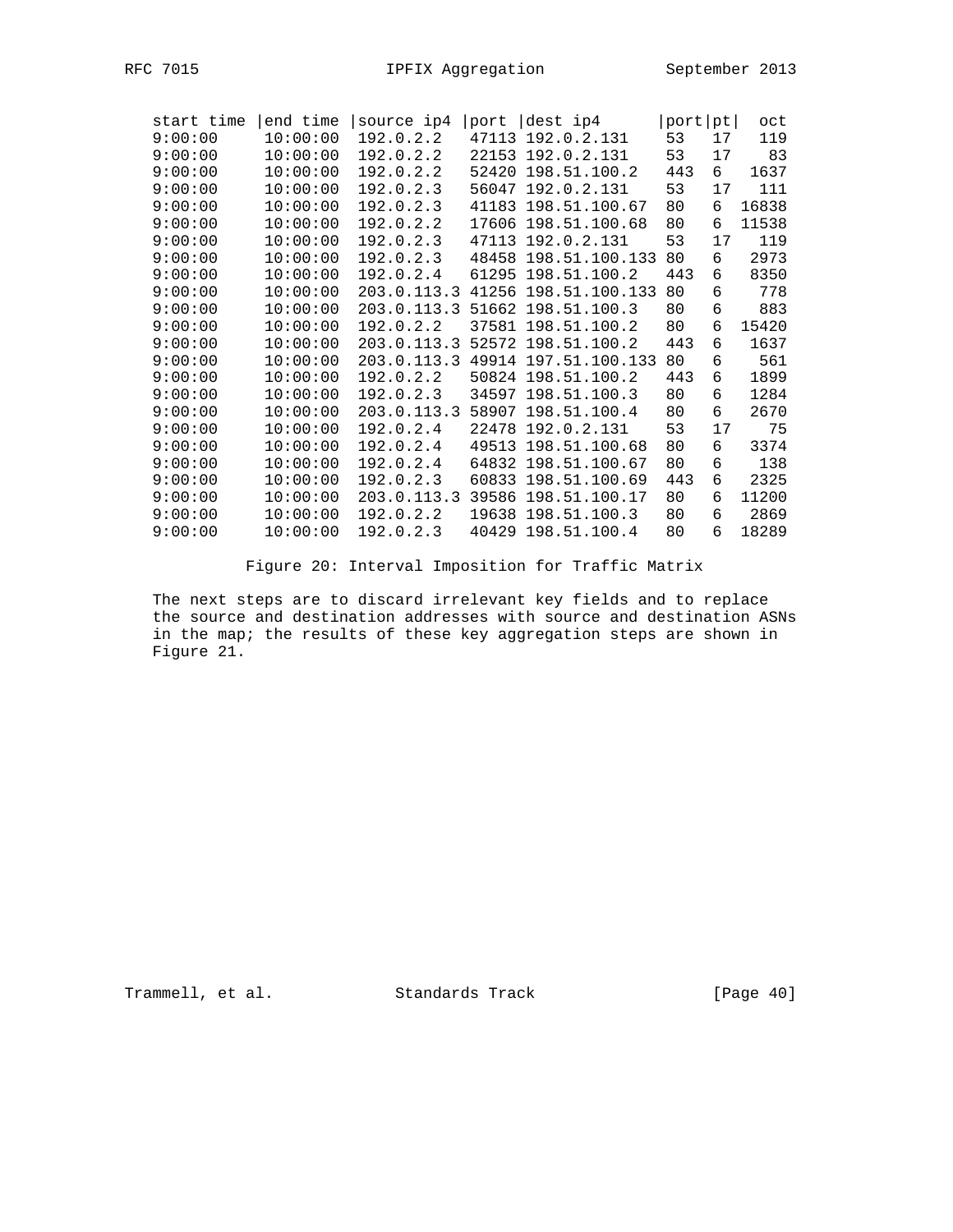| start time | end time | source ASN | dest ASN | octets |
|------------|----------|------------|----------|--------|
| 9:00:00    | 10:00:00 | AS64496    | AS64497  | 119    |
| 9:00:00    | 10:00:00 | AS64496    | AS64497  | 83     |
| 9:00:00    | 10:00:00 | AS64496    | AS64498  | 1637   |
| 9:00:00    | 10:00:00 | AS64496    | AS64497  | 111    |
| 9:00:00    | 10:00:00 | AS64496    | AS64498  | 16838  |
| 9:00:00    | 10:00:00 | AS64496    | AS64498  | 11538  |
| 9:00:00    | 10:00:00 | AS64496    | AS64497  | 119    |
| 9:00:00    | 10:00:00 | AS64496    | AS64498  | 2973   |
| 9:00:00    | 10:00:00 | AS64496    | AS64498  | 8350   |
| 9:00:00    | 10:00:00 | AS64499    | AS64498  | 778    |
| 9:00:00    | 10:00:00 | AS64499    | AS64498  | 883    |
| 9:00:00    | 10:00:00 | AS64496    | AS64498  | 15420  |
| 9:00:00    | 10:00:00 | AS64499    | AS64498  | 1637   |
| 9:00:00    | 10:00:00 | AS64499    | AS64498  | 561    |
| 9:00:00    | 10:00:00 | AS64496    | AS64498  | 1899   |
| 9:00:00    | 10:00:00 | AS64496    | AS64498  | 1284   |
| 9:00:00    | 10:00:00 | AS64499    | AS64498  | 2670   |
| 9:00:00    | 10:00:00 | AS64496    | AS64497  | 75     |
| 9:00:00    | 10:00:00 | AS64496    | AS64498  | 3374   |
| 9:00:00    | 10:00:00 | AS64496    | AS64498  | 138    |
| 9:00:00    | 10:00:00 | AS64496    | AS64498  | 2325   |
| 9:00:00    | 10:00:00 | AS64499    | AS64498  | 11200  |
| 9:00:00    | 10:00:00 | AS64496    | AS64498  | 2869   |
| 9:00:00    | 10:00:00 | AS64496    | AS64498  | 18289  |

### Figure 21: Key Aggregation for Traffic Matrix: Reduction and Replacement

 Finally, aggregate combination sums the counters per key and interval. The resulting Aggregated Flows containing the traffic matrix, shown in Figure 22, are then exported using the Template in Figure 18. Note that these Aggregated Flows represent a sparse matrix: AS pairs for which no traffic was received have no corresponding record in the output.

| start time | end time | source ASN | dest ASN | octets. |
|------------|----------|------------|----------|---------|
| 9:00:00    | 10:00:00 | AS64496    | AS64497  | 507     |
| 9:00:00    | 10:00:00 | AS64496    | AS64498  | 86934   |
| 9:00:00    | 10:00:00 | AS64499    | AS64498  | 17729   |

Figure 22: Aggregated Flows for Traffic Matrix

 The output of this operation is suitable for re-aggregation: that is, traffic matrices from single links or Observation Points can be aggregated through the same interval imposition and aggregate combination steps in order to build a traffic matrix for an entire network.

Trammell, et al. Standards Track [Page 41]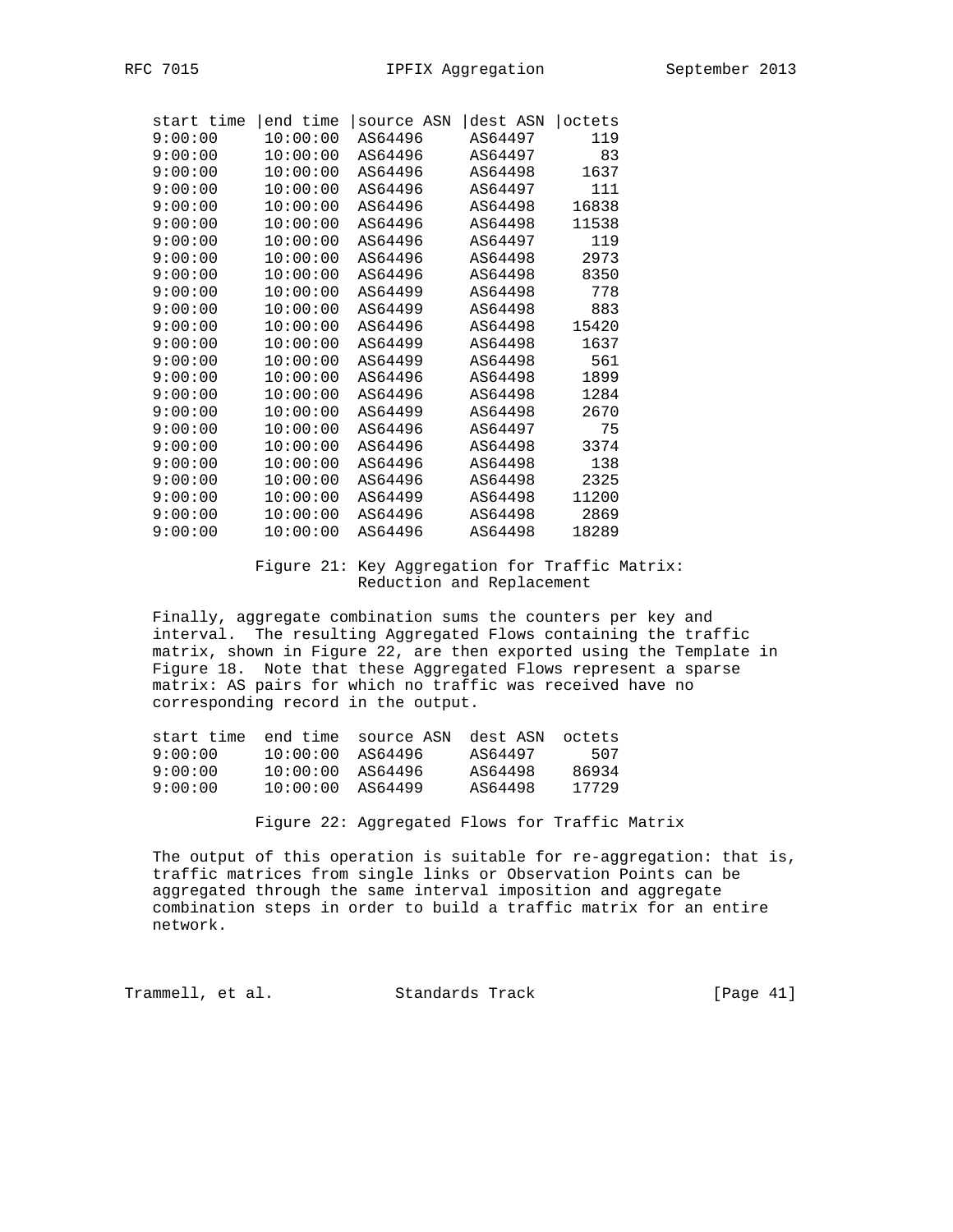# 8.3. Distinct Source Count per Destination Endpoint

 Aggregating Flows by destination address and port, and counting distinct sources aggregated away, can be used as part of passive service inventory and host characterization. This example shows aggregation as an analysis technique, performed on source data stored in an IPFIX File. As the Transport Session in this File is bounded, removal of all timestamp information allows summarization of the entire time interval contained within the interval. Removal of timing information during interval imposition is equivalent to an infinitely long imposed time interval. This demonstrates both how infinite intervals work, and how unique counters work. The aggregation operations are summarized in Figure 23.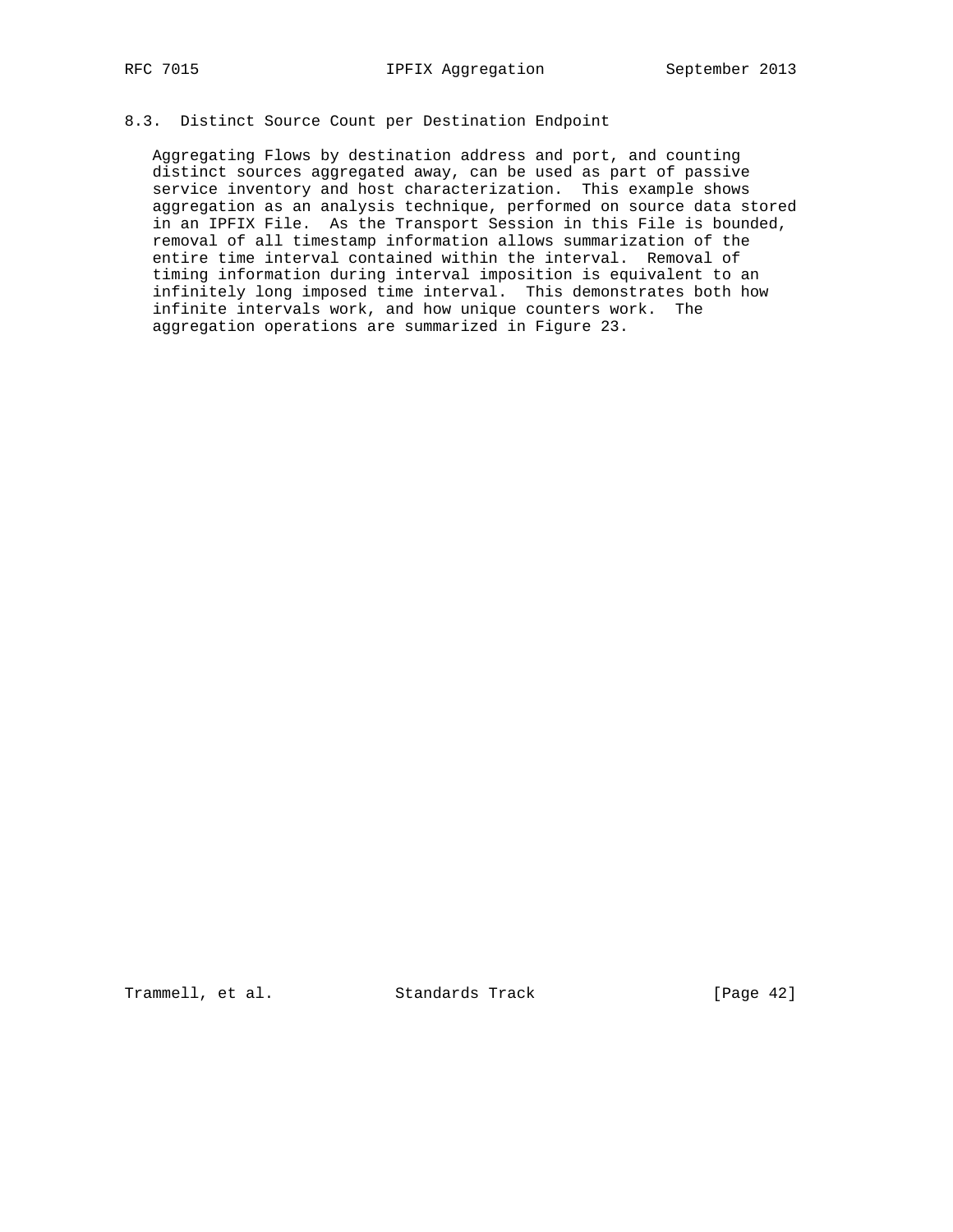Original Flows | V +-----------------------+ | interval distribution | | \* discard timestamps | +-----------------------+ | | Partially Aggregated Flows V +----------------------------+ value aggregation | \* discard octetDeltaCount | +----------------------------+ | | Partially Aggregated Flows V +----------------------------+ key aggregation \* reduce key to only | destIPv4Address + | destTransportPort, | \* count distinct sources | +----------------------------+ | | Partially Aggregated Flows V +----------------------------------------------+ aggregate combination \* no-op (distinct sources already counted) +----------------------------------------------+ | V Aggregated Flows Figure 23: Aggregation Operations for Source Count The Template for Aggregated Flows produced by this example is shown in Figure 24.

 destinationIPv4Address(12)[4] destinationTransportPort(11)[2] distinctCountOfSourceIPAddress(378)[8]

Figure 24: Output Template for Source Count

Trammell, et al. Standards Track [Page 43]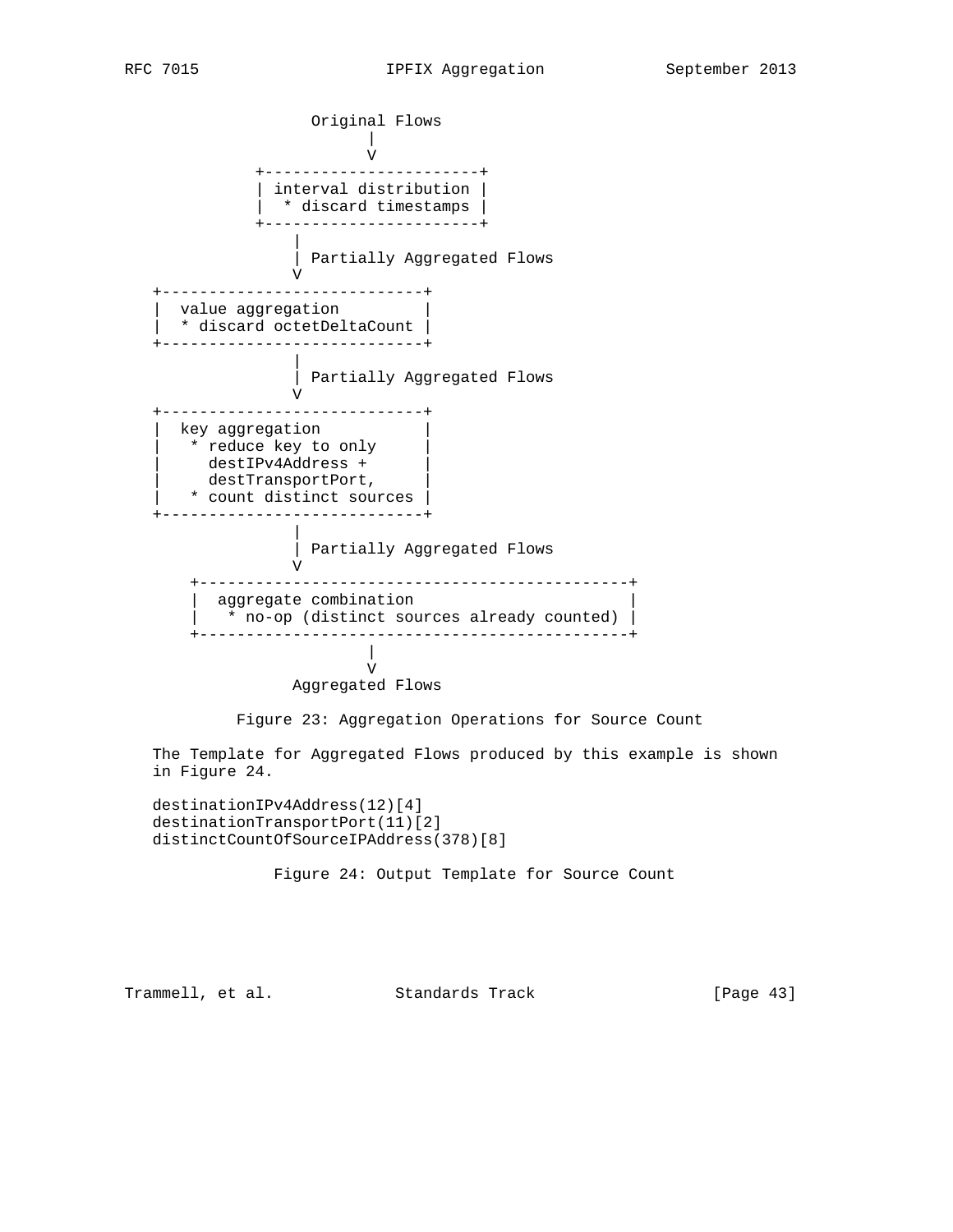Interval distribution, in this case, merely discards the timestamp information from the Original Flows in Figure 10, and as such is not shown. Likewise, the value aggregation step simply discards the octetDeltaCount value field. The key aggregation step reduces the key to the destinationIPv4Address and destinationTransportPort, counting the distinct source addresses. Since this is essentially the output of this aggregation function, the aggregate combination operation is a no-op; the resulting Aggregated Flows are shown in Figure 25.

| dest ip4       |     | port dist src  |
|----------------|-----|----------------|
| 192.0.2.131    | 53  | 3              |
| 198.51.100.2   | 80  |                |
| 198.51.100.2   | 443 | 3              |
| 198.51.100.67  | 80  | $\mathfrak{D}$ |
| 198.51.100.68  | 80  | $\mathfrak{D}$ |
| 198.51.100.133 | 80  | $\mathfrak{D}$ |
| 198.51.100.3   | 80  | 3              |
| 198.51.100.4   | 80  | 2              |
| 198.51.100.17  | 80  | 1              |
| 198.51.100.69  | 443 |                |

Figure 25: Aggregated Flows for Source Count

8.4. Traffic Time Series per Source with Counter Distribution

 Returning to the example in Section 8.1, note that our source data contains some Flows with durations longer than the imposed interval of five minutes. The default method for dealing with such Flows is to account them to the interval containing the Flow's start time.

 In this example, the same data is aggregated using the same arrangement of operations and the same output Template as in Section 8.1, but using a different counter distribution policy, Simple Uniform Distribution, as described in Section 5.1.1. In order to do this, the Exporting Process first exports the Aggregate Counter Distribution Options Template, as in Figure 26.

 templateId(12)[2]{scope} valueDistributionMethod(384)[1]

Figure 26: Aggregate Counter Distribution Options Template

 This Template is followed by an Aggregate Counter Distribution Record described by this Template; assuming the output Template in Figure 11 has ID 257, this record would appear as in Figure 27.

Trammell, et al. Standards Track [Page 44]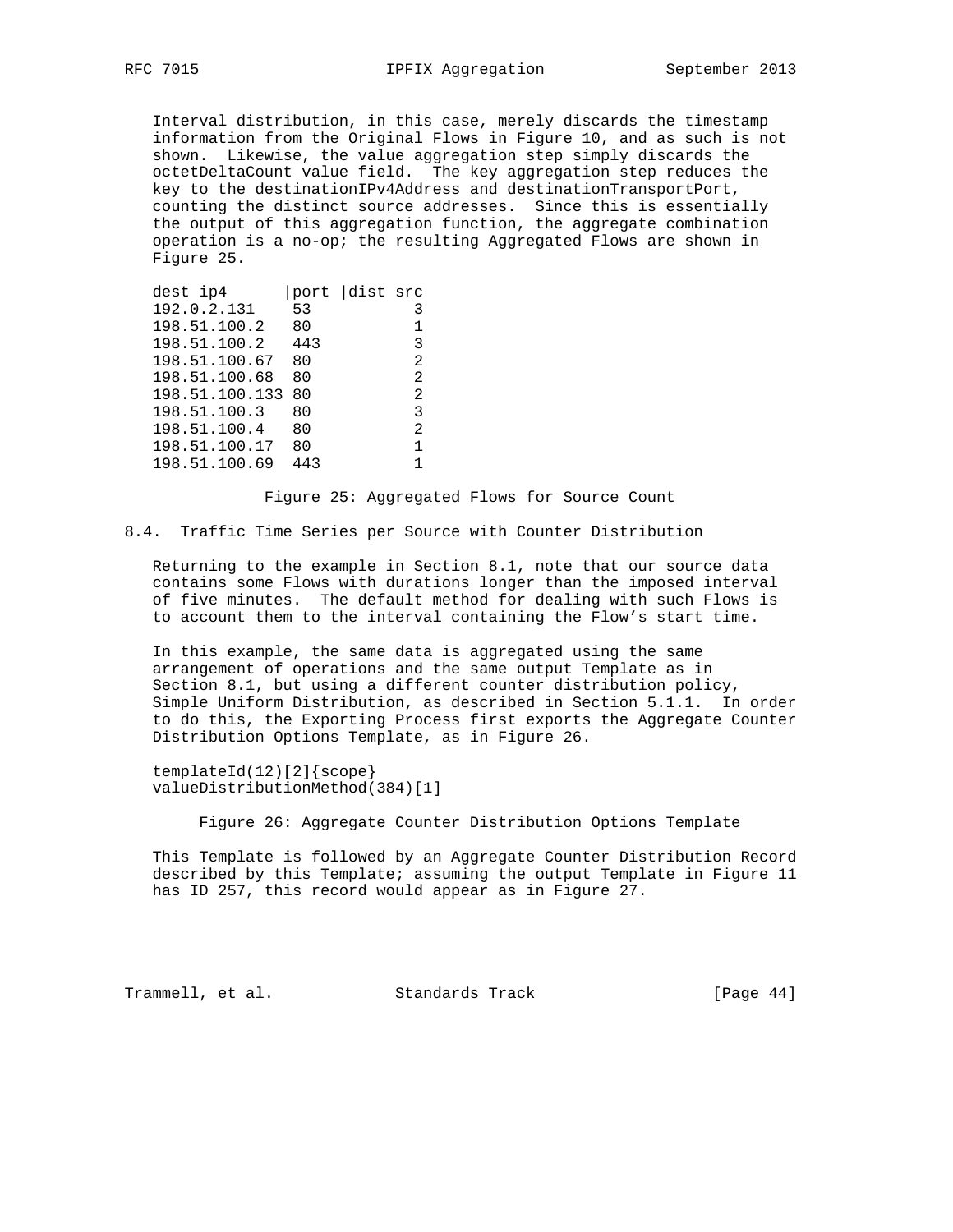template ID | value distribution method 257 4 (simple uniform)

Figure 27: Aggregate Counter Distribution Record

 Following metadata export, the aggregation steps follow as before. However, two long Flows are distributed across multiple intervals in the interval imposition step, as indicated with "\*" in Figure 28. Note the uneven distribution of the three-interval, 11200-octet Flow into three Partially Aggregated Flows of 3733, 3733, and 3734 octets; this ensures no cumulative error is injected by the interval distribution step.

| start time | end time                                | source ip4  | port | dest ip4                                                           | port pt |    | oct     |
|------------|-----------------------------------------|-------------|------|--------------------------------------------------------------------|---------|----|---------|
|            | $9:00:00.000$ $9:05:00.000$             | 192.0.2.2   |      | 47113 192.0.2.131                                                  | 53      | 17 | 119     |
|            | $9:00:00.000$ $9:05:00.000$             | 192.0.2.2   |      | 22153 192.0.2.131                                                  | 53      | 17 | 83      |
|            | $9:00:00.000$ $9:05:00.000$ $192.0.2.2$ |             |      | 52420 198.51.100.2                                                 | 443     | 6  | 1637    |
|            | $9:00:00.000$ $9:05:00.000$             | 192.0.2.3   |      | 56047 192.0.2.131                                                  | 53      | 17 | 111     |
|            | $9:00:00.000$ $9:05:00.000$             | 192.0.2.3   |      | 41183 198.51.100.67                                                | 80      | 6  | 16838   |
|            | $9:00:00.000$ $9:05:00.000$ $192.0.2.2$ |             |      | 17606 198.51.100.68                                                | 80      | 6  | 11538   |
|            | 9:00:00.000 9:05:00.000 192.0.2.3       |             |      | 47113 192.0.2.131                                                  | 53      | 17 | 119     |
|            | $9:00:00.000$ $9:05:00.000$             | 192.0.2.3   |      | 48458 198.51.100.133                                               | 80      | 6  | 2973    |
|            | $9:00:00.000$ $9:05:00.000$ $192.0.2.4$ |             |      | 61295 198.51.100.2                                                 | 443     | 6  | 8350    |
|            |                                         |             |      | 9:00:00.000 9:05:00.000 203.0.113.3 41256 198.51.100.133           | 80      | 6  | 778     |
|            | $9:00:00.000$ $9:05:00.000$ 203.0.113.3 |             |      | 51662 198.51.100.3                                                 | 80      | 6  | 883     |
|            | $9:00:00.000$ $9:05:00.000$ $192.0.2.2$ |             |      | 37581 198.51.100.2                                                 | 80      | 6  | 7710*   |
|            | $9:00:00.000$ $9:05:00.000$             | 203.0.113.3 |      | 39586 198.51.100.17                                                | 80      | 6  | $3733*$ |
|            | $9:05:00.000$ $9:10:00.000$             | 203.0.113.3 |      | 52572 198.51.100.2                                                 | 443     | 6  | 1637    |
|            |                                         |             |      | $9:05:00.000$ $9:10:00.000$ $203.0.113.3$ $49914$ $197.51.100.133$ | 80      | 6  | 561     |
|            | $9:05:00.000$ $9:10:00.000$ $192.0.2.2$ |             |      | 50824 198.51.100.2                                                 | 443     | 6  | 1899    |
|            | $9:05:00.000$ $9:10:00.000$             | 192.0.2.3   |      | 34597 198.51.100.3                                                 | 80      | 6  | 1284    |
|            | $9:05:00.000$ $9:10:00.000$ 203.0.113.3 |             |      | 58907 198.51.100.4                                                 | 80      | 6  | 2670    |
|            | $9:05:00.000$ $9:10:00.000$             | 192.0.2.2   |      | 37581 198.51.100.2                                                 | 80      | 6  | $7710*$ |
|            | 9:05:00.000 9:10:00.000 203.0.113.3     |             |      | 39586 198.51.100.17                                                | 80      | 6  | $3733*$ |
|            | $9:10:00.000$ $9:15:00.000$             | 192.0.2.4   |      | 22478 192.0.2.131                                                  | 53      | 17 | 75      |
|            | $9:10:00.000$ $9:15:00.000$             | 192.0.2.4   |      | 49513 198.51.100.68                                                | 80      | 6  | 3374    |
|            | $9:10:00.000$ $9:15:00.000$             | 192.0.2.4   |      | 64832 198.51.100.67                                                | 80      | 6  | 138     |
|            | 9:10:00.000 9:15:00.000                 | 192.0.2.3   |      | 60833 198.51.100.69                                                | 443     | 6  | 2325    |
|            | $9:10:00.000$ $9:15:00.000$             | 192.0.2.2   |      | 19638 198.51.100.3                                                 | 80      | 6  | 2869    |
|            | $9:10:00.000$ $9:15:00.000$             | 192.0.2.3   |      | 40429 198.51.100.4                                                 | 80      | 6  | 18289   |
|            | 9:10:00.000 9:15:00.000 203.0.113.3     |             |      | 39586 198.51.100.17                                                | 80      | 6  | $3734*$ |
|            |                                         |             |      |                                                                    |         |    |         |

Figure 28: Distributed Interval Imposition for Time Series per Source

 Subsequent steps are as in Section 8.1; the results, to be exported using the Template shown in Figure 11, are shown in Figure 29, with Aggregated Flows differing from the example in Section 8.1 indicated by "\*".

Trammell, et al. Standards Track [Page 45]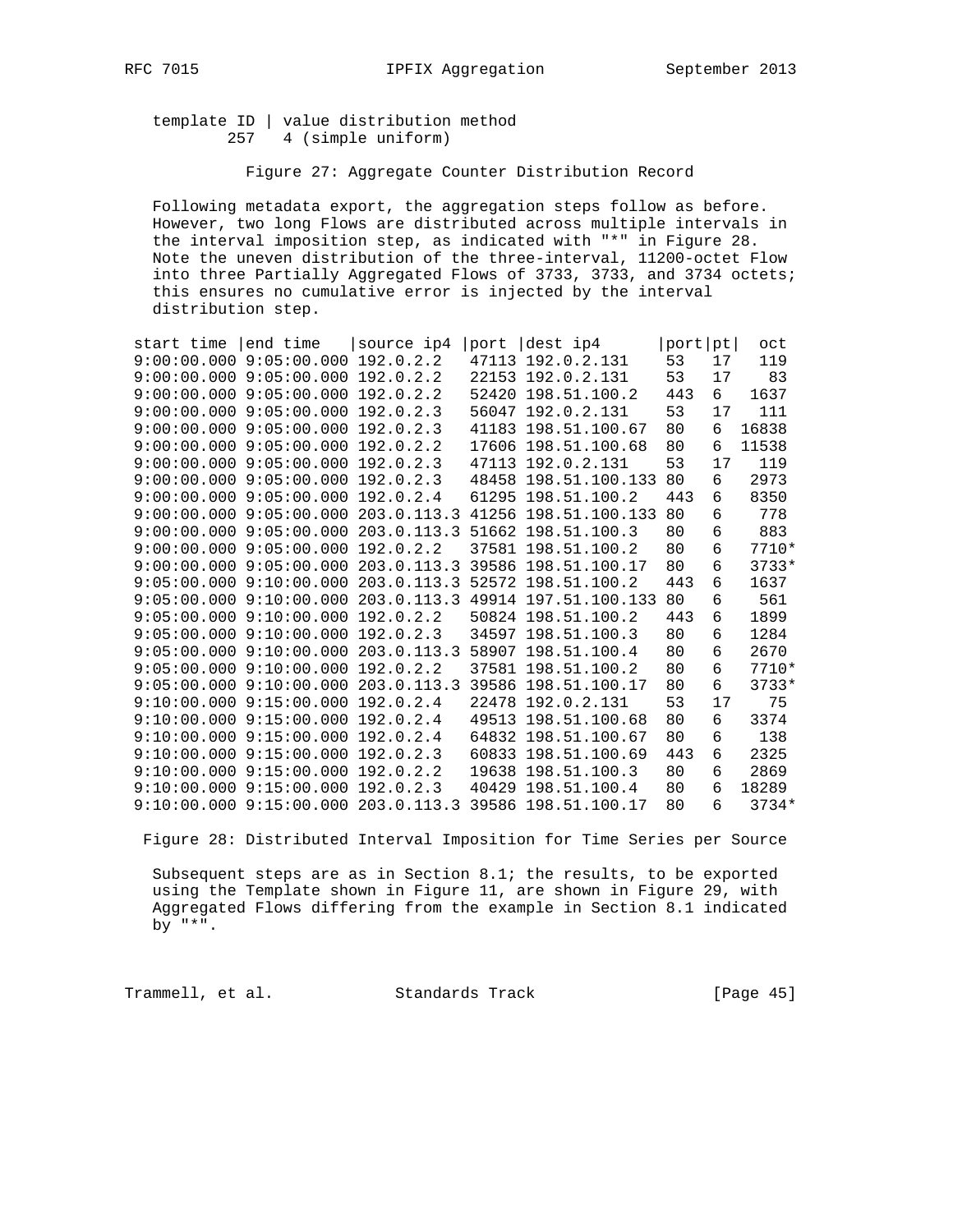start time |end time |source ip4 |octets 9:00:00.000 9:05:00.000 192.0.2.2 21087\* 9:00:00.000 9:05:00.000 192.0.2.3 20041 9:00:00.000 9:05:00.000 192.0.2.4 8350 9:00:00.000 9:05:00.000 203.0.113.3 5394\*  $9:05:00.000$   $9:10:00.000$   $192.0.2.2$   $9609*$ <br> $9:05:00.000$   $9:10:00.000$   $192.0.2.3$   $1284$ 9:05:00.000 9:10:00.000 192.0.2.3 9:05:00.000 9:10:00.000 203.0.113.3 8601\* 9:10:00.000 9:15:00.000 192.0.2.2 2869 9:10:00.000 9:15:00.000 192.0.2.3 20614 9:10:00.000 9:15:00.000 192.0.2.4 3587 9:10:00.000 9:15:00.000 203.0.113.3 3734\*

#### Figure 29: Aggregated Flows for Time Series per Source with Counter Distribution

9. Security Considerations

 This document specifies the operation of an Intermediate Aggregation Process with the IPFIX protocol; the Security Considerations for the protocol itself in Section 11 of [RFC7011] therefore apply. In the common case that aggregation is performed on a Mediator, the Security Considerations for Mediators in Section 9 of [RFC6183] apply as well.

 As mentioned in Section 3, certain aggregation operations may tend to have an anonymizing effect on Flow data by obliterating sensitive identifiers. Aggregation may also be combined with anonymization within a Mediator, or as part of a chain of Mediators, to further leverage this effect. In any case in which an Intermediate Aggregation Process is applied as part of a data anonymization or protection scheme, or is used together with anonymization as described in [RFC6235], the Security Considerations in Section 9 of [RFC6235] apply.

### 10. IANA Considerations

 This document specifies the creation of new IPFIX Information Elements in the IPFIX Information Element registry [IANA-IPFIX], as defined in Section 7 above. IANA has assigned Information Element numbers to these Information Elements, and entered them into the registry.

#### 11. Acknowledgments

 Special thanks to Elisa Boschi for early work on the concepts laid out in this document. Thanks to Lothar Braun, Christian Henke, and Rahul Patel for their reviews and valuable feedback, with special

Trammell, et al. Standards Track [Page 46]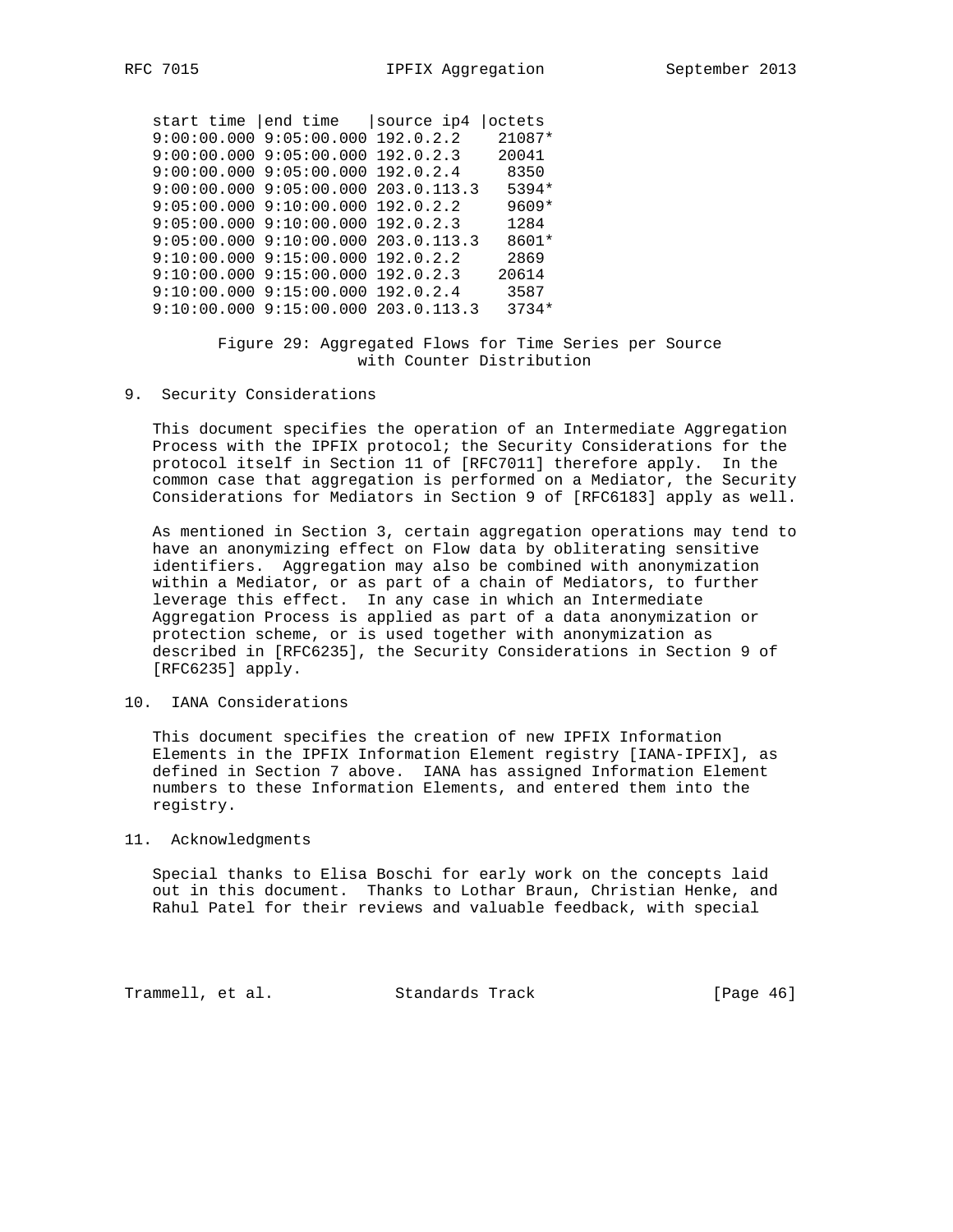thanks to Paul Aitken for his multiple detailed reviews. This work is materially supported by the European Union Seventh Framework Programme under grant agreement 257315 (DEMONS).

- 12. References
- 12.1. Normative References
	- [RFC2119] Bradner, S., "Key words for use in RFCs to Indicate Requirement Levels", BCP 14, RFC 2119, March 1997.
	- [RFC5226] Narten, T. and H. Alvestrand, "Guidelines for Writing an IANA Considerations Section in RFCs", BCP 26, RFC 5226, May 2008.
	- [RFC7011] Claise, B., Ed., Trammell, B., Ed., and P. Aitken, "Specification of the IP Flow Information Export (IPFIX) Protocol for the Exchange of Flow Information", STD 77, RFC 7011, September 2013.
- 12.2. Informative References
	- [RFC3917] Quittek, J., Zseby, T., Claise, B., and S. Zander, "Requirements for IP Flow Information Export (IPFIX)", RFC 3917, October 2004.
	- [RFC5470] Sadasivan, G., Brownlee, N., Claise, B., and J. Quittek, "Architecture for IP Flow Information Export", RFC 5470, March 2009.
	- [RFC5472] Zseby, T., Boschi, E., Brownlee, N., and B. Claise, "IP Flow Information Export (IPFIX) Applicability", RFC 5472, March 2009.
	- [RFC5476] Claise, B., Johnson, A., and J. Quittek, "Packet Sampling (PSAMP) Protocol Specifications", RFC 5476, March 2009.
	- [RFC5655] Trammell, B., Boschi, E., Mark, L., Zseby, T., and A. Wagner, "Specification of the IP Flow Information Export (IPFIX) File Format", RFC 5655, October 2009.
	- [RFC5982] Kobayashi, A. and B. Claise, "IP Flow Information Export (IPFIX) Mediation: Problem Statement", RFC 5982, August 2010.
	- [RFC6183] Kobayashi, A., Claise, B., Muenz, G., and K. Ishibashi, "IP Flow Information Export (IPFIX) Mediation: Framework", RFC 6183, April 2011.

Trammell, et al. Standards Track [Page 47]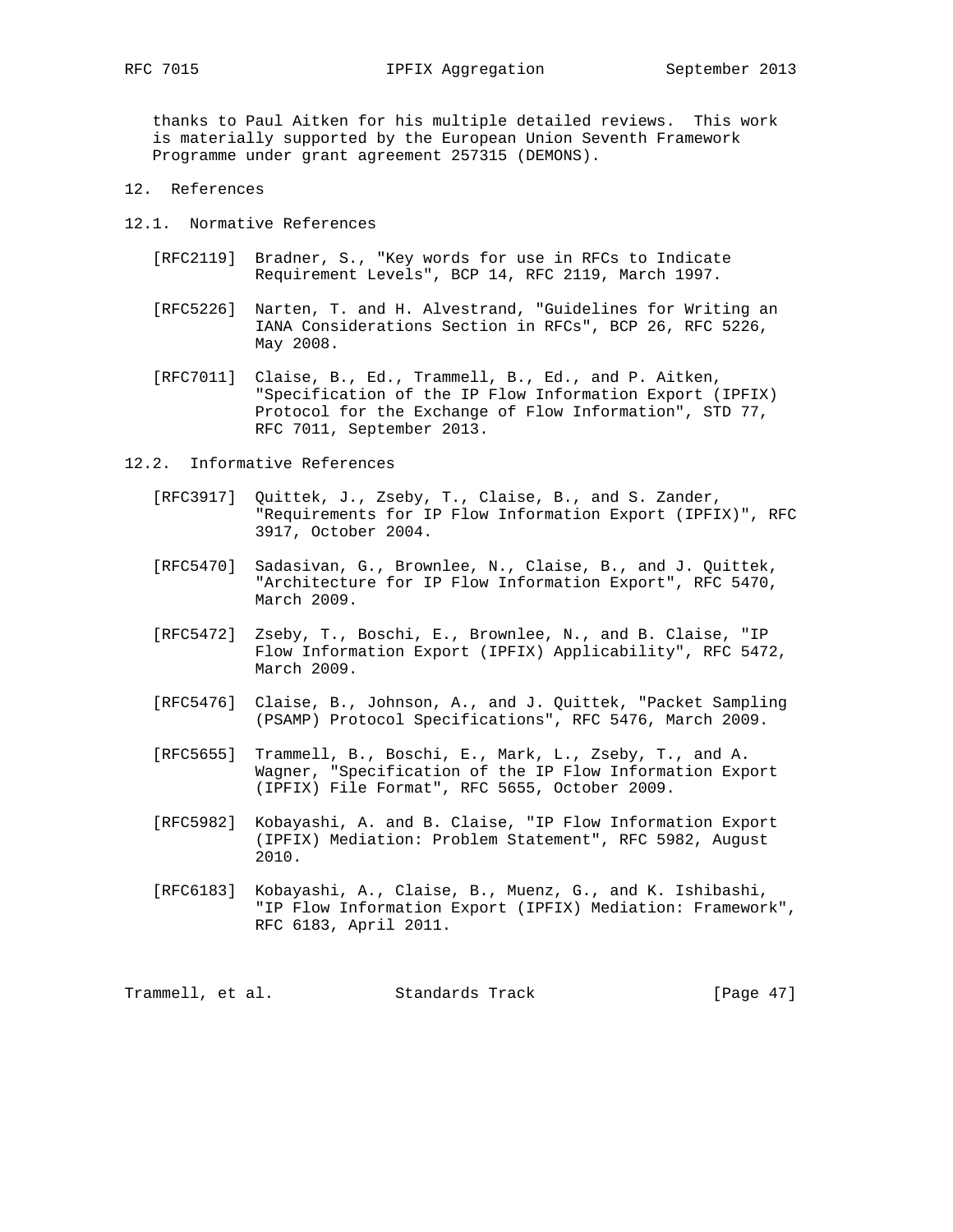- [RFC6235] Boschi, E. and B. Trammell, "IP Flow Anonymization Support", RFC 6235, May 2011.
- [RFC6728] Muenz, G., Claise, B., and P. Aitken, "Configuration Data Model for the IP Flow Information Export (IPFIX) and Packet Sampling (PSAMP) Protocols", RFC 6728, October 2012.
- [RFC7012] Claise, B., Ed. and B. Trammell, Ed., "Information Model for IP Flow Information Export (IPFIX)", RFC 7012, September 2013.
- [RFC7013] Trammell, B. and B. Claise, "Guidelines for Authors and Reviewers of IP Flow Information Export (IPFIX) Information Elements", BCP 184, RFC 7013, September 2013.
- [RFC7014] D'Antonio, S., Zseby, T., Henke, C., and L. Peluso, "Flow Selection Techniques", RFC 7014, September 2013.
- [IANA-IPFIX]

 IANA, "IP Flow Information Export (IPFIX) Entities", <http://www.iana.org/assignments/ipfix>.

[IPFIX-MED-PROTO]

 Claise, B., Kobayashi, A., and B. Trammell, "Operation of the IP Flow Information Export (IPFIX) Protocol on IPFIX Mediators", Work in Progress, July 2013.

Trammell, et al. Standards Track [Page 48]